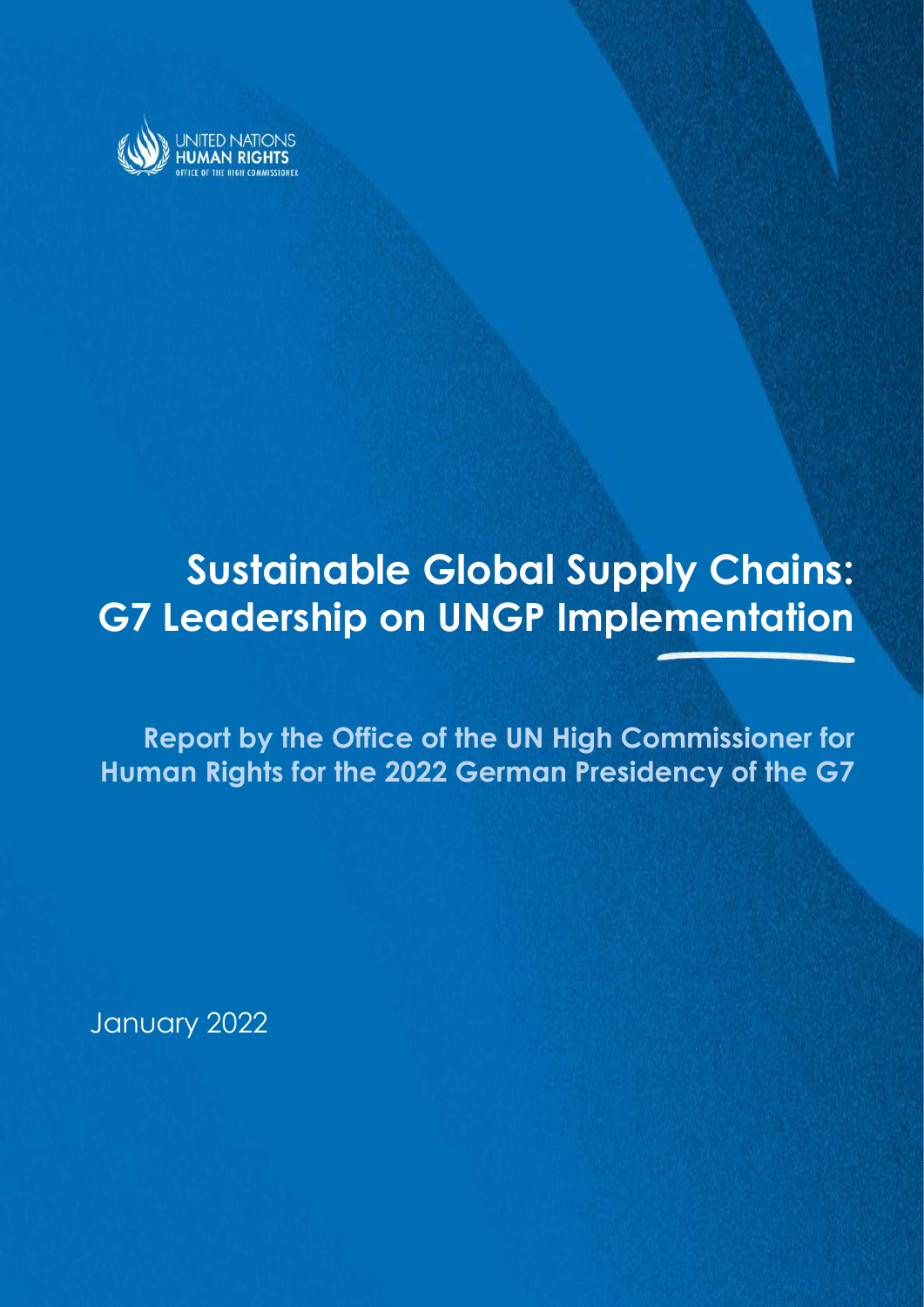The Office of the United Nations High Commissioner for Human Rights (OHCHR) gratefully acknowledges the financial support of the Deutsche Gesellschaft für Internationale Zusammenarbeit (GIZ) GmbH on behalf of the German Federal Ministry for Economic Cooperation and Development (BMZ) for the development of this report.

The views and opinions expressed in this report are OHCHR's and do not necessarily reflect the official policy or position of the GIZ or the BMZ.

OHCHR, Sustainable Global Supply Chains: G7 Leadership on UNGP Implementation (January 2022)

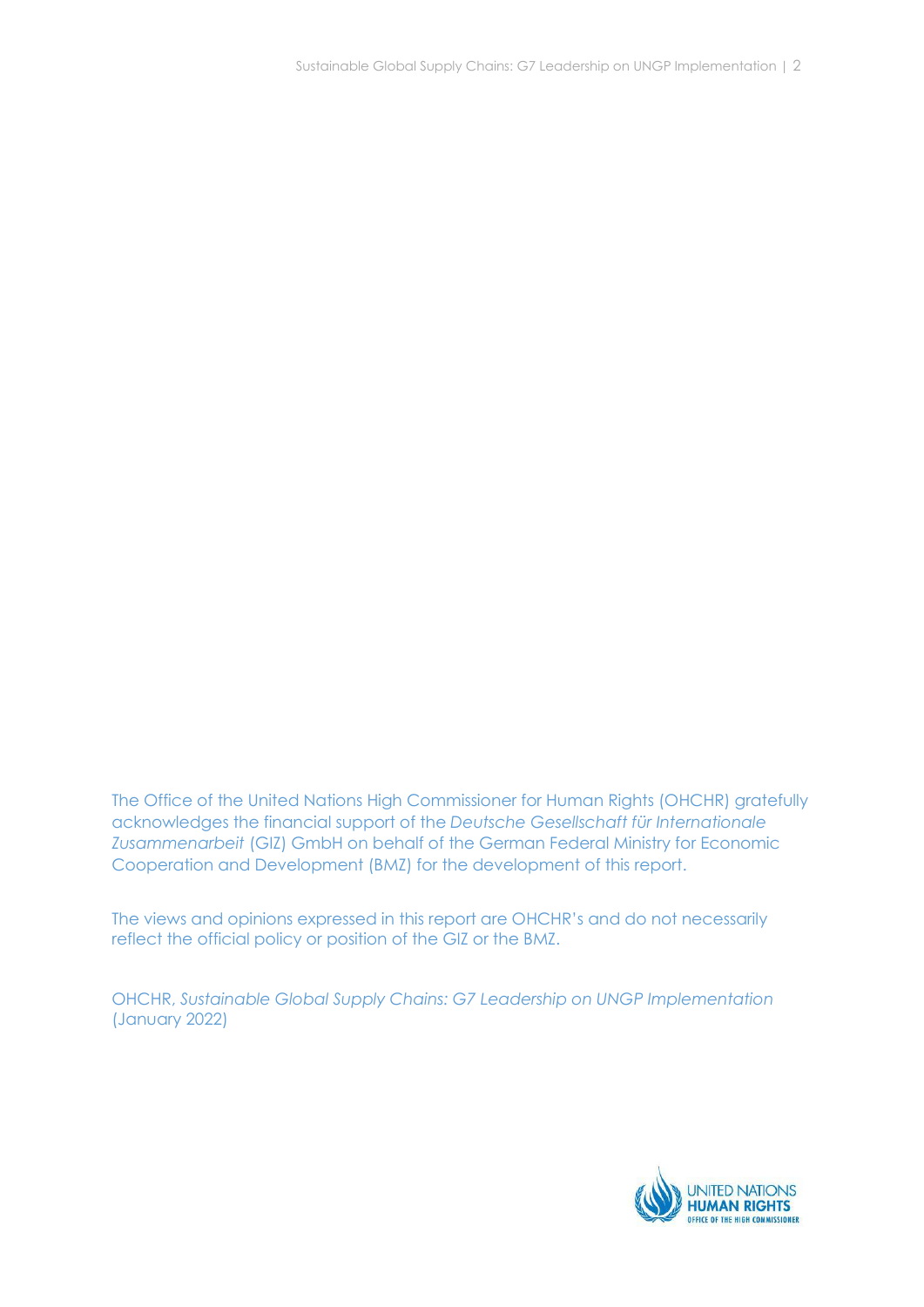# Sustainable Global Supply Chains: G7 Leadership on UNGP Implementation

# **Contents**

|    | 1.1.                                                                                   |                                                                                                                                                             |  |  |
|----|----------------------------------------------------------------------------------------|-------------------------------------------------------------------------------------------------------------------------------------------------------------|--|--|
|    | 1.2.                                                                                   |                                                                                                                                                             |  |  |
|    | 1.3.                                                                                   | International alignment and complementary standards on responsible business                                                                                 |  |  |
|    | 1.4.                                                                                   |                                                                                                                                                             |  |  |
| 2. | To achieve sustainable global supply chains, a broad range of human rights risks       |                                                                                                                                                             |  |  |
|    | 2.1.                                                                                   | Human rights risks related to the energy transition and supply chains 18                                                                                    |  |  |
|    |                                                                                        | 2.1.1. Loss of livelihoods and associated risks from disengagement in fossil fuels18                                                                        |  |  |
|    |                                                                                        | 2.1.2. Risks to life, livelihoods, physical displacement, indigenous peoples' rights<br>and the environment as the need for transition minerals intensifies |  |  |
|    | 2.2.                                                                                   | The defense of open civic space, trade unions and human rights defenders as a                                                                               |  |  |
|    |                                                                                        | 3. Recognize the UNGP's three pillars as a foundational tool for sustainable supply chains 20                                                               |  |  |
|    | 4. Actively pursue a "smart mix of measures" - legal, regulatory and other measures to |                                                                                                                                                             |  |  |
|    | 4.1.                                                                                   | Reinforce and support relevant legal and regulatory developments and processes26                                                                            |  |  |
|    | 4.2.                                                                                   | Ensure bespoke mandatory measures on business and human rights are aligned                                                                                  |  |  |

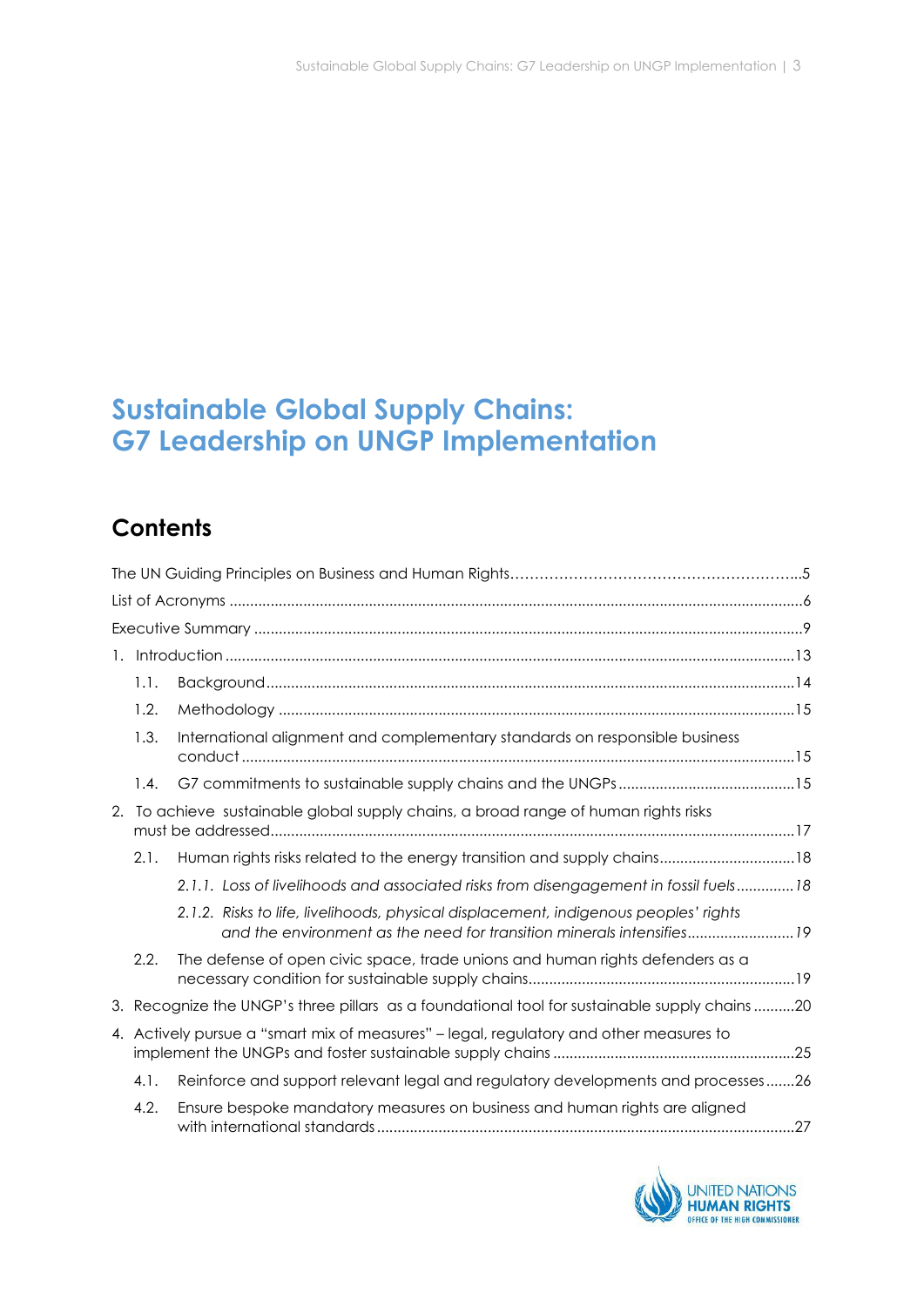|  | 4.3. | Harness a wide range of legislative and regulatory tools to address global supply                                                                                  |  |  |  |  |
|--|------|--------------------------------------------------------------------------------------------------------------------------------------------------------------------|--|--|--|--|
|  | 4.4. |                                                                                                                                                                    |  |  |  |  |
|  | 4.5. | Ambitiously pursue supporting measures to complement mandatory measures 33                                                                                         |  |  |  |  |
|  |      | 4.5.1. Seize opportunities connected to bilateral diplomatic missions,<br>missions to regional and international organizations, and other forms of                 |  |  |  |  |
|  |      | 4.5.2. Offer more robust, targeted State assistance to small and medium-sized<br>enterprises to facilitate compliance with international standards34               |  |  |  |  |
|  |      | 4.5.3. Actively support curricula to teach international standards on responsible<br>business at professional schools, including business and law schools35        |  |  |  |  |
|  |      | 4.5.4. Use National Action Plans on Business and Human Rights to help pursue a<br>"smart mix" of measures at home, abroad and in transnational contexts36          |  |  |  |  |
|  |      |                                                                                                                                                                    |  |  |  |  |
|  | 5.1. | Harness the full potential of development cooperation and assistance and                                                                                           |  |  |  |  |
|  | 5.2. | Harness the full potential of development finance institutions by better aligning<br>standards that govern lending and other activities to the UNGPs across the G7 |  |  |  |  |
|  | 5.3. | Ensure sustainable, "green" and climate finance initiatives for the private sector                                                                                 |  |  |  |  |
|  | 5.4. | Actively pursue integration of responsible business standards in investment and                                                                                    |  |  |  |  |
|  |      | 5.4.1. Drive UNGPs implementation in international investment policy reform47                                                                                      |  |  |  |  |
|  |      | 5.4.2. Drive implementation of relevant features of international standards on<br>responsible business through technical assistance for investment                 |  |  |  |  |
|  |      | 5.4.3. Drive better integration of international standards on responsible business<br>conduct in the OECD Common Approaches for export credit agencies49           |  |  |  |  |
|  |      |                                                                                                                                                                    |  |  |  |  |
|  |      |                                                                                                                                                                    |  |  |  |  |
|  |      |                                                                                                                                                                    |  |  |  |  |

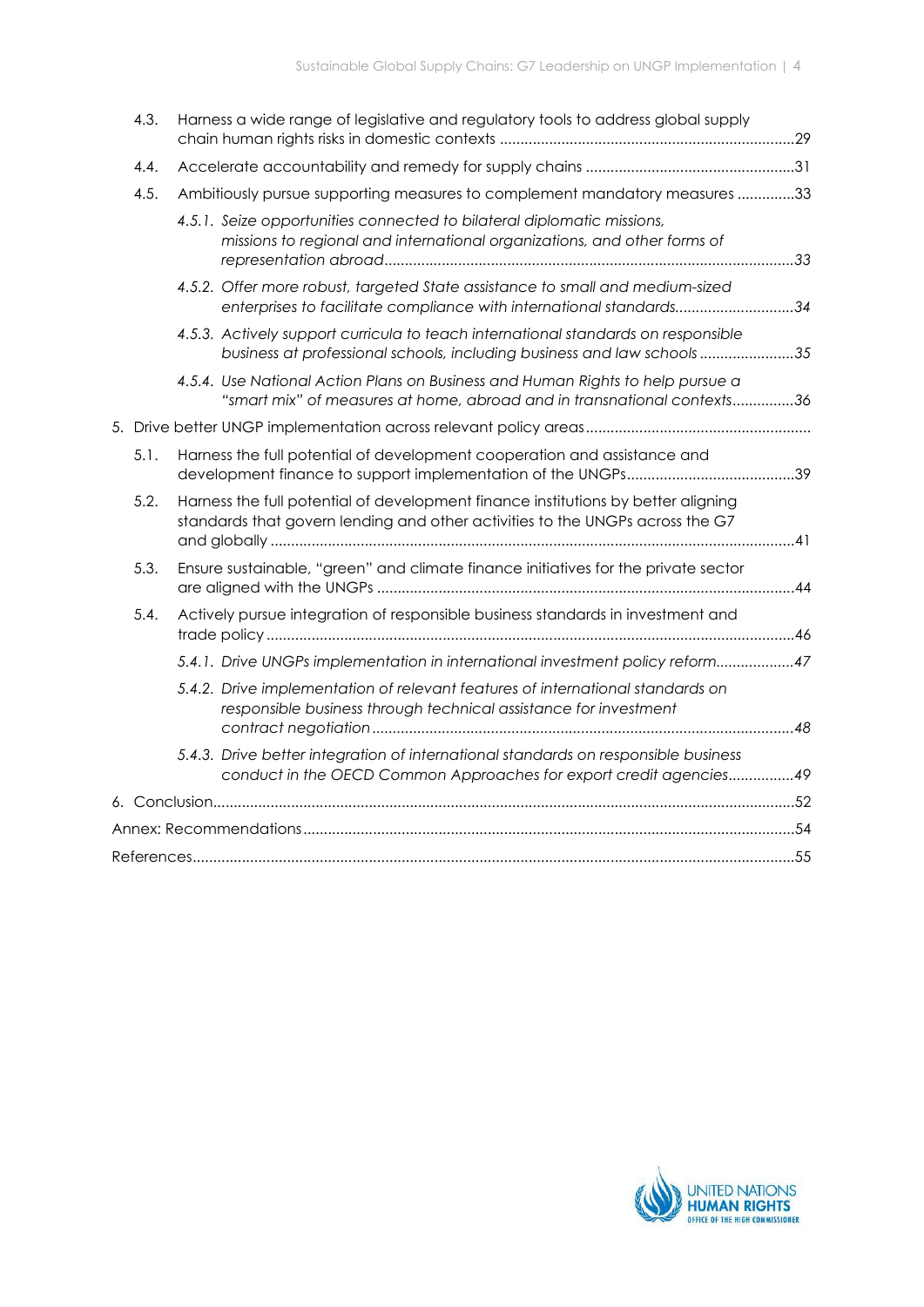

# The UN Guiding Principles on Business and Human Rights

June 2021 marked the 10th anniversary of the UN Guiding Principles on Business and Human Rights (UNGPs). Their unanimous endorsement by the UN Human Rights Council was a landmark moment for efforts to promote corporate respect for human rights and sustainable business.

# The UNGPs rest on three pillars that together create a framework for action:

Pillar 1: States must protect human rights from harm by third parties, including companies

Pillar 2: Companies should respect human rights, through a policy commitment, human rights due diligence and participation in access to remedy

Pillar 3: When people are harmed, States and companies have differentiated, but complementary roles, in providing access to effective remedy for those harmed

The UNGPs, as the authoritative framework for States and companies on business and human rights, is a key tool for actors working to prioritize respect for people and the environment.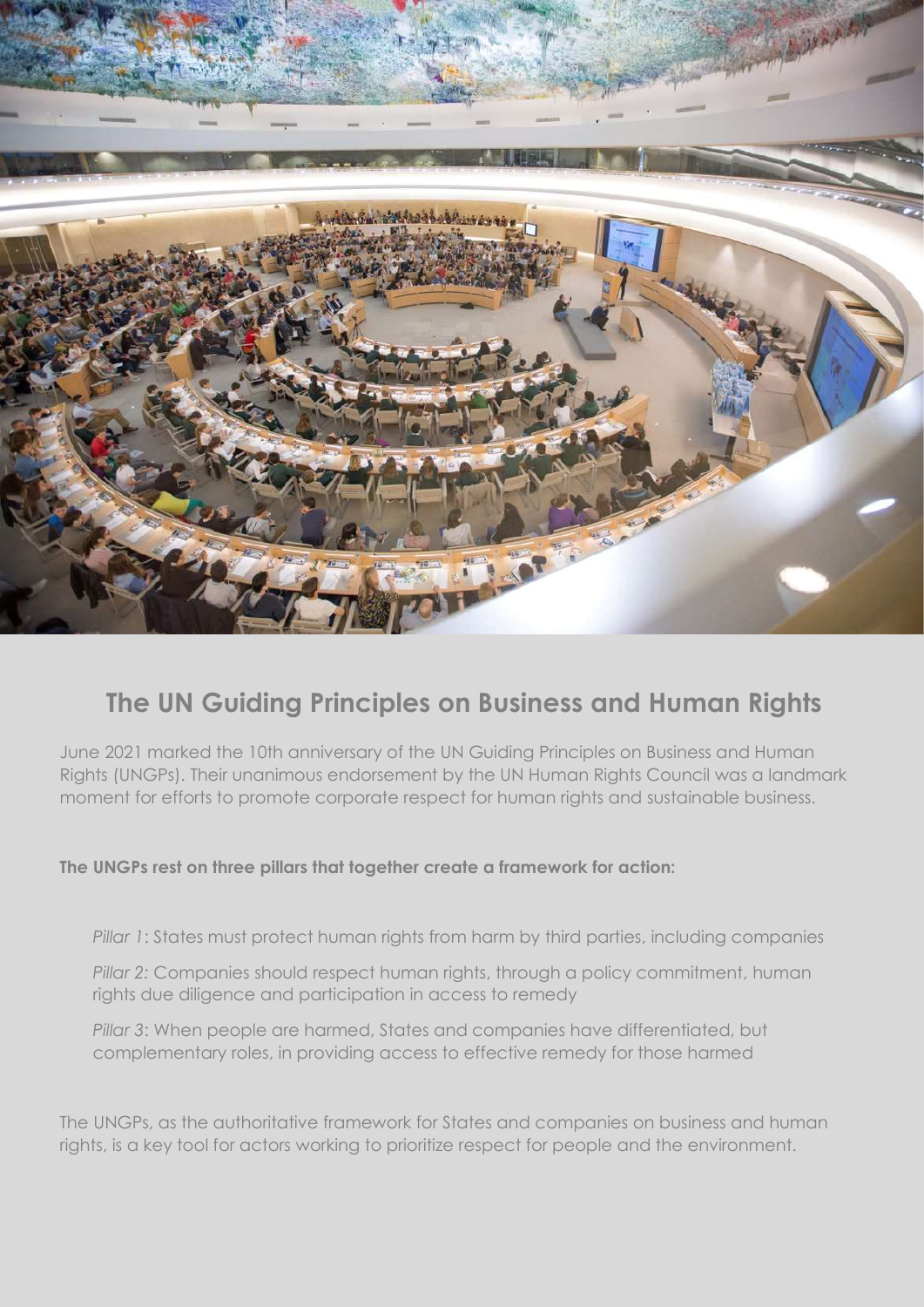# List of Acronyms

- ARP Accountability and Remedy Project (OHCHR)
- **BHRRC** Business and Human Rights Resource Centre
- **BMZ** German Federal Ministry for Economic Cooperation and Development
- COP 26 2021 United Nations Climate Change Conference
- E3F Export Finance for Future Coalition
- EBRD European Bank for Reconstruction and Development
- ECAs Export Credit Agencies
- EP4 Equator Principles Four
- ESG Environmental, Social and Governance
- FDI Foreign Direct Investment
- ICAT Inter-Agency Coordination Group against Trafficking in Persons
- IFC International Finance Corporation
- IIA International Investment Agreement
- ILO International Labour Organization

**ILO MNE Declaration** - ILO Tripartite Declaration of Principles Concerning Multinational Enterprises and Social Policy

- ISDS Investor-State Dispute Settlement
- OECD Organization for Economic Cooperation and Development
- **OECD GL** OECD Guidelines for Multinational Enterprises
- OHCHR Office of the UN High Commissioner for Human Rights
- NAP National Action Plan on Business and Human Rights

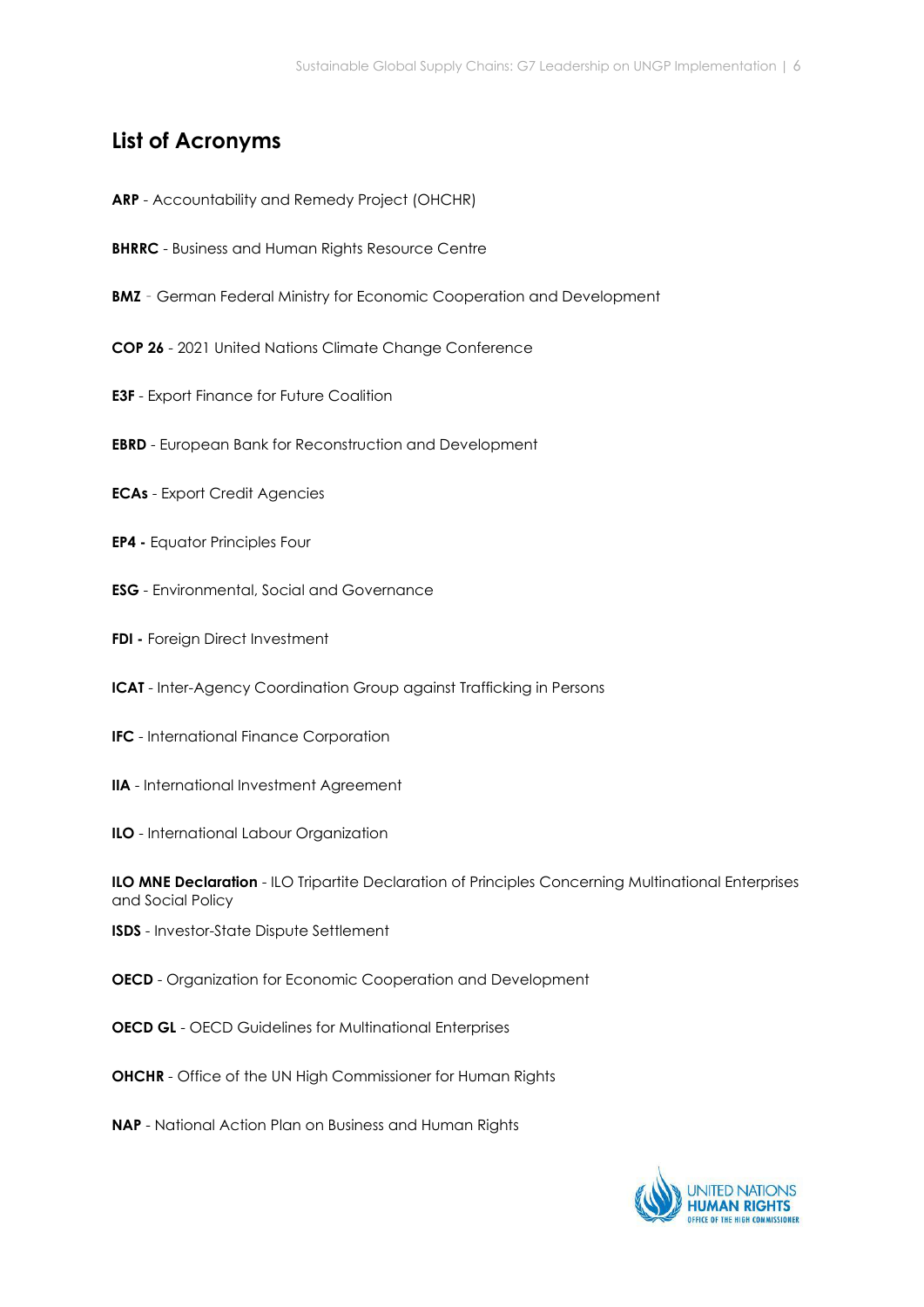- NBA National Baseline Assessment
- NCP National Contact Point for the OECD GL
- SCGI Sustainable Corporate Governance Initiative (EU)
- SDGs Sustainable Development Goals
- SFDR Sustainable Finance Disclosure Regulation (EU)
- SFWG Sustainable Finance Working Group (G20)
- SMEs Small and Medium-Sized Enterprises
- SRSG Special Representative of the UN Secretary-General for Business and Human Rights
- UN United Nations
- UNCITRAL United Nations Commission on International Trade Law
- UNGPs United Nations Guiding Principles on Business and Human Rights
- UNSG United Nations Secretary General
- UNWG United Nations Working Group on Business and Human Rights
- VZF Vision Zero Fund

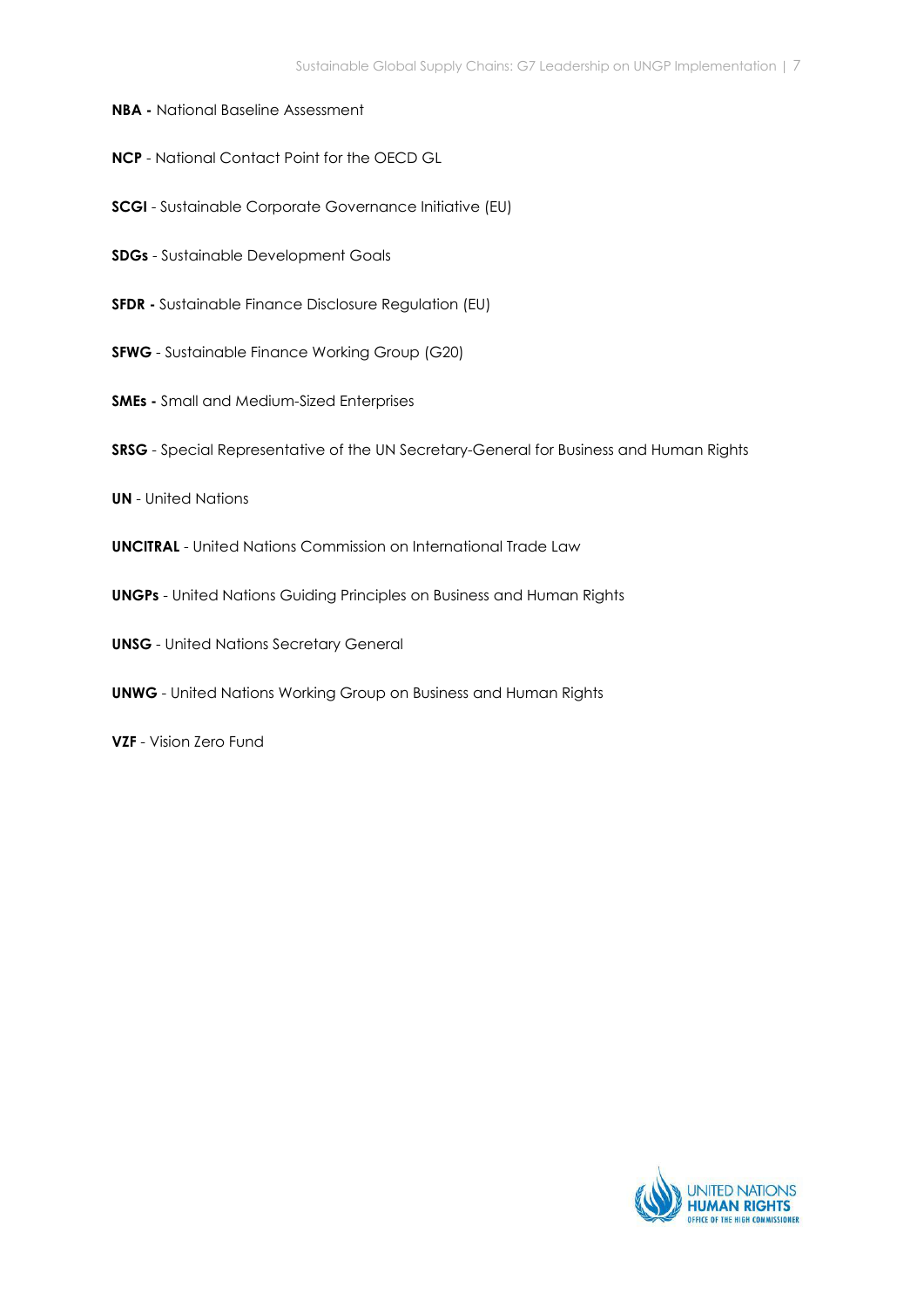Sustainable Global Supply Chain: G7 Leadership on UNGP Implementation | 8

# Executive Summary

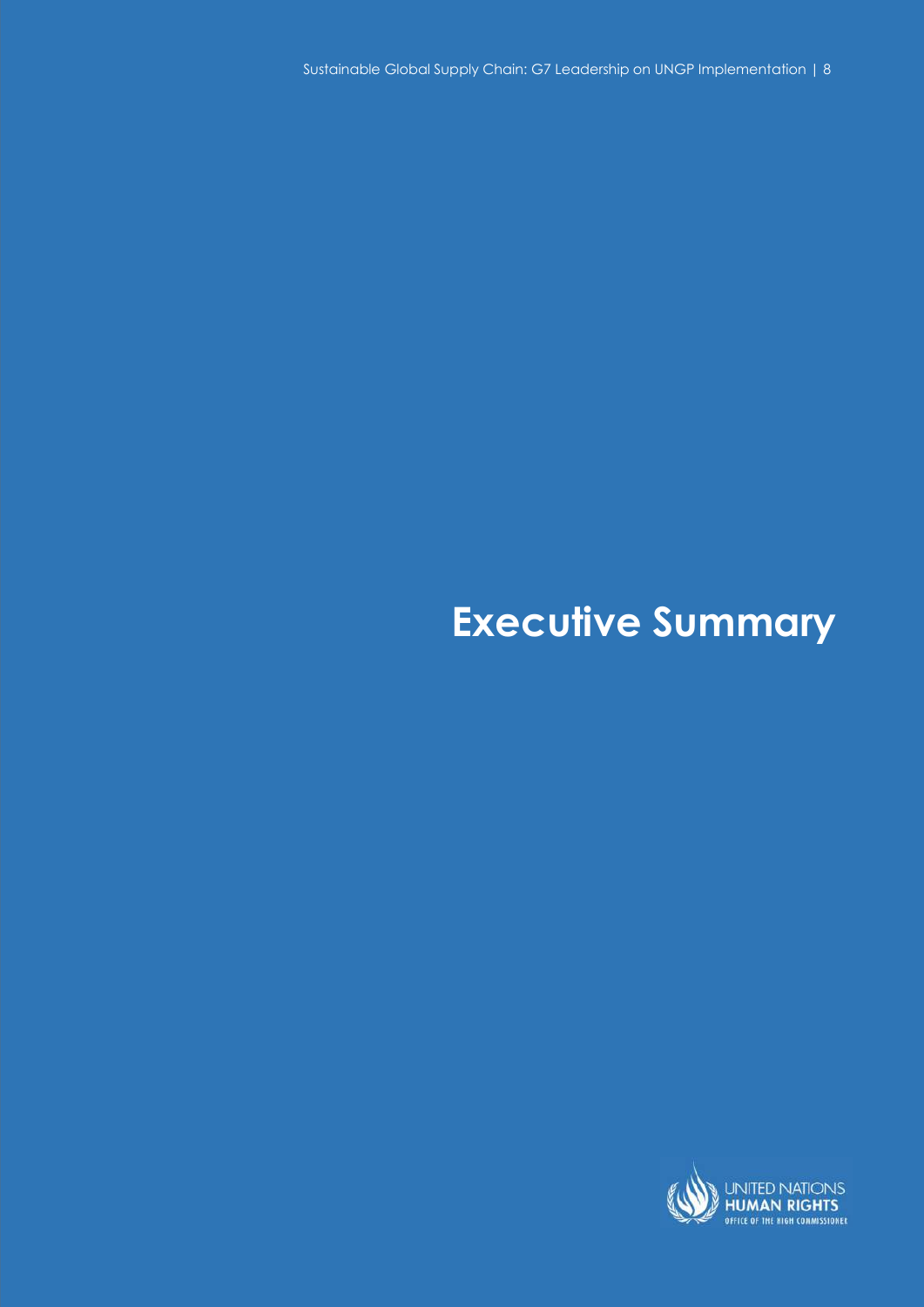# Executive Summary

In preparation for the 2022 German Presidency of the Group of Seven (G7), the German Federal Ministry for Economic Cooperation and Development (BMZ) requested that the Office of the United Nations High Commissioner for Human Rights (OHCHR) prepare a report focusing on the efforts of the G7 to promote sustainability, human rights and environmental protection in global supply chains. The Deutsche Gesellschaft für Internationale Zusammenarbeit (GIZ) commissioned this Report on behalf of the BMZ.

There could not be a more important moment for the G7 and other key international actors to show leadership and accelerate efforts to advance implementation of the UN Guiding Principles on Business and Human Rights (UNGPs) in global supply chains. Achieving the interlinked global goals related to the climate emergency, sustainable development and recovery from the COVID-19 pandemic depends in large part on ensuring human rights are respected

The G7 member States have a unique opening to push for ambitious, comprehensive UNGP implementation to achieve that goal and create meaningful change for people across the globe.

throughout global supply chains - and the UNGPs is a foundational tool for that undertaking.

There is unprecedented momentum behind reform efforts that will significantly shift how legal, regulatory and financial markets shape business practices in the future. This presents a critical opportunity for G7 leadership to push for a step change increase in policy coherence and to insist on alignment with international standards of responsible business conduct, including in regulatory reform aimed at ensuring responsible business conduct; in supporting measures to complement regulatory approaches; in development cooperation, assistance and finance; in private sector sustainable finance initiatives; and in investment and trade policy.

The G7 member States have already played an important leadership role by articulating the central goal of achieving genuinely sustainable supply chains. In the present confluence of global circumstances, they have a unique opening to push for ambitious, comprehensive UNGP implementation to achieve that goal and create meaningful change for people across the globe.

Global supply chains have brought important gains including steep declines in poverty where countries are integral to global supply chains. However, there are growing concerns about adverse human rights impacts of global supply chains, international trade and globalization more generally. This includes concerns about rising inequality within borders, the expansion of precarious and informal forms of work and the increasing vulnerabilities of workers, especially migrant workers. The energy transition, the COVID-19 pandemic and shrinking civic space pose particular risks for human rights in the context of supply chains. To successfully achieve sustainable supply chains, the broad scope of human rights at risk must be addressed.

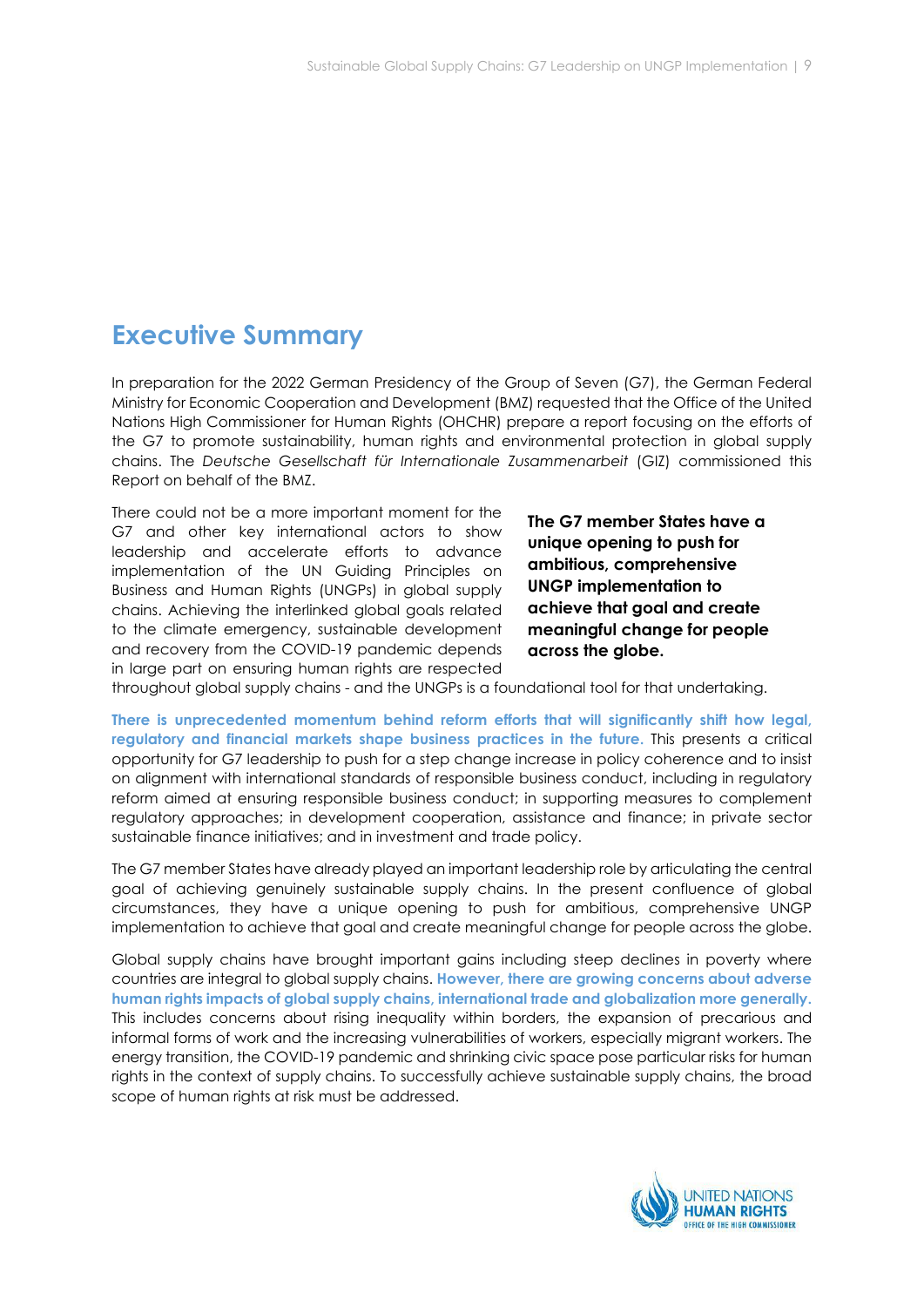The UNGPs' delineate differentiated roles and responsibilities of States and companies for human rights impacts – including those occurring in global supply chains. This normative clarity has created a common platform for action supported by all key stakeholders. Furthermore, it has resulted in unprecedented cooperation among institutions and other actors to work collectively to tackle even the toughest of human rights challenges. The UNGPs' third pillar on access to remedy is an important reminder that achieving sustainable and rights respecting global supply chains is ultimately about avoiding and addressing harm to people, and that any preventive efforts made by States and companies need to be underpinned by access to effective remedy when such efforts  $f$ ail

The increasingly rapid development of business and human rights legislation in many G7 countries and the EU is due to both:

- (i) the wide recognition of the authority of international standards on responsible business conduct, including the UNGPs and the OECD Guidelines on Multinational Enterprises (OECD GL); and
- (ii) a growing number of business voices, investors and other stakeholders seeking greater legal certainty, more level playing fields, increased leverage within value chains, and a chance to build better-integrated risk management.

But these hoped-for outcomes are dependent on legislative and regulatory alignment with international standards on responsible business conduct elaborated in the UNGPs and the OECD GL. The G7 can play an important role in welcoming and supporting further legislative developments on business and human rights as well as ensuring collectively that misalignment risks are addressed domestically, regionally and globally.

In addition to bespoke business and human rights legislation, the UNGPs expect States to implement rules and policies to create a conducive environment for human rights respect. This includes legislative and regulatory action across a number of areas domestically. So far, limited progress can be noted addressing human rights risks in global supply chains originating in the domestic context of G7 member States. The G7 member States can demonstrate leadership both by actively identifying the human rights challenges relating to global supply chains domestically and taking regulatory and legislative steps address those.

The continued lack of widespread, concrete progress on remedy - particularly in the context of mitigating and addressing human rights risks in global supply chains - calls into question the extent to which the UNGPs make a positive difference to the lives of people adversely affected by business practices and operations. Accelerated action on remedy is needed now, and opportunities to do so abound. The OHCHR's Accountability and Remedy Project reports contain recommendations for addressing specific obstacles and burdens that can fall unfairly on people affected by businessrelated human rights harms.

Even the most robust legal and regulatory provisions cannot create all necessary shifts in business practices globally to ensure sustainable supply chains. Key components of the "smart mix of measures" are those supporting measures to help facilitate the changes envisioned by the UNGPs. For example, diplomatic missions and representation abroad of G7 member States have the potential to play an important role in promoting and advancing implementation in global supply chains across the world. A well-trained diplomatic corps in business and human rights would also help build credibility at home and abroad regarding the G7 commitment to human rights.

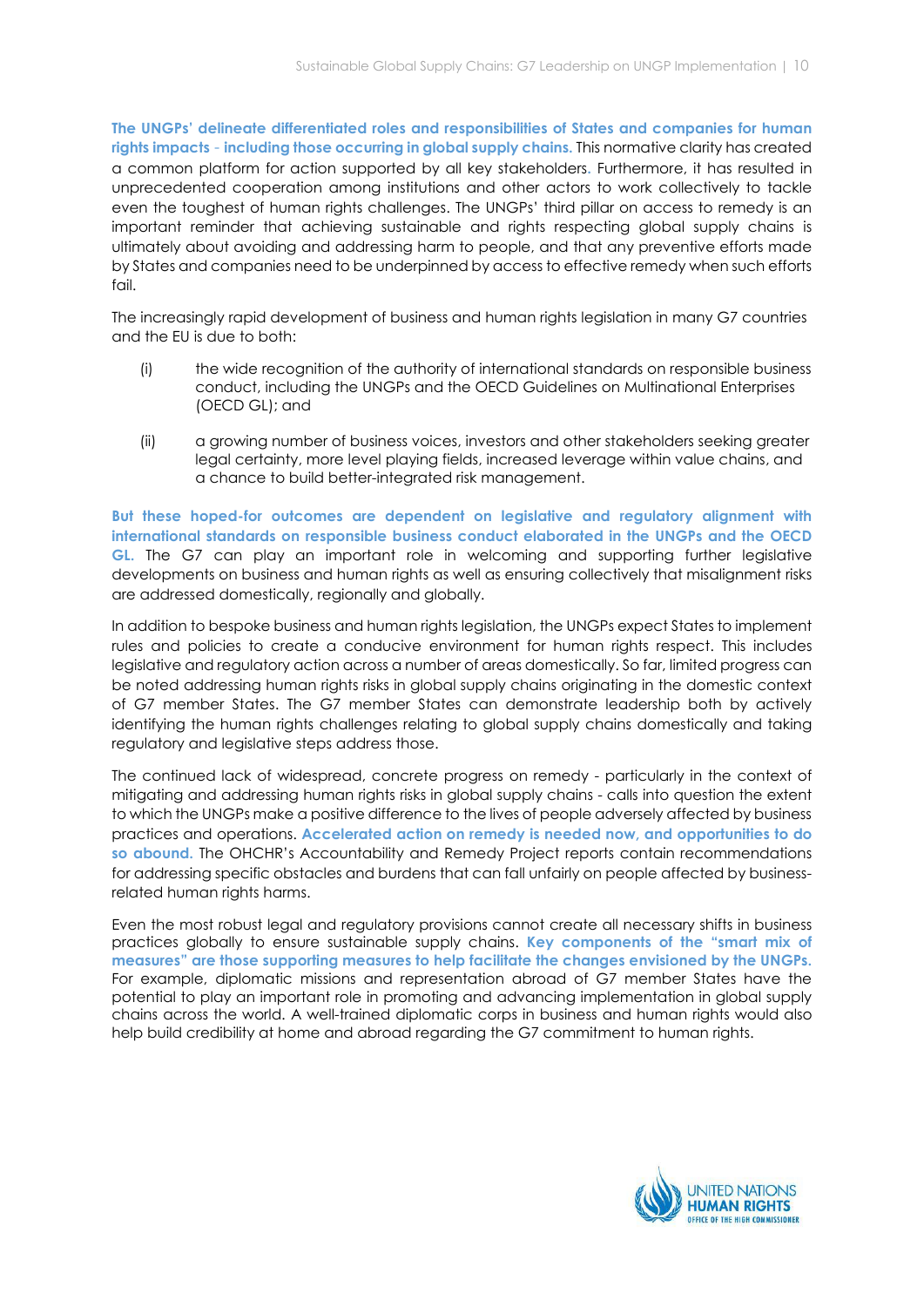G7 member States can also work collectively and individually to develop channels for small and medium sized enterprises (SMEs) to obtain guidance and support on any number of challenges they face in pursuing their responsibility to respect human rights. G7 member States can coordinate with other States and the EU to create a capacity-building facility for all stakeholders, as proposed in the UN Working Group on Business and Human Rights' "Roadmap for the Next Decade on Business and Human Rights", including companies on human rights due diligence. This could be a useful avenue for assisting SMEs.

The G7 can collectively and individually support the development of curricula and training for professionals on international responsible business standards and the practical implementation of those both at home and abroad.

G7 member States can also work with partner countries, for example through development assistance or other avenues, to encourage, support and facilitate the development of National Action Plans on Business and Human Rights (NAPs) that drive better human rights respect where G7 companies have important business relationships.

Government activities in development cooperation and assistance offers a wide range of opportunities to assist developing countries in their efforts to be part of sustainable global supply chains by supporting effective implementation of policies reflecting international responsible business standards. More individual and collective efforts in this direction would be a powerful lever for fostering sustainable supply chains.

Development finance institutions also present an opportunity to drive UNGPs implementation through their lending and other activities, through their design and operation of grievance mechanisms and through their engagement with other development agencies that may put in place supporting measures tailored to the needs of producing countries to help create more conducive conditions for UNGP implementation.

Overall integration of the UNGPs into development finance and international financial institutions remains low, including as a tool for managing risks to people in supply chains. G7 member States can support and catalyze better UNGP integration and harmonization of approaches across development finance institutions.

There are key opportunities for G7 member States to support alignment of sustainable finance initiatives for the private sector with the international standards on responsible business conduct. Reinforcing the important role to be played by the OECD regarding alignment of Environmental, Social and Governance (ESG) standards with responsible business conduct is an important place to start.

Additionally, in 2022 the Green Climate Fund will institute its own social and environmental criteria, and G7 member States as Board members of the Fund, can steer the development of that criteria to align to international standards on responsible business conduct. Additionally, the newly founded International Sustainability Standards Board presents an opportunity to deliver a comprehensive global baseline of sustainability-related disclosure standards that provide investors and other capital market participants with information about companies' sustainability-related risks and opportunities aligned with international standards on responsible business conduct. But such alignment is not guaranteed. G7 member States can support policy work in this direction to help ensure such alignment.

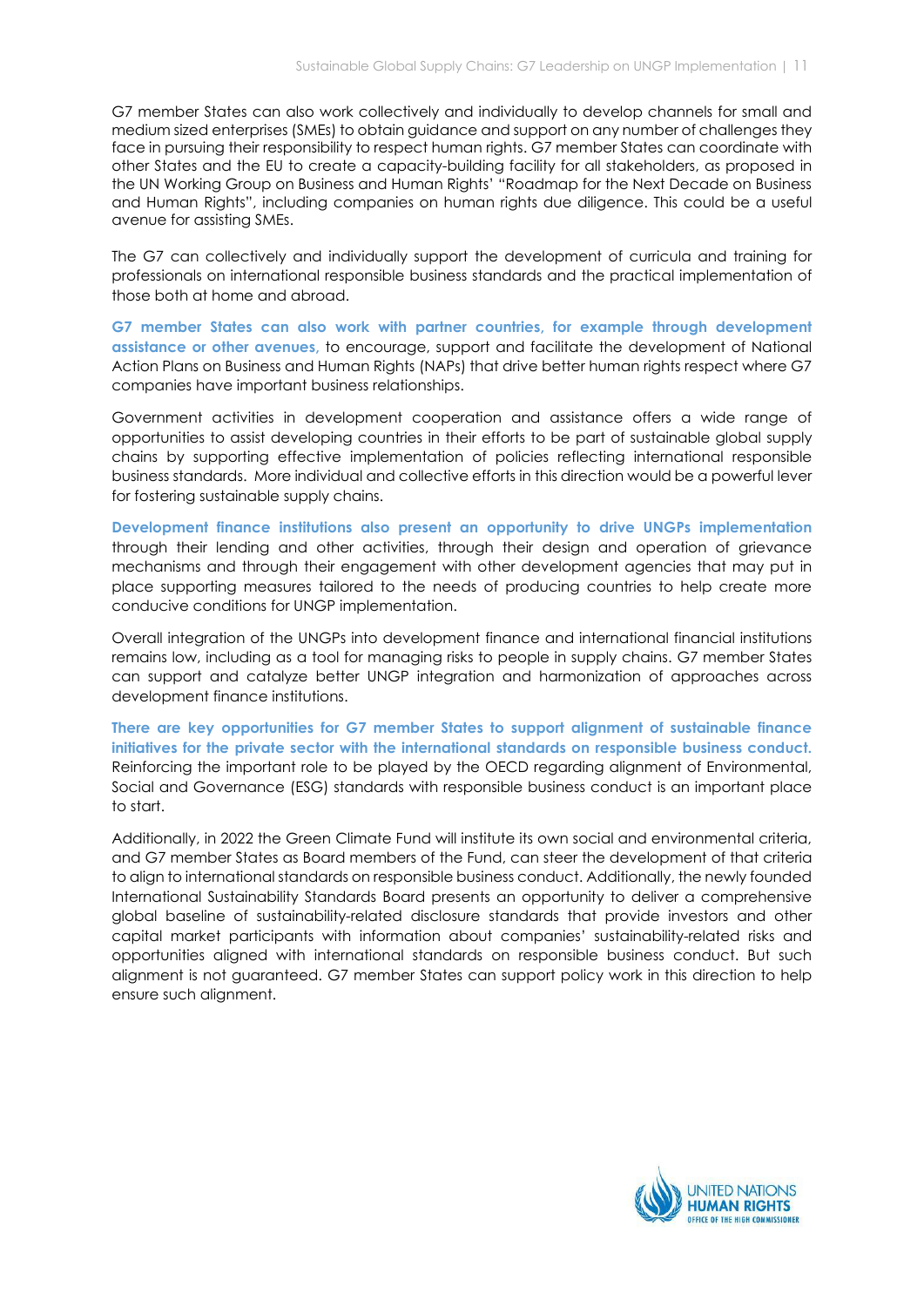Achieving sustainable supply chains will also require integration of international standards on responsible business conduct across investment and trade policy. In the context of ongoing investment policy reform efforts across global institutions, G7 member States can work individually and collectively to ensure that (1) States maintain adequate policy space for pursuing human rights obligations, while providing the necessary investor protection; that (2) reform efforts reflect international standards on responsible business conduct, to better protect investment value and to incentivize better investor behavior abroad; and that (3) reform efforts improve access to remedy for those harmed by foreign investors.

G7 member States also have an opportunity to foster responsible business conduct and a conducive environment for business respect for human rights by including advisory support on human rights risk management and responsible business conduct standards in the context of their negotiation advisory support to developing country partners through the Connex Support Unit and other initiatives. The UN Principles for Responsible Contracts offers a ready-made resource for this activity.

State efforts to harness trade policy to protect human rights have generally focused on labor issues. The G7 has also acknowledged the wider impact of trade policy on sustainable supply chains, in particular related to deforestation, environmental sustainability and gender. Yet, the G7 member States should more explicitly recognize the links between trade policy and protecting all human rights in global supply chains. As the G7 member States continue to prepare for WTO reform, explore collective approaches to trade policy and address issues such as forced labor, they should focus attention on integrating international standards for responsible business throughout trade policy.

For example, export credit agencies (ECAs), and export-import banks are key players involved in supporting parts of global supply chain operations. Yet, ECAs have not worked multilaterally, for example in the OECD Working Party on Export Credit (Export Credit Group), in recent years to update and align their standards either to the UNGPs or to high-level commitments made by their own governments. Improving human rights performance of ECAs is an important lever for fostering sustainable supply chains. As an obvious first step, governments should heighten the obligations of the Export Credit Group's Recommendation on Common Approaches regarding human rights and international standards on responsible business conduct.

There is unprecedented momentum across the G7 and beyond to develop legal and regulatory frameworks on business and human rights; there are efforts worldwide to build common reporting standards for sustainable finance; and there are a number of ripe opportunities for meaningful investment and trade policy reform. At the same time, there are many untapped opportunities or areas where policy incoherence must be addressed to eliminate blockages to achieving progress towards more sustainable supply chains.

…………………………………….

 The G7 member States' leadership is needed now to foster better UNGP alignment and implementation in ways that will create meaningful change for people. The OHCHR stands ready to assist the G7 member States and other actors to collectively achieve the vision of the UNGPs.

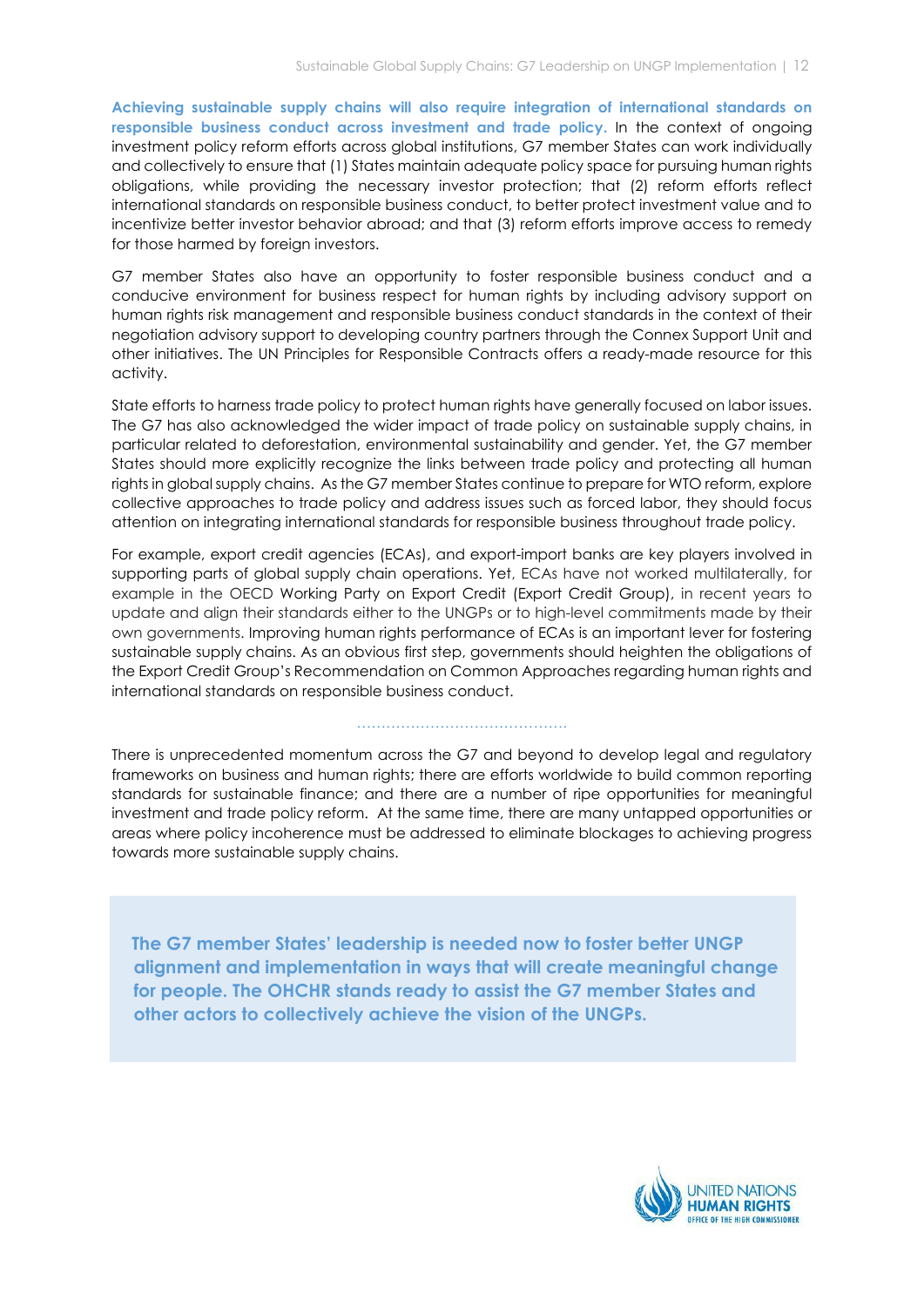Sustainable Global Supply Chains: G7 Leadership on UNGP Implementation | 13

# Introduction

 $S_{\rm eff}$  Sustainable Global Supply Chains: G7 Leadership on UNGP Implementation

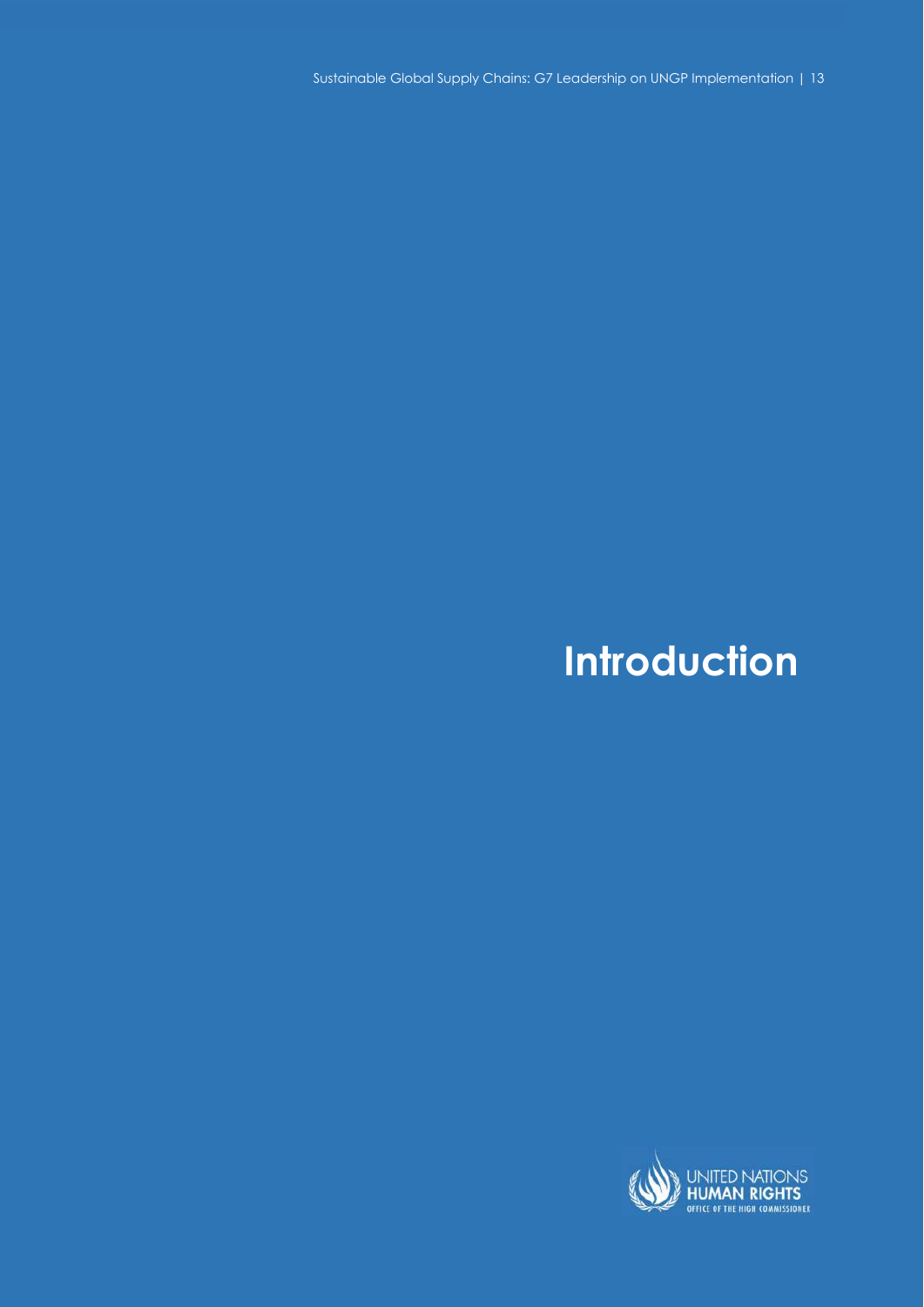# 1. Introduction

# 1.1. Background

In preparation for the upcoming 2022 German Presidency of the Group of Seven (G7), the German Federal Ministry for Economic Cooperation and Development (BMZ) requested that the Office of the United Nations High Commissioner for Human Rights (OHCHR) prepare a report focusing on the efforts of the G7 to promote sustainability, human rights and environmental protection in global supply chains. The Deutsche Gesellschaft für Internationale Zusammenarbeit (GIZ) commissioned this report on behalf of the BMZ.

The G7 is made up of seven countries: Canada, France, Germany, Italy, Japan, the United States, and the United Kingdom. The EU also participates as a non-enumerated member and takes part in all working sessions but does not assume the rotating presidency. The size of the member states' economies and their political influence allow the G7 to have a deep impact on the global agenda

and shape the outcome of the discussions being held across multilateral organizations and other international institutions. The Group is ideally placed to devise coordinated policy efforts, to drive alignment in approaches and to demonstrate leadership on policy areas that affect all people in all States. The Group has had significant impact on global policy, for example, by responding to the 2008 financial crisis;<sup>1</sup> preparing the adoption of the 2030 Sustainable Development Goals;<sup>2</sup> enabling the conditions for the Paris Climate Agreement in 2016<sup>3</sup> and leading the Metz Charter on Biodiversity.<sup>4</sup>

The G7 can be an important entry point for policy responses to global challenges such as ensuring responsible and sustainable global supply chains through better application of internationally recognized standards.

Human rights is one of the three pillars of the United Nations (UN). Within the UN, the OHCHR has a unique global mandate to promote and protect all human rights for all people. It has been recognized by the United Nations Secretary-General (UNSG) as the focal point within the United Nations system for advancing the business and human rights agenda. As such, the OHCHR has a specific role to support the implementation and dissemination of the UNGPs, as well as to provide guidance and advice on their interpretation to all stakeholders.<sup>5</sup> The OHCHR also supports policy coherence in line with the UNGPs in global governance frameworks and works with business and stakeholders to support their practical implementation at the national and local levels.

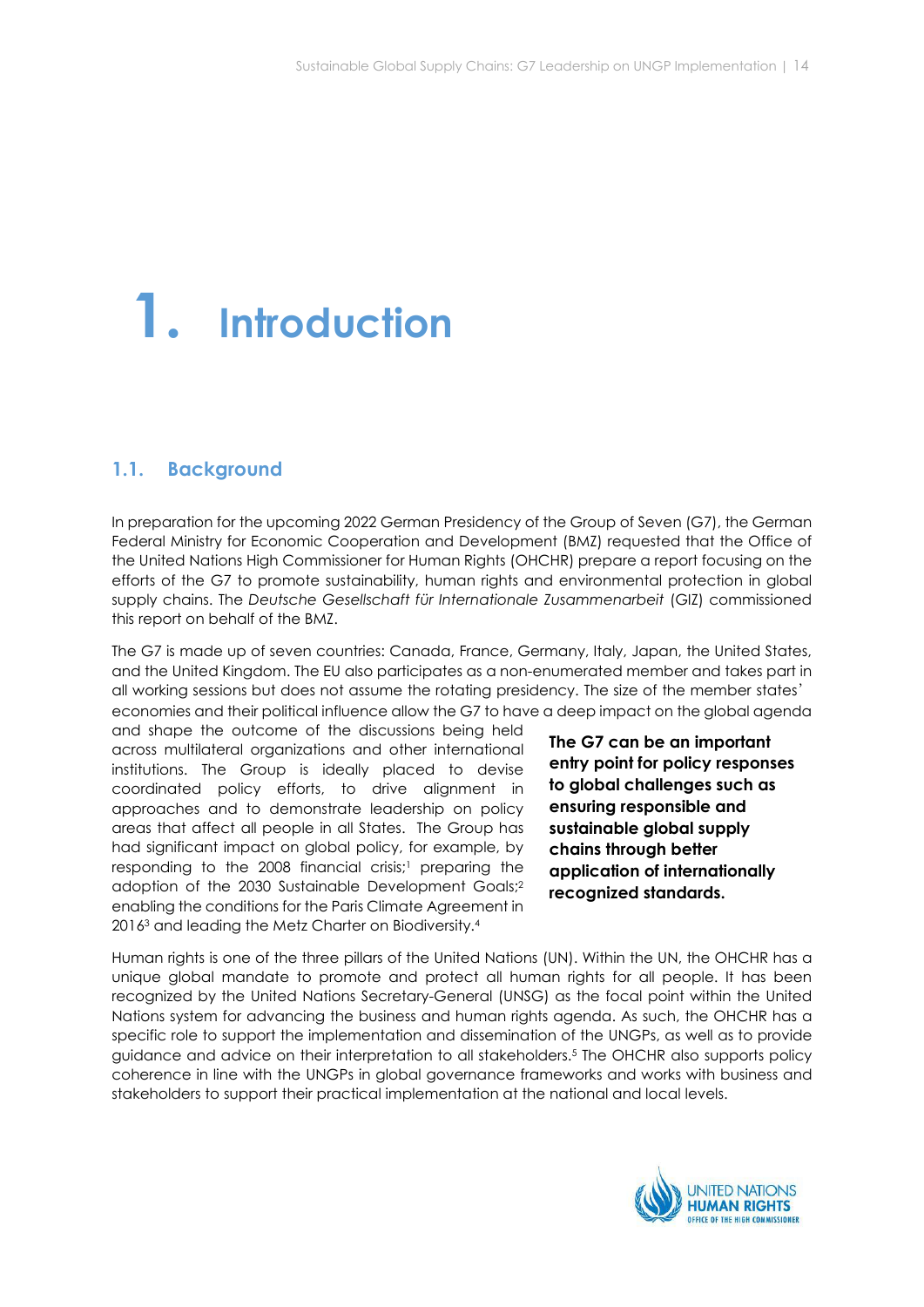# 1.2. Methodology

The analysis and recommendations provided in this report have been informed by the work of many actors with a broad range of perspectives, mandates, experience and expertise, including the UN Working Group on Business and Human Rights (UNWG). Time constraints limited the ability to conduct formal stakeholder consultations, but many informal meetings and consultations with key stakeholders were held, including with trade unions, civil society actors, business associations and multilateral organizations, notably the ILO and the OECD, as well as a range of experts from fields such as finance, international law, energy transition and international investment.

The report was prepared as celebrations were underway for the  $10<sup>th</sup>$  anniversary of the UN Human Rights Council's endorsement of the UNGPs.<sup>6</sup>

 Starting in 2020, the UNWG engaged in a comprehensive and inclusive process of research and consultation with all relevant stakeholders on the status of UNGP implementation globally. In June 2021, the UNWG presented a stocktaking report to the Human Rights Council on the achievements and gaps.<sup>7</sup> Based on the findings of the stocktaking exercise, the UNWG in October 2021 launched "A Roadmap for the Next Decade of Business and Human Rights: Raising the Ambition– Increasing

the Pace" (hereafter the Roadmap). $8$ 

The OHCHR welcomes the Roadmap and this report seeks to complement rather than duplicate the comprehensive efforts undertaken by the UNWG. It relies on, and refers to, findings of the UNWG's stocktaking report in consideration of key trends and builds on the recommendations in the roadmap relevant to both the G7 and State implementation.

The present report focuses on identification of strategic entry points, implementing measures, trends, good practices and recommendations to help drive meaningful implementation of the UNGPs by the G7 through multilateral and domestic spheres in order to achieve broader cumulative impact on the enjoyment of human rights across global supply chains.

# 1.3. International alignment and complementary standards on responsible business conduct

The UNGPs, the OECD Guidelines on Multinational Enterprises (hereinafter "OECD GL") and the ILO Tripartite Declaration of Principles Concerning Multinational Enterprises and Social Policy (hereinafter "ILO MNE Declaration") are closely aligned and complementary, each bringing to bear special features relating to standards for responsible business conduct. While the present report focuses on the UNGPs, the OHCHR views these three sets of standards as mutually reinforcing and considers their complementarity as strengthening the normative value of the UNGPs.<sup>9</sup>

# 1.4. G7 commitments to sustainable supply chains and the UNGPs

The 2015 G7 Elmau Leaders' Summit Declaration was unequivocally supportive of the UNGPs. In it, the G7 stated that they "strongly support the UN Guiding Principles on Business and Human Rights and welcome the efforts to set up substantive National Action Plans [on Business and Human Rights".10 The Declaration went on to commit to specific actions in line with the UNGPs that related to all three pillars: the State Duty to Protect Human Rights, the Corporate Responsibility to Respect Human Rights and Access to Remedy.

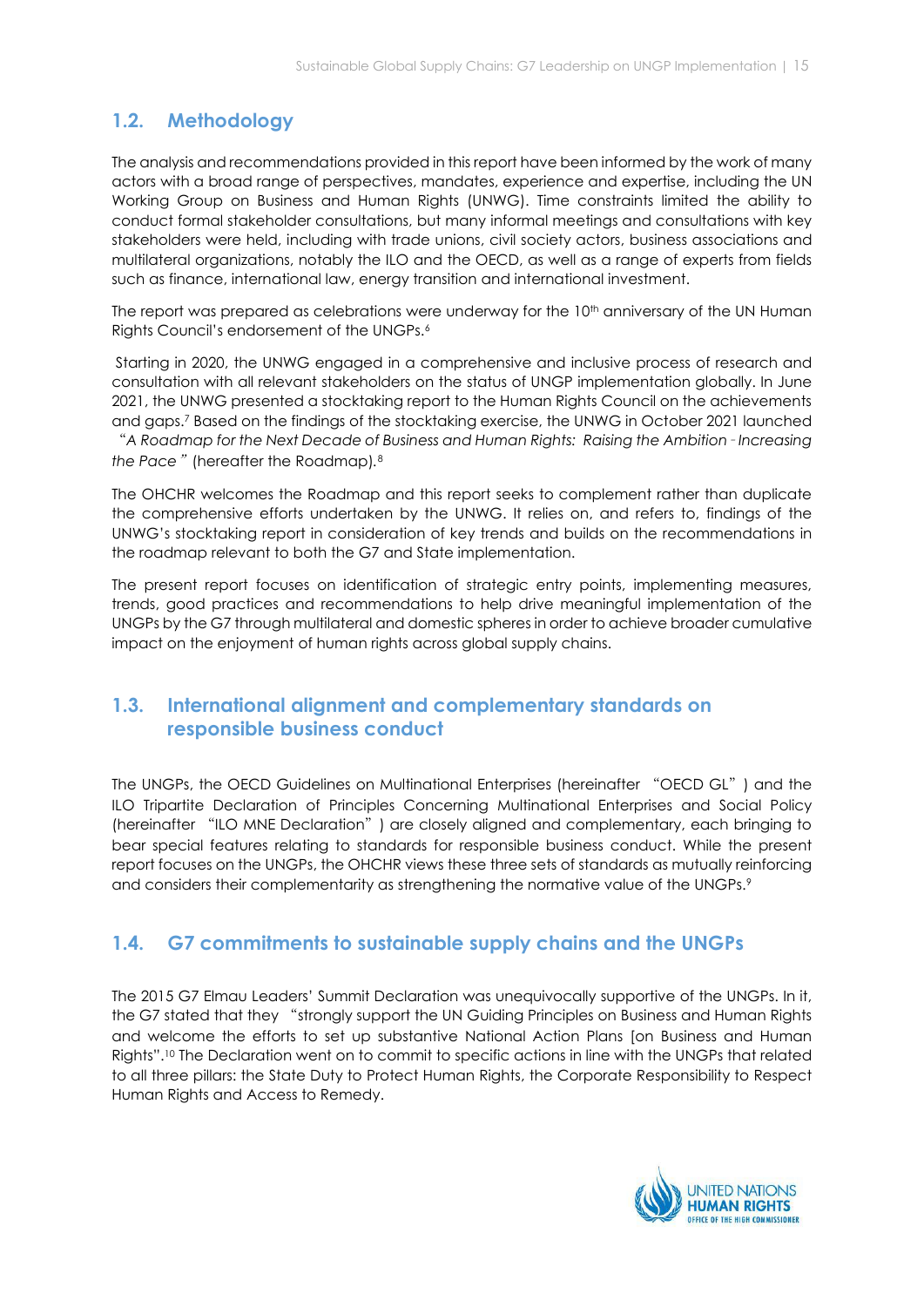Importantly for the purposes of this report, the Leaders' Declaration also explicitly recognized the differentiated roles but "joint responsibilities of governments and business to foster sustainable supply chains and encourage best practices". It made wide commitments regarding how the States could foster implementation of all three pillars of the UNGPs and detailed plans to enable companies large and small to carry out human rights due diligence.<sup>11</sup> It announced the G7 members States' support for multistakeholder initiatives and global initiatives like the Vision Zero Fund<sup>12</sup> to foster safer working conditions, and it

"We strongly support the UN Guiding Principles on Business and Human Rights and welcome the efforts to set up substantive National Action Plans. In line with the UN Guiding Principles, we urge private sector implementation of human rights due diligence …"

Leaders' Declaration, G7 Summit Elmau (Germany)

expressed a commitment by G7 member States to "better coordinate bilateral development cooperation and support partner countries in taking advantage of responsible global supply chains to foster their sustainable economic development". Notably, the Declaration also contained measures on Access to Remedy.

In 2017, the G20 also made an explicit commitment to international standards including the UNGPs, the OECD GL and the ILO MNE Declaration specifically in the context of sustainable global supply chains.

The G7 commitment to promote responsible business conduct in global supply chains has been reinforced in subsequent years in G7 statements, including in the 2019 Social Ministers Communiqué,13 and the 2021 Trade Ministers' and Labor Ministers' Communiqué,14 as well as the 2021 Trade Ministers' Statement on Forced Labor.<sup>15</sup>

Also in 2021, all but one of the G7 countries signed on to the important COP26 Just Transition Declaration.16 This Declaration emphasized the need to protect human rights in the context of supply chains and the energy transition.

It follows that the G7 member States have repeatedly affirmed their commitment to the UNGPs and recognized them as a useful tool to foster sustainable global supply chains.

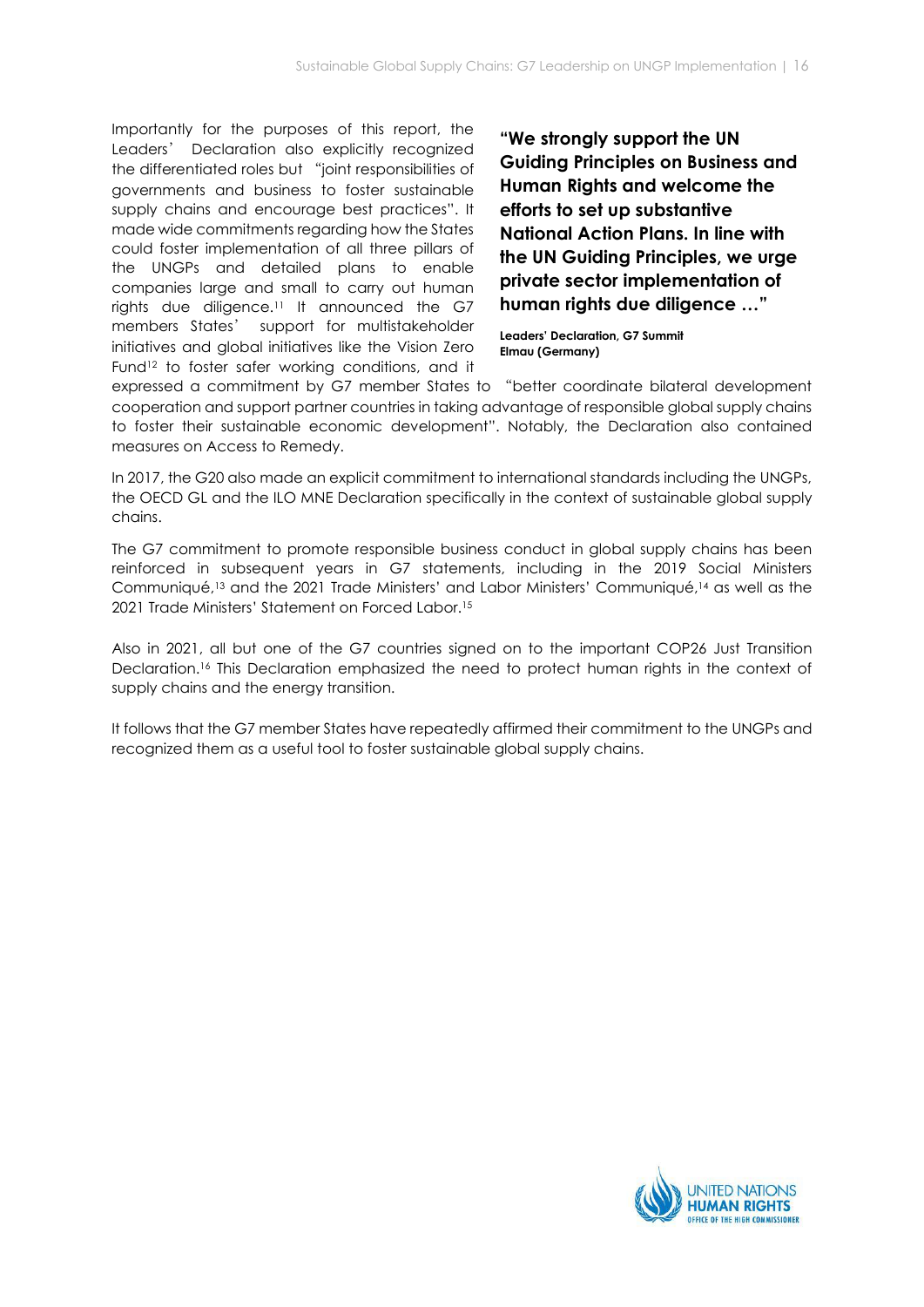# 2. To achieve sustainable global supply chains, a broad range of human rights risks must be addressed

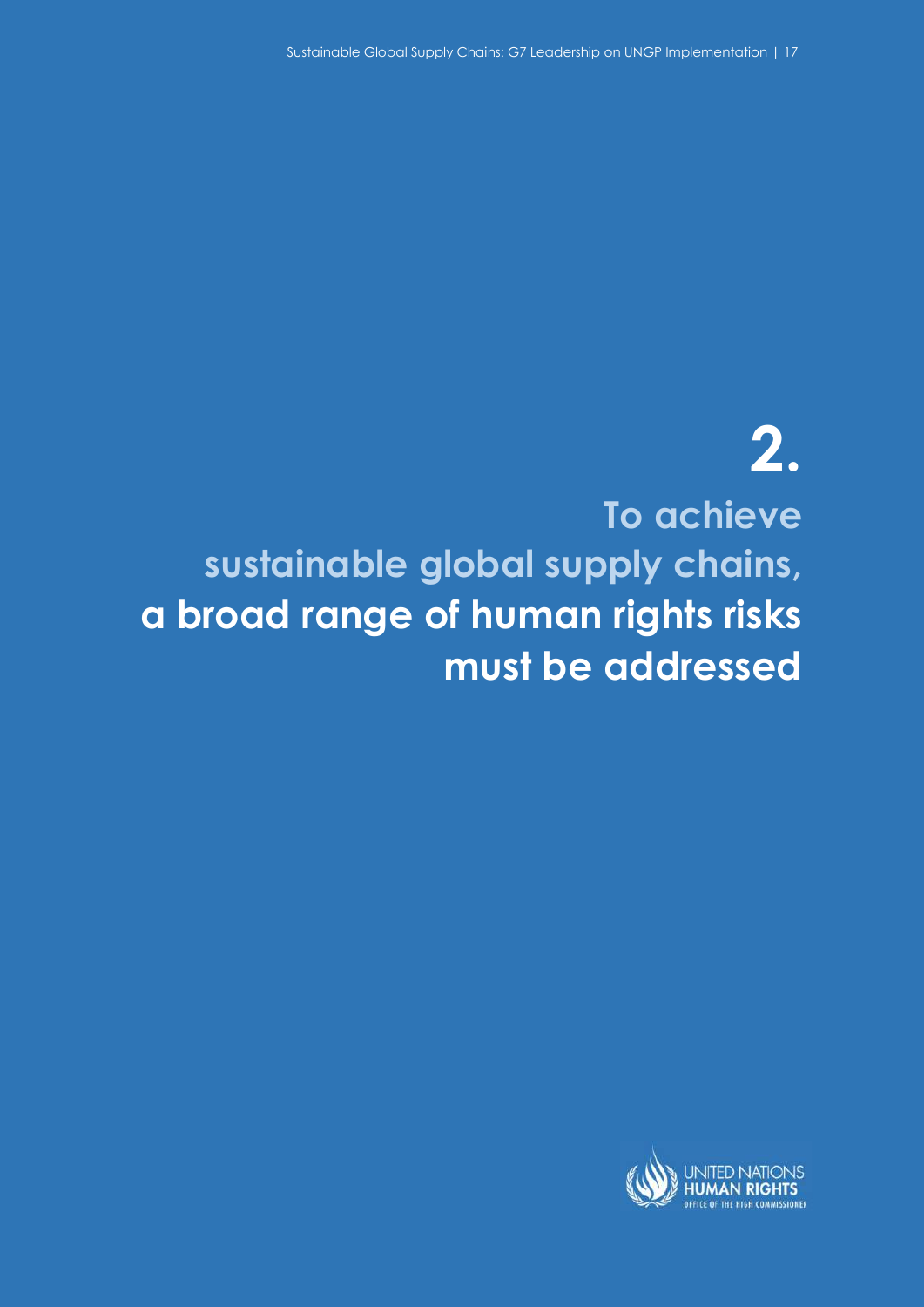# To achieve sustainable global supply chains, a broad range of human rights risks must be addressed 2.

Global supply chains have brought important gains including steep declines in poverty where countries are integral to global supply chains17. A recent World Bank study estimates per capita income receives a bigger boost from integration into global

supply chains as opposed to increases in standard trade.<sup>18</sup>

However, in recent years, there has been growing concern about global supply chains, international trade and globalization more generally. The concerns expressed relate to several themes - including human rights. The human rights concerns expressed about global supply chains include their relationship to rising inequality within borders and the exclusion of some from the gains,19 the

The key message for the G7 member States remains that to successfully achieve sustainable supply chains, the broad scope of human rights at risk must be

expansion of precarious and informal forms of work20 and the increasing vulnerabilities of workers as they find themselves far from their family or close social networks, across borders or isolated at sea.

Additionally, as global supply chains are created to feed the heightened need for 'transition minerals' to combat the climate emergency, academics and civil society, among others, have warned that human rights risks related to land, deforestation and indigenous peoples' rights are at risk of accelerating.21 The COVID-19 pandemic has accelerated a deterioration in the enjoyment of several labor rights, including the right to collective bargaining, the right to a safe and healthy work environment, and the right to strike.<sup>22</sup> Trade union representatives, people impacted by business activities and those working to defend their human rights are increasingly under physical and legal attack, thereby shrinking civic space.

To successfully achieve sustainable supply chains, the broad scope of human rights at risk within global supply chains must be addressed. As they can vary greatly given the temporal, geographic, economic and sectoral contexts, the next sections flag important contextual trends for G7 member States to identify key human rights risks that need urgent attention now.

# 2.1. Human rights risks related to the energy transition and supply chains

# 2.1.1. Loss of livelihoods and associated risks from disengagement in fossil fuels

The needed energy transition to achieve the Paris Climate Agreement poses specific risks to human rights. Those risks are linked in part to the expected reduction in the extraction, processing and use of fossil fuels; new or expanded mining for transition minerals needed to deliver the energy transition; and myriad shifts in supply chains as companies rethink their products, services, logistics and transport, sales and services in an effort to emit less carbon into the atmosphere

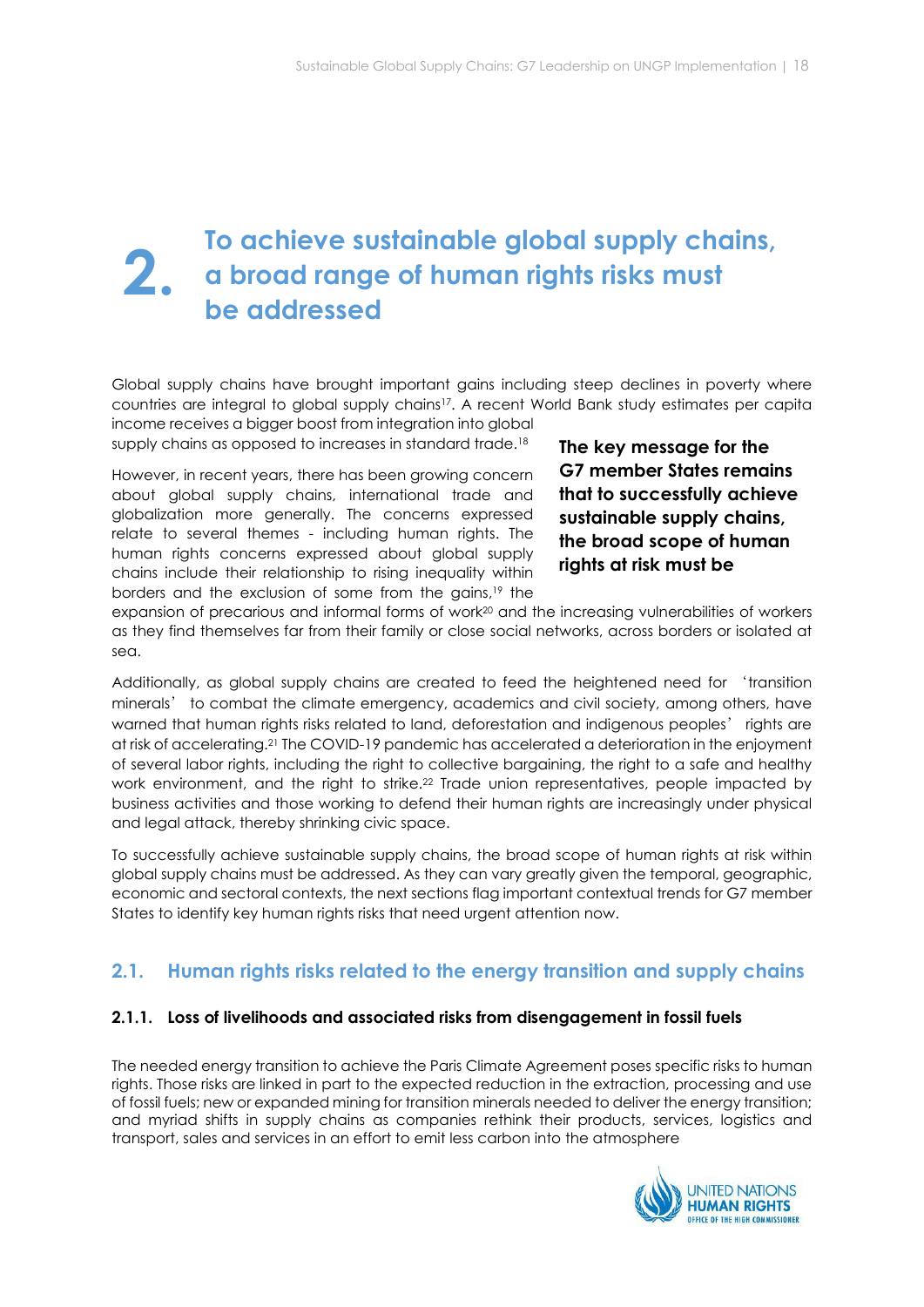For example, independent studies have estimated a loss of around 9.5 million jobs in the fossil fuel industries between now and 2050, and organizations like the ILO have been raising the alarm about the expected massive disengagement from the fossil fuel industries and the need to manage this transition.23 Disengagement from fossil fuels will not only have direct consequences for jobs – but also implies a host of social and environmental impacts.24 Actively pursuing socially responsible disengagement that avoids, mitigates and remediates the consequential human rights impacts is essential for a successful energy transition.

# 2.1.2. Risks to life, livelihoods, physical displacement, indigenous peoples' rights and the environment as the need for transition minerals intensifies

At the same time, "[e]nergy transitions are already the major driving force for total demand growth for some minerals." Since 2015, the largest consumers of lithium are electric vehicles and battery storage - having surpassed consumer electronics. "Clean energy technologies are set to become the fastest-growing segment of demand for most minerals", including copper rare earth elements, nickel, cobalt, lithium and platinum-group metals. 25

The race for transition minerals will pose the same risks that have been documented in the mining sector over the last decades. Environmental degradation, population displacement, abuses to indigenous peoples' rights, destruction of sacred and cultural sites, water use and damage to water ways as well as forced and child labor.<sup>26</sup>

# A singular focus on achieving the energy transition can overshadow the need to protect people and planet

Demand for other raw materials, such as wood, for renewable energy production is also expected to grow rapidly.27 Indeed, uncontrolled deforestation has already resulted from the push to offer balsa wood for wind turbines.<sup>28</sup>

There are severe sustainability risks related to what is being touted as a "green" rush for more and new commodities.29 Perhaps most importantly, a singular focus on achieving the energy transition can overshadow the need to protect people and planet even where mining projects will provide "transition minerals" and within so-called "green" supply chains to produce goods for the energy transition.

Indeed, no supply chain is sustainable unless people and planet are respected when obtaining primary materials and throughout production processes. This has also been noted in the US's efforts to promote resilient supply chains - especially with regard to forced and child labor.<sup>30</sup> These severe human rights risks have been widely reported on in relation to "green" technologies.<sup>31</sup>

Failure to pursue sustainability goals and the respect for human rights even within "green" industries can be counterproductive - resulting in more emissions, more consumption of raw materials and more human rights abuses.

# 2.2. The defense of open civic space, trade unions and human rights defenders as a necessary condition for sustainable supply chains

Civil society, trade unions and more generally human rights defenders more generally play a key role as a voice for affected stakeholders and communities, as watchdogs and providers of early warnings of human rights risks and adverse impacts. These actors rely on the freedoms of expression, association and peaceful assembly, and the right to participate in public affairs, to be able to share ideas, form new ones, and join with others to claim their rights.<sup>32</sup>

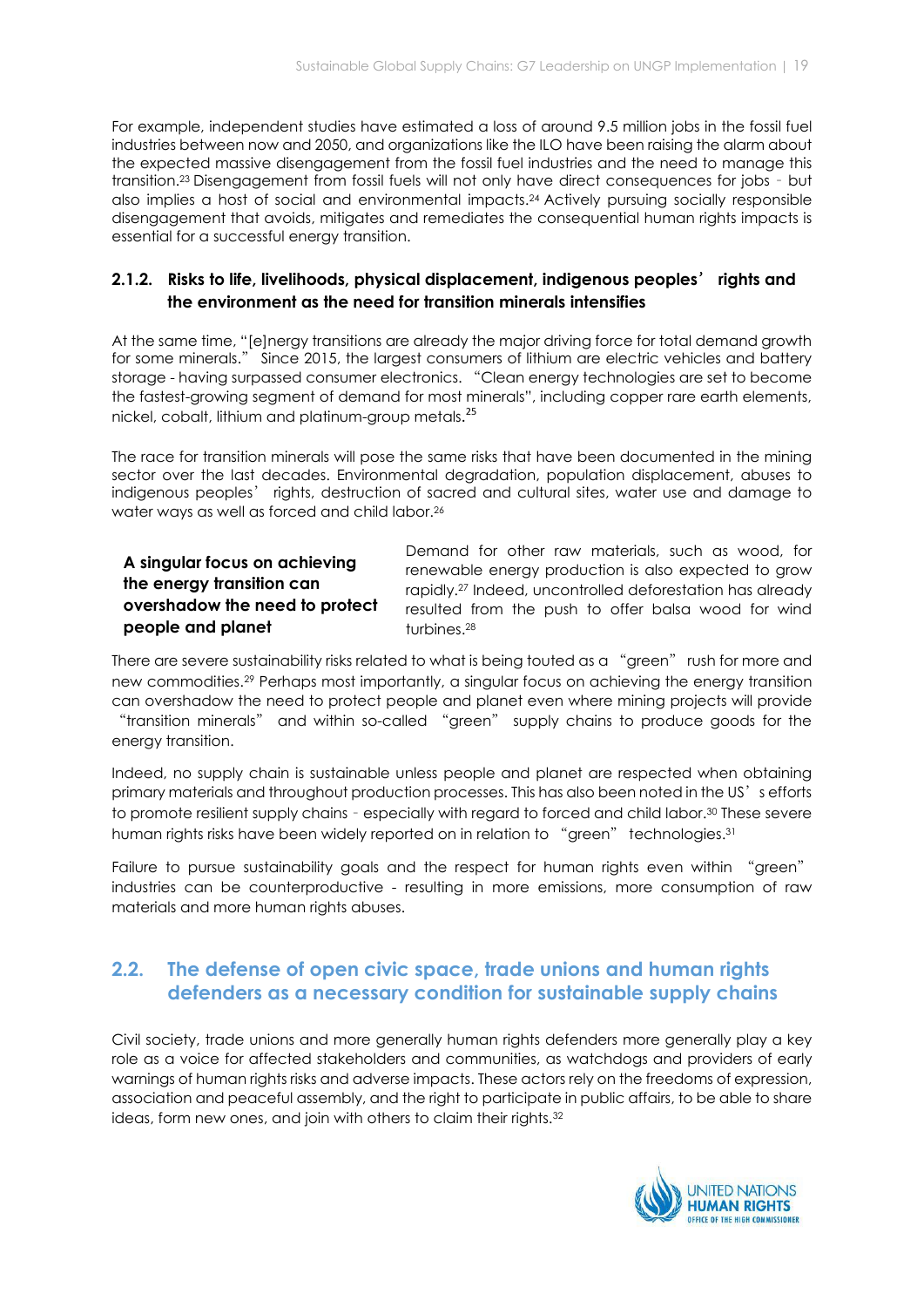In the context of supply chains, the enjoyment of these rights is fundamental to implementing the UNGPs in very concrete ways. To conduct proper human rights due diligence, businesses must undertake "meaningful consultation with potentially affected groups and other relevant stakeholders" when gauging potential risk (UNGP 18); when tracking effectiveness of their responses (UNGP 20); in communicating how they address human rights risks with external stakeholders (UNGP 21), and in the design of effective remedial measures (UNGP 31). Moreover, companies look to stakeholders, including these groups, when they work to build and exercise leverage. The last decade of UNGPs

Recognizing the connections among free civic space and the work of civil society, trade unions and human rights defenders in the context of business activities is fundamental because it opens new pathways to protect and reinforce the rights of people at risk, and it helps identify additional allies in those efforts.

implementation provides numerous documented instances where civil society, trade unions and human rights defenders have collaborated with companies and other stakeholders to try to get at root causes of human rights impacts in supply chains.<sup>33</sup>

However, in recent years the space for civil society, trade unions and human rights defenders to play their essential role has been severely curtailed in many countries.34 There was a documented increase of attacks against human rights defenders working on business-related human rights issues in 2020, with 604 recorded attacks, up from 572 attacks in 2019.35 Thirty-six percent of all attacks reported relate to the extractive sectors and almost 10 percent relate to renewable energy projects. The number of attacks against human rights defenders is likely to be even higher as many cases are not reported globally. The situation is worsening by current trends of shrinking civic space, also in part due to the COVID-19 pandemic.

There is growing concern about the role of business in causing, contributing, or being directly linked to attacks against civil society, trade union representatives and human rights defenders, or in failing to act against such attacks. Questions are also being raised about the role of business in helping to prevent harms to human rights defenders and to protect civic space.<sup>36</sup>

G7 member States have individually, and collectively in the context of the EU, taken steps to support human rights defenders and support civic space.37 However, these efforts have so far not focused on these actors in the context of business and human rights or global supply chains specifically. Recognizing the connections among free civic space and the work of civil society, trade unions and human rights defenders in the context of business activities is fundamental because it opens new pathways to protect and reinforce the rights of people at risk, and it helps identify additional allies in those efforts.

For example, as the UN Special Rapporteur on the situation of Human Rights Defenders has recently suggested,<sup>38</sup> business and human rights legislation can reflect the need to protect human rights defenders. Multilateral development banks can also play a role to reinforce the importance of civic space and help safeguard civil society, trade unions and human rights defenders by more fully recognizing their integral role in environmental and social due diligence and access to remedy. New points of leverage can be identified if allies such as lenders, companies and industry associations are called on to help bolster the protection of both civic space and individuals at risk in the context of global supply chains.

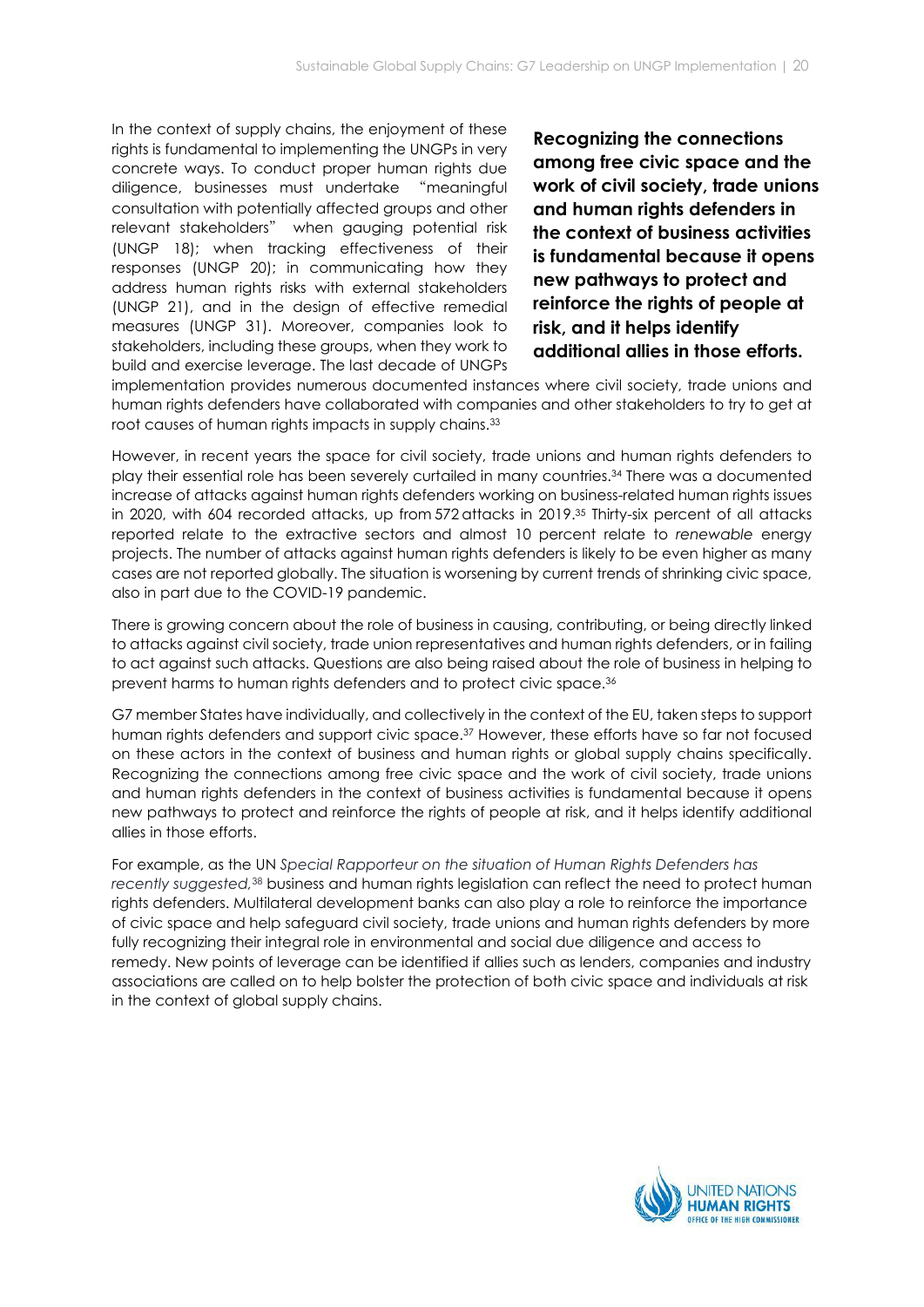#### Recommendation 1

The G7 member States should publicly acknowledge, recognize, articulate and address the full range of human rights risks in global supply chains, affecting both economic, social and cultural as well as civil and political rights, including those relevant to the energy transition and those related to safeguarding civic space and human rights defenders.

Actions to support this commitment should include:

- (a) Take steps to ensure that the broad range of human rights at risk in global supply chains is appropriately reflected in legal, regulatory and other policy measures.
- (b) Work collectively and individually in multilateral political fora and in legislative and regulatory contexts to bring adequate attention to the broad range of human rights risks in the context of global supply chains needing attention.

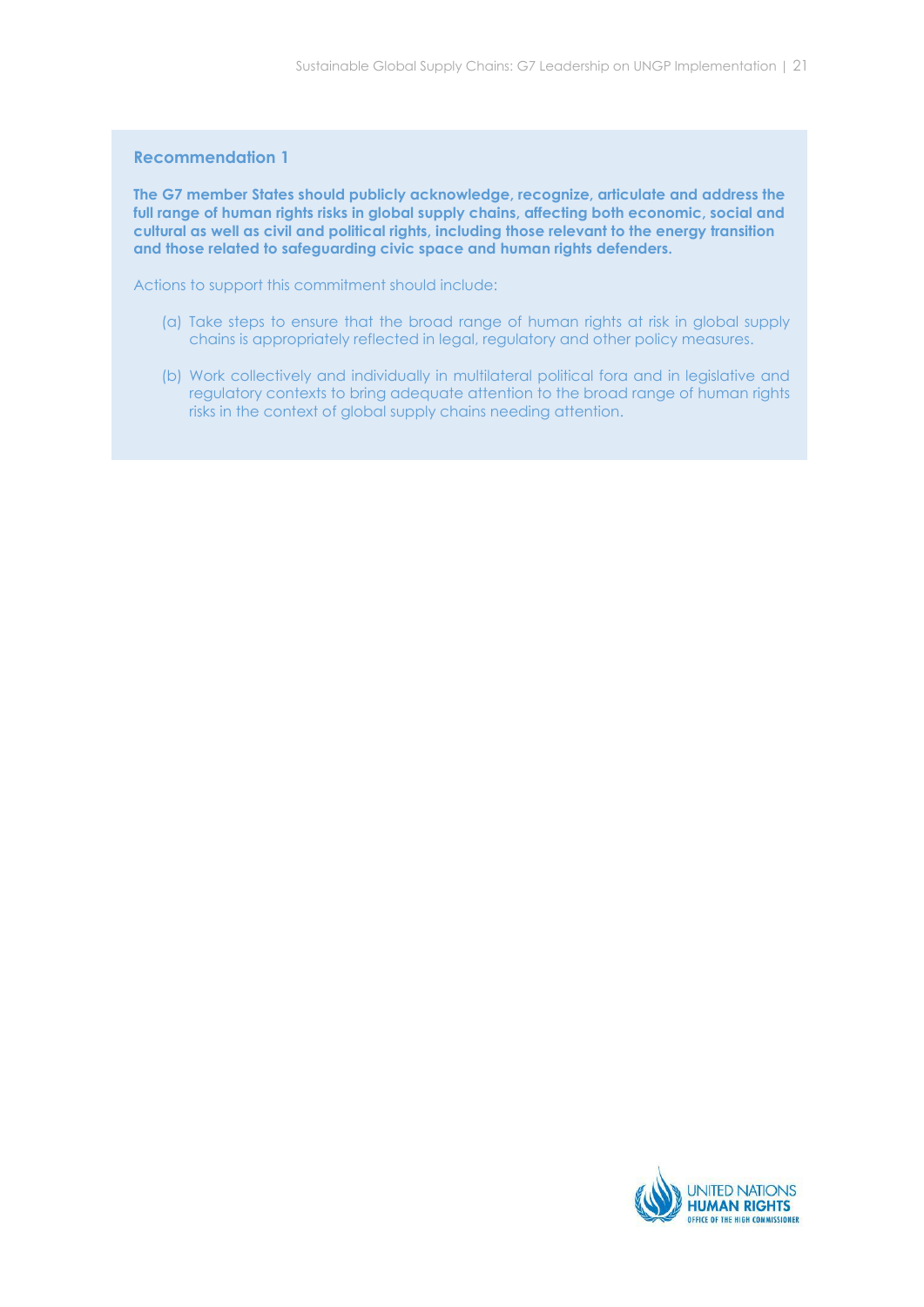# 3.

# Recognize the UNGP's three pillars as a foundational tool for sustainable supply chains

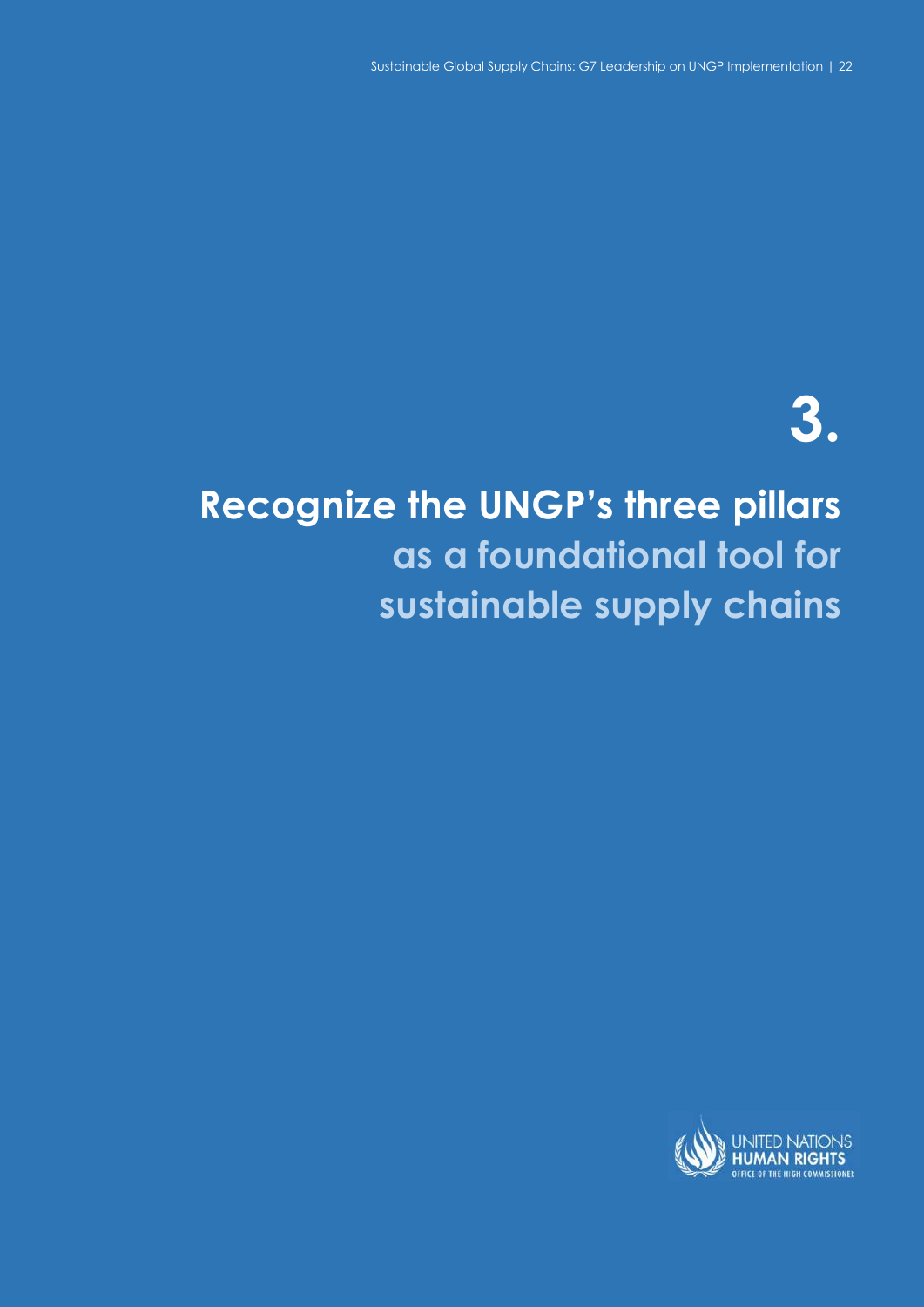# Recognize the UNGPs' three pillars as a foundational tool for sustainable supply chains 3.

The UNGPs provide normative clarity about the differentiated roles and responsibilities of States and companies for human rights impacts – even those occurring in global supply chains. They apply to all companies, in all contexts and across their entire value chain regarding all internationally recognized human rights and provide an authoritative framework for companies to address human rights issues arising in their supply chains.39 The UNGPs also provide a roadmap for State implementation across many policy areas considering how States can help prevent and address human rights abuses and enable access to remedy for harms occurring.

The energy transition and current efforts to build back better, including G7 initiatives in this direction, provide a unique opportunity to achieve sustainable global supply chains through building more resilience in the global economy, reshaping current practices in global supply chains and ensuring a just transition.

The UNGPs' normative clarity has created a common platform for action supported by all key stakeholders. This has resulted in unprecedented cooperation among institutions that shape business conduct.40 This also helped build momentum within companies to work creatively and collectively with other actors, including States, to tackle even the toughest of human rights challenges.

Over the last decade the willingness of companies from G7 member States to collaborate, cooperate and work collectively with all kinds of actors – including States and other companies on human rights issues has increased markedly. Numerous multi-stakeholder initiatives, industry initiatives and alliances have been formed specifically to build leverage to make meaningful change.41 The G7 member States themselves have initiated some important efforts along these lines such as Alliance 8.7 and the Vision Zero Fund.<sup>42</sup> Individually, G7 member States have initiated targeted initiatives on supply chains and human rights. For example, the ILO project supported by Japan, "More and Better Jobs through Socially Responsible Labour Practices in Asia", has actively engaged with Japanese companies to promote decent work in Pakistan and Viet Nam.43 Even more collaboration happens behind the scenes as companies work to influence business partners and clients towards better human rights outcomes. While much more needs to be done by many more companies, all of these are important and welcome developments and reflects the recognition in the UNGPs of the value of collective action solutions.

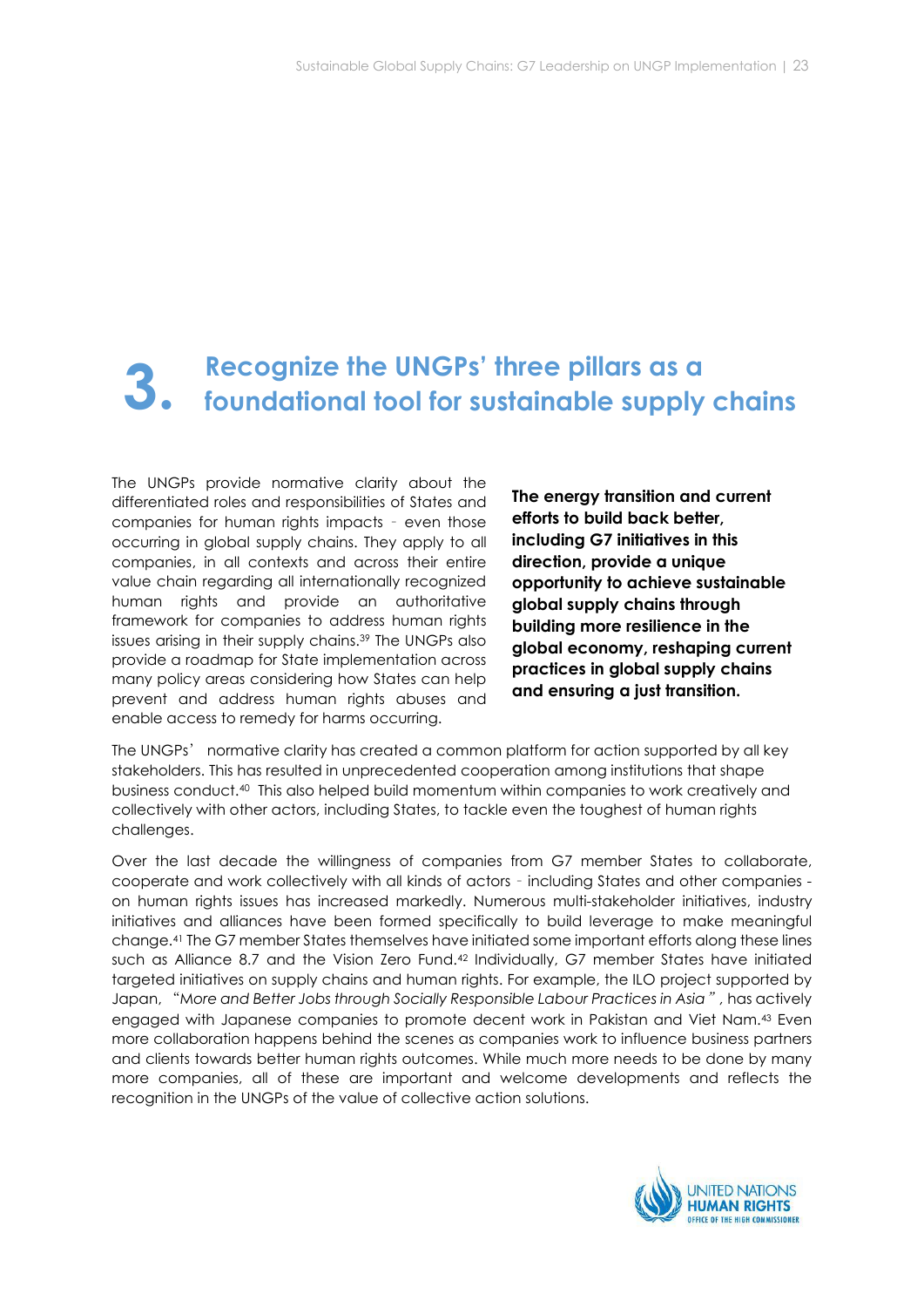The UNGPs elaborate how State institutions play a part in fostering respect for human rights for example through public procurement, export credit agency support or other State assistance to business. They also set out how States should work to create a conducive environment for business respect for human rights. This implies taking action in this direction, for example through domestic measures, but also through development assistance and development finance institutions, and through leveraging foreign and trade ministries as well as embassies, among other measures.<sup>44</sup>

Importantly, the UNGPs furthermore reiterates the duty of States to provide access to remedy as an integral part of the State Duty to Protect human rights.45 This recognition of access to remedy as an equally important pillar is a reminder that achieving sustainable and rights respecting global supply chains is ultimately about avoiding and addressing harm to people, and that any preventive efforts made by States and companies need to be underpinned by access to effective remedy when such efforts fail.

In sum, the normative value of the UNGPs three pillars gives them the power to drive transformation on the scale required to foster sustainable global supply chains.

### Recommendation 2

The G7 member States should confirm their political commitment to implement all three pillars of the UNGPs - the State Duty to Protect Human Rights, the Corporate Responsibility to Respect Human Rights and Access to Remedy - as a foundational tool for achieving sustainable supply chains.

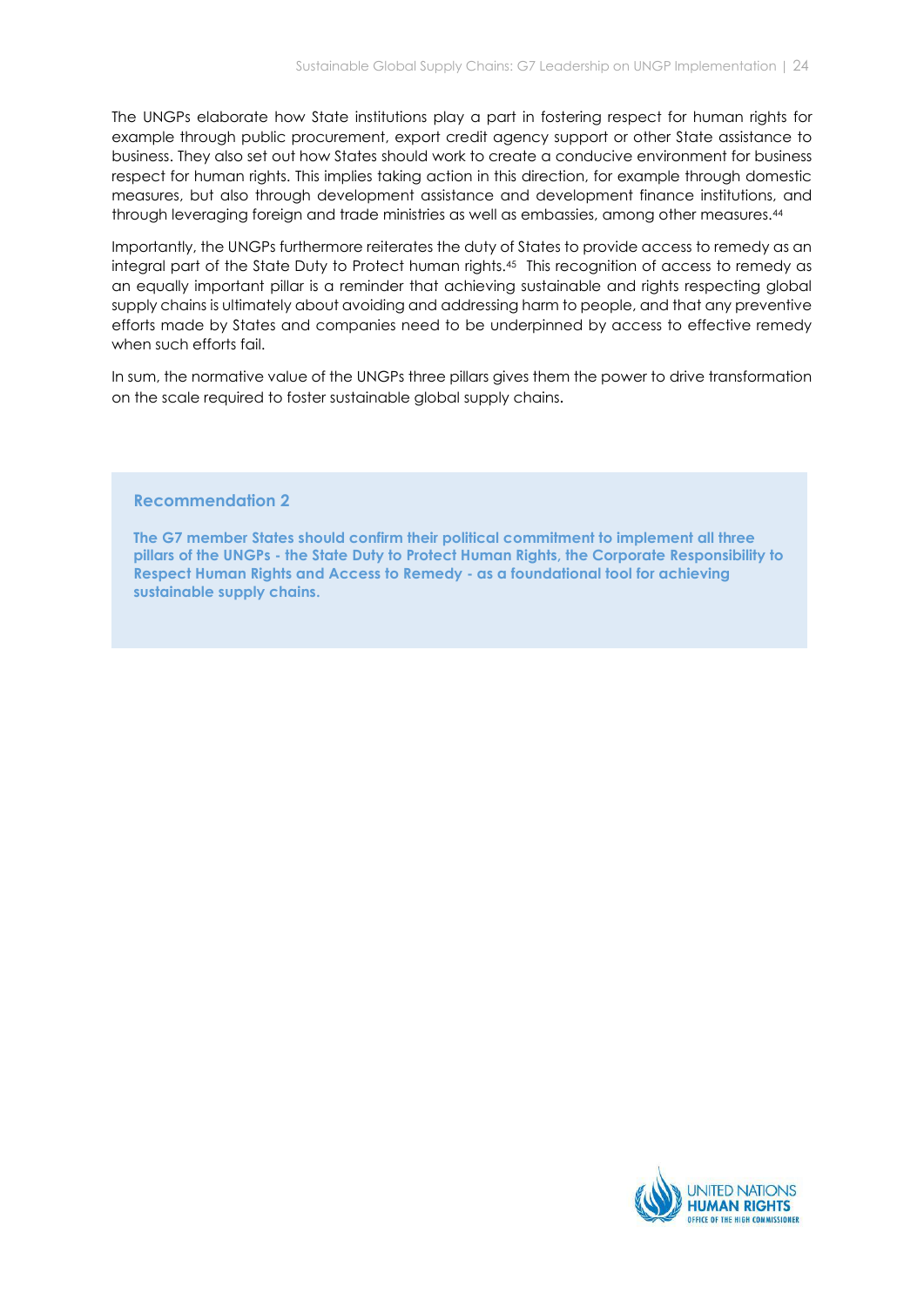# 4.

# Actively pursue a "smart mix of measures" – legal, regulatory and other measures to implement the UNGPs and foster sustainable supply chains

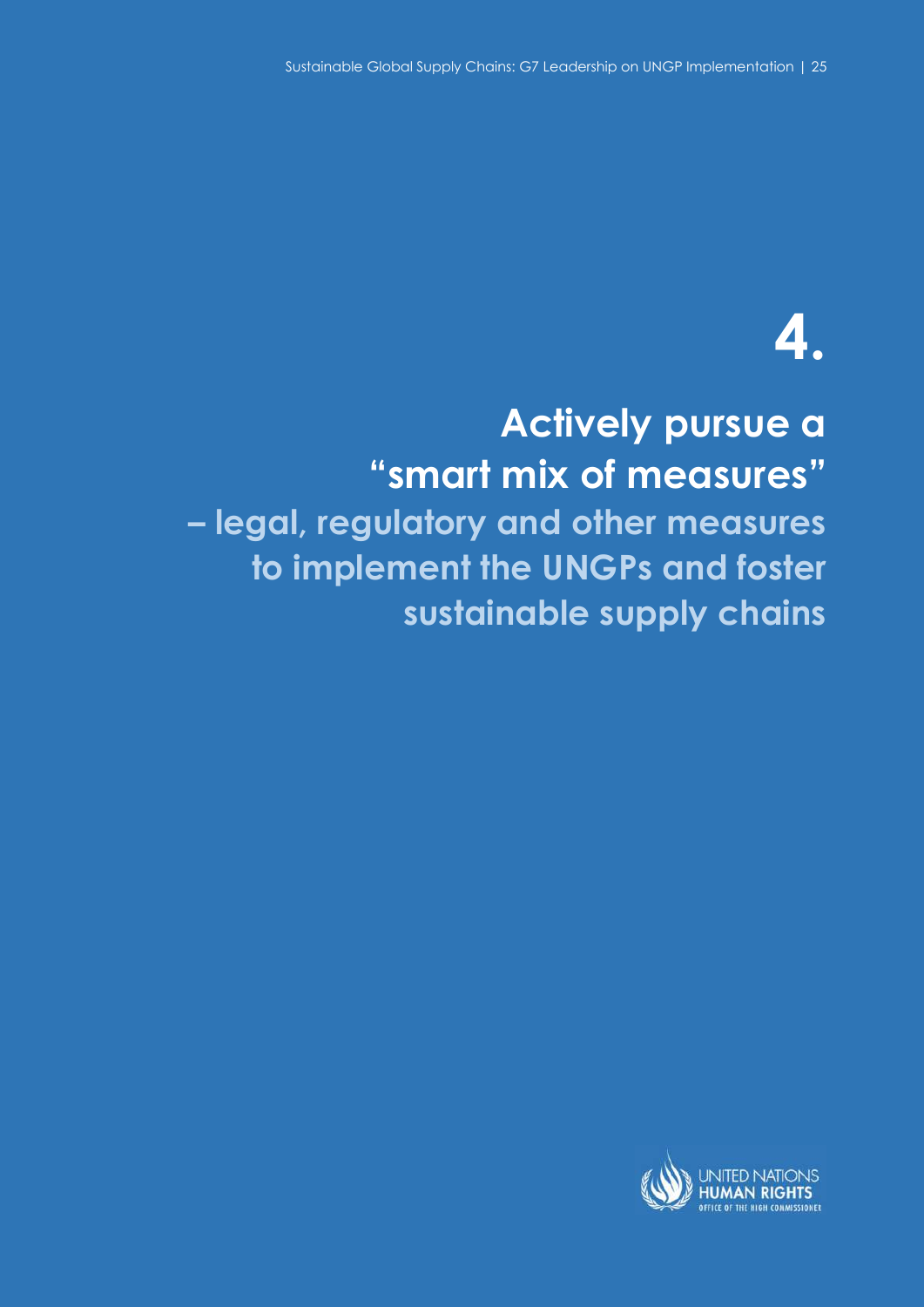# Actively pursue a "smart mix of measures": legal, regulatory and other measures to implement the UNGPs and foster sustainable supply chains 4.

# 4.1. Reinforce and support relevant legal and regulatory developments and processes

Several business and human rights regulatory measures have been introduced in response to the growing demand from stakeholders for responsible business conduct. These measures have focused either on some form of mandatory human rights (and environmental) due diligence, reporting requirements or bans on the import of products linked to severe human rights abuses. For example, France and Germany both have some form of human rights due diligence legislation.<sup>46</sup> Outside the G7, other countries particularly in Europe have also put in place some forms of

mandatory human rights and environmental due diligence.<sup>47</sup>

At the regional level, the EU has begun embedding compliance with the UNGPs throughout its Sustainable Finance Strategy, including the Taxonomy for Sustainable Economic Activities48, the Sustainable Finance Disclosure Regulation49 and the upcoming Corporate Sustainability Reporting Directive.50 The European Commission is also developing a proposal for a Directive that would include

An important paradigm shift has occurred over the last few years. States, business and other stakeholders are increasingly supporting legislation to implement responsible business conduct standards.

mandatory human rights and environmental due diligence as part of the Sustainable Corporate Governance Initiative (SCGI).51 The draft laws have been delayed and are now expected to be published in early 2022. The European Commission has furthermore proposed to integrate aspects of due diligence into the new Batteries Regulation and a draft Deforestation Regulation.<sup>52</sup>

At the multilateral level, a UN intergovernmental working group continues negotiations aimed at developing an international legally binding instrument on human rights and transnational corporations and other business enterprises.53 The latest draft text includes provisions for mandatory human rights due diligence and access to remedy amongst other issues. Preambular draft language recognizes "the contribution and complementary role" of the UNGPs.<sup>54</sup> Participation of G7 member States in the process has so far been limited. The OHCHR has consistently recommended that all States engage constructively in the process.

Several G7 States have also put in place rules on specific supply chain human rights issues such as bans on imports produced with forced labor.55 Reporting requirements on a single human rights issue like modern slavery or conflict minerals in supply chains have also been put in place in a number of G7 States <sup>56</sup>

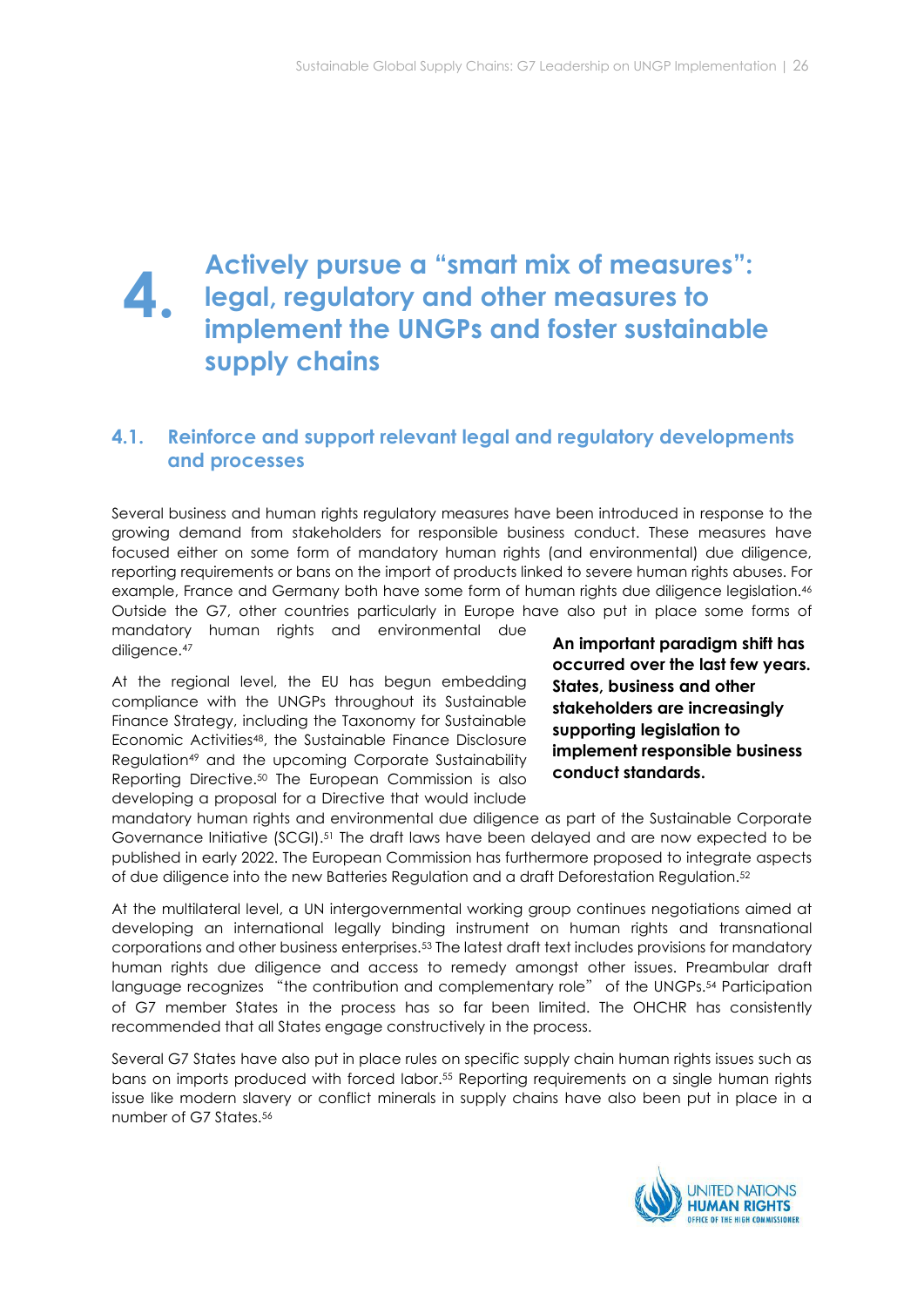## Recommendation 3:

The G7 member States should commit to actively reinforcing and supporting current momentum to forge legal and regulatory approaches to business and human rights with a view to strengthening legal protection of human rights in global supply chains at national, regional and international levels.

# 4.2. Ensure bespoke mandatory measures on business and human rights are aligned with international standards

The rapid pace of legislation has been accelerated by a growing number of business voices, investors and other stakeholders that see value in greater legal certainty, more level playing fields, increased leverage within value chains, and a chance to build better-integrated risk management.57 To achieve these positive outcomes, it is imperative that legislative and regulatory efforts are aligned to the international standards on responsible business conduct elaborated in the UNGPs and the OECD GL. Indeed, continued positive

To achieve a level playing field and other positive value from mandatory measures, it is imperative that such measures are aligned to international standards on responsible business conduct.

momentum will depend on increased uptake and alignment - as expressed in a joint statement from industry associations and responsible business initiatives in December 2021 welcoming mandatory rules and calling for their alignment with the UNGPs and the OECD GL.<sup>58</sup>

Misalignment occurs when legislative or regulatory measures fall short on how they reflect the key concepts and approaches of the UNGPs, serving up difficult choices for companies to either focus on compliance or focus on respecting rights - and increasing the costs and burdens for business when it comes to efforts to manage their supply chains without the promise that this effort will result in better outcomes for people.

Misalignment can take many forms, including by introducing differing definitions of human rights due diligence across jurisdictions. This undermines the level playing field that has so far been one of the main achievements of UNGPs and is a key driver to bringing business on board with legislative developments. Differing definitions of expectations including on human rights due diligence makes it challenging for companies to navigate diverse, potentially unclear standards with inconsistent and unpredictable enforcement. Moreover, differing requirements reduces the ability for companies to work collectively to build leverage where they have suppliers in common.

Misalignments can also result from legislation that directs firms to focus on human rights risks in a limited number of business relationships, such as their first-tier suppliers. In the case of global supply chains this is problematic because the most severe risks are often several layers away from lead companies.

Legislative approaches that push firms to focus on contractual requirements and certifications of compliance with their direct business relationships risks replacing meaningful human rights due diligence with tick-box exercises<sup>59</sup> and outsourcing the problem to business partners. This minimizes or eliminates the assessment of the lead company's possible contribution to human rights risks – such as through pricing structures.<sup>60</sup>

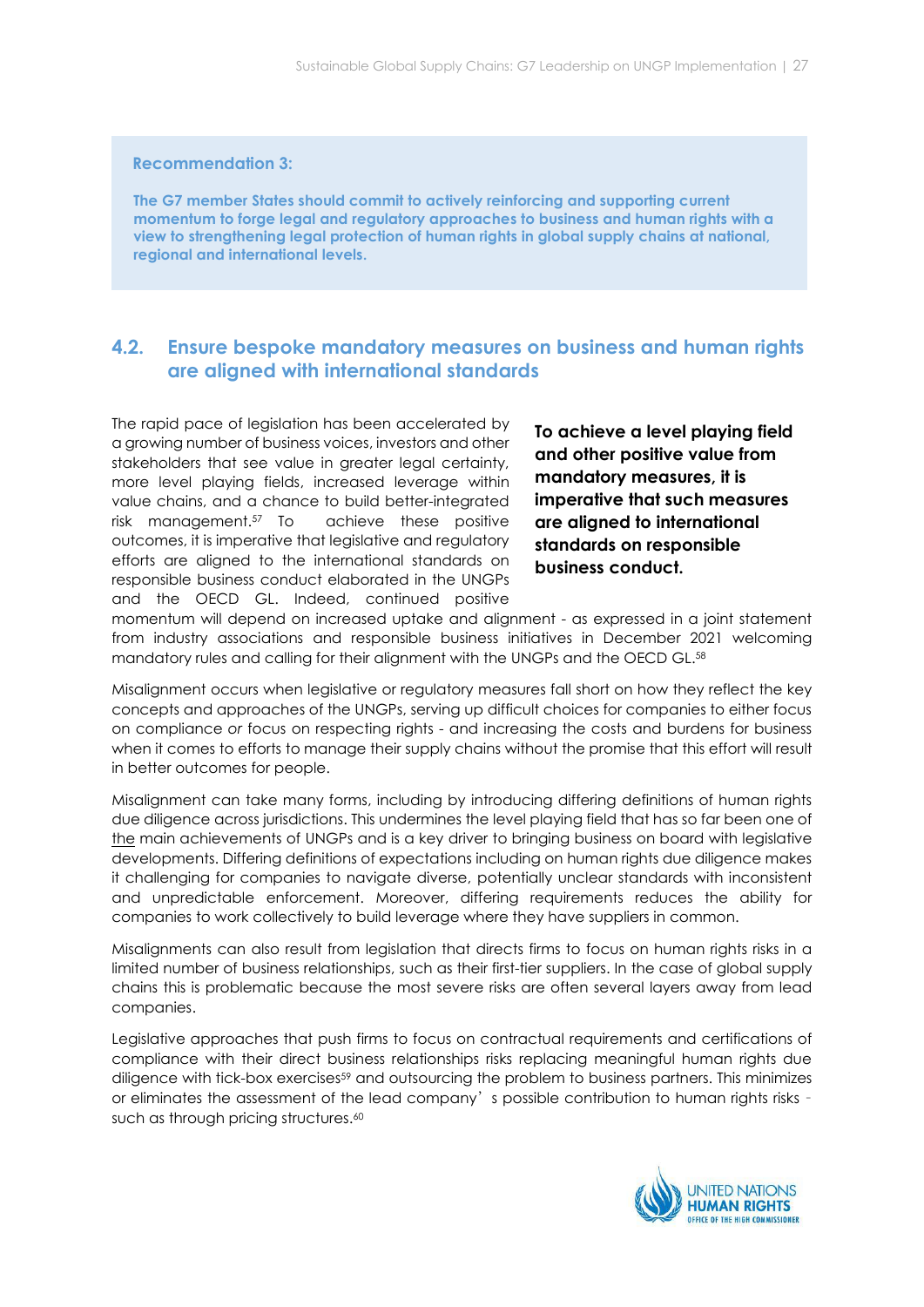While legislation focused on a limited range or on a single human rights issue can be an effective tool to combat specific human rights abuses in global supply chains, such legislation carries the risk of distorting human rights due diligence process set out in the UNGPs. The UNGPs require companies to undertake a pro-active process to identify their involvement with any potential human rights risks and impacts. This implies

# The UNGPs require companies to undertake a pro-active process to identify their involvement with any potential human rights risks and impacts.

that a company's human rights due diligence process should be aimed at identifying, preventing and addressing any one or more internationally recognized human rights and core ILO standards they may be involved in.61 Instead, ex ante requirements of companies to focus on identifying specific human rights issues – irrespective of the real risks of a company's involvement – can distort the UNGPs' expectation that companies prioritize the most severe, widespread and irremediable impacts related to their activities and business relationships, whatever they may be for any given company.

Rules that ban imports based on specific human rights issues can also be effective - in particular for situations where building and exercising leverage carries little promise. However, import bans may also risk misalignment if they have the effect of incentivizing companies to de-risk by instituting "

# The UNGPs require that companies consider the human rights impacts of disengaging.

cut and run" policies with suppliers in countries that are seen to be risky for human rights abuses. The UNGPs require that companies consider the human rights impacts of disengaging. This aspect of the UNGPs was built on decades of experience that demonstrated leaving business relationships, for

example because of finding child labor, could have dramatic consequences for those people most at risk.62 Import bans may also be counterproductive in development terms if they disincentivize investment and trade with countries who need it the most. Import or other bans should therefore be employed with caution and accompanied by other policies aimed at safeguarding against unintended consequences.

Finally, while legal liability and administrative enforcement and oversight may be part of the regulatory frameworks, there is a risk of uneven levels of enforcement across jurisdictions or that enforcement will not reflect the State's complementary roles in prevention and in access to remedy.<sup>63</sup>

The UNGPs set out the potential complementarity between administrative enforcement and civil liability in meeting the State duty to protect. They stress both the State's preventative role in enforcing laws that require businesses to respect human rights (UNGP 1 and 3) and the need for the State to ensure appropriate access to remedy where harm has occurred, including through judicial proceedings (UNGP 25 and 26). This complementarity is also emphasized in OHCHR's ARP II guidance and in a 2021 OHCHR paper developed jointly with the organization Shift.<sup>64</sup>

The legislative and regulatory developments on business and human rights are to be welcomed, and the increased momentum towards including mandatory measures in the "smart mix" of efforts to implement the UNGPs is an important step forward. But these developments are not without risk.

The G7 can play an important role in identifying misalignment risks and recalibrating or further clarifying requirements to mitigate those risks. It is essential that rules reflect the transformative value of the UNGP's three pillars, so that they help companies gain legal clarity, promote a level playing field and at the same time drive meaningful change geared to foster sustainable supply chains.

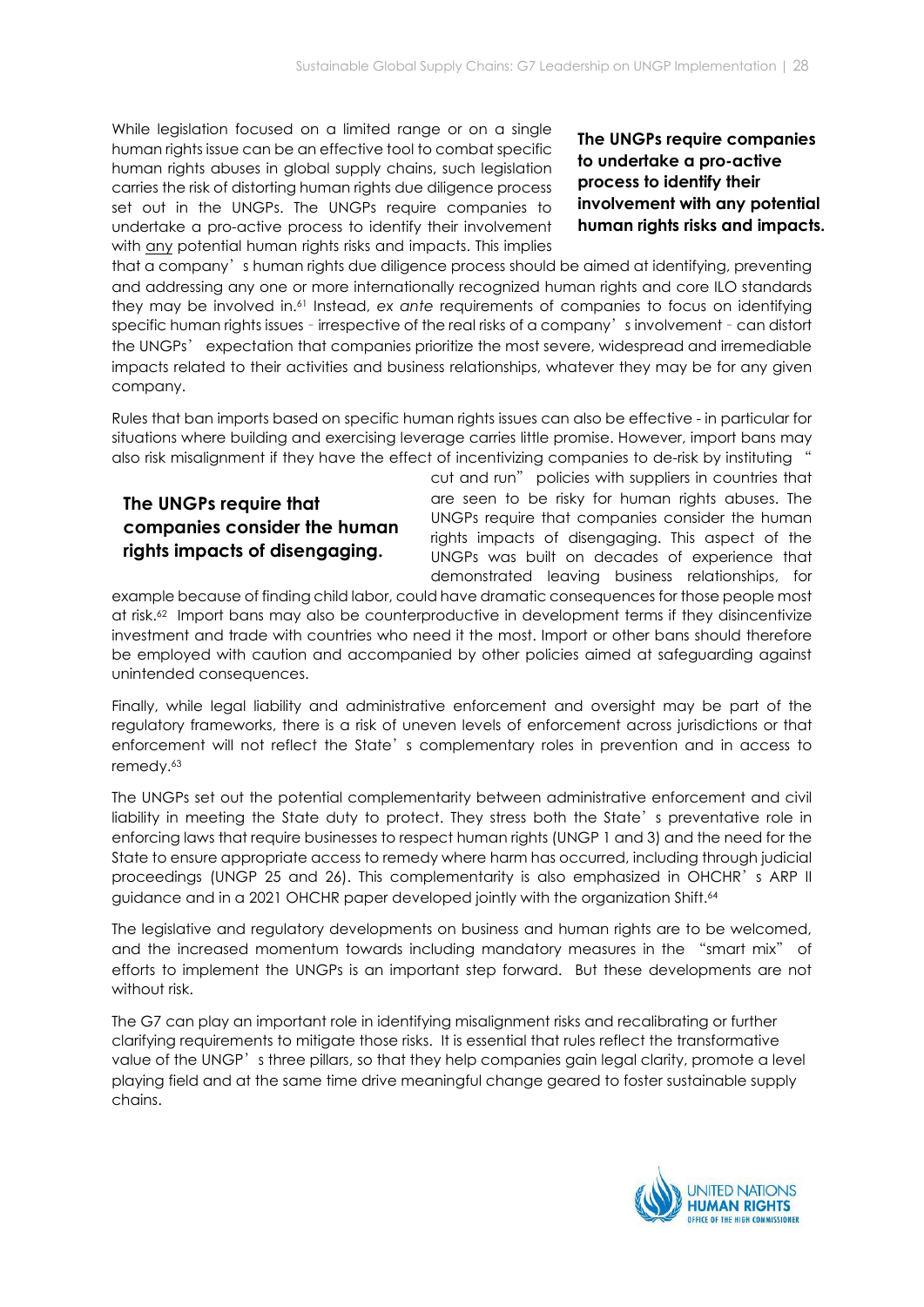#### Recommendation 4

The G7 member States should commit to putting in place bespoke business and human rights legislation and enforcement measures that are aligned to the three pillars of the UNGPs and the OECD GL and to addressing misalignments when identified.

The actions to implement this commitment should include:

- (a) Forge a high-level commitment, in coordination with the OECD, to work collaboratively, including with stakeholders, to identify misalignment risks that may result from business and human rights legislation and enforcement and work to correct those when identified.
- (b) Carry out periodic reviews of domestic legislation to track whether the intended results are being achieved and to monitor any unintended consequences for human rights.
- (c) Active cooperation amongst G7 member States and more broadly to seek to harmonize approaches on mandatory measures for UNGP implementation and their enforcement.
- (d) Work collectively or individually to produce online or in-person training for companies, offer resource desks or help lines, as well as written guidance to ensure companies and administrators align their interpretations of rules to international standards. Hold periodic dialogues with companies and other stakeholders to evaluate the successes and failures of legislative efforts and identify constructive ways forward.
- (e) Active participation in relevant regional or multilateral efforts for legislative and regulatory reform on business and human rights with the aim of ensuring the value of the three pillars is reflected and to seek to enhance alignment with international standards.

# 4.3. Harness a wide range of legislative and regulatory tools to address global supply chain human rights risks in domestic contexts

The momentum behind bespoke business and human rights legislation is welcome and should be reinforced by the G7 member States domestically, regionally and internationally. Yet, those legislative changes alone do not satisfy the State Duty to Protect Human Rights, even in the context of mandatory measures.

The UNGPs emphasize that the State should take steps to protect people against human rights abuses by enterprises owned or controlled by the State or that receive substantial support and services from the State, including by requiring these entities to undertake human rights due diligence where appropriate.65 Where there is a close nexus between the State and the owned or controlled business enterprise Sates have the greatest means to ensure that respect for human rights is implemented.

The State Duty to Protect also describes how State institutions that impact business behavior play a part in creating the conducive environment for business respect for human rights.<sup>66</sup> State implementation of the UNGPs therefore requires broad policy coherence throughout the State's departments and agencies in a "smart mix" of regulatory and non-regulatory measures at

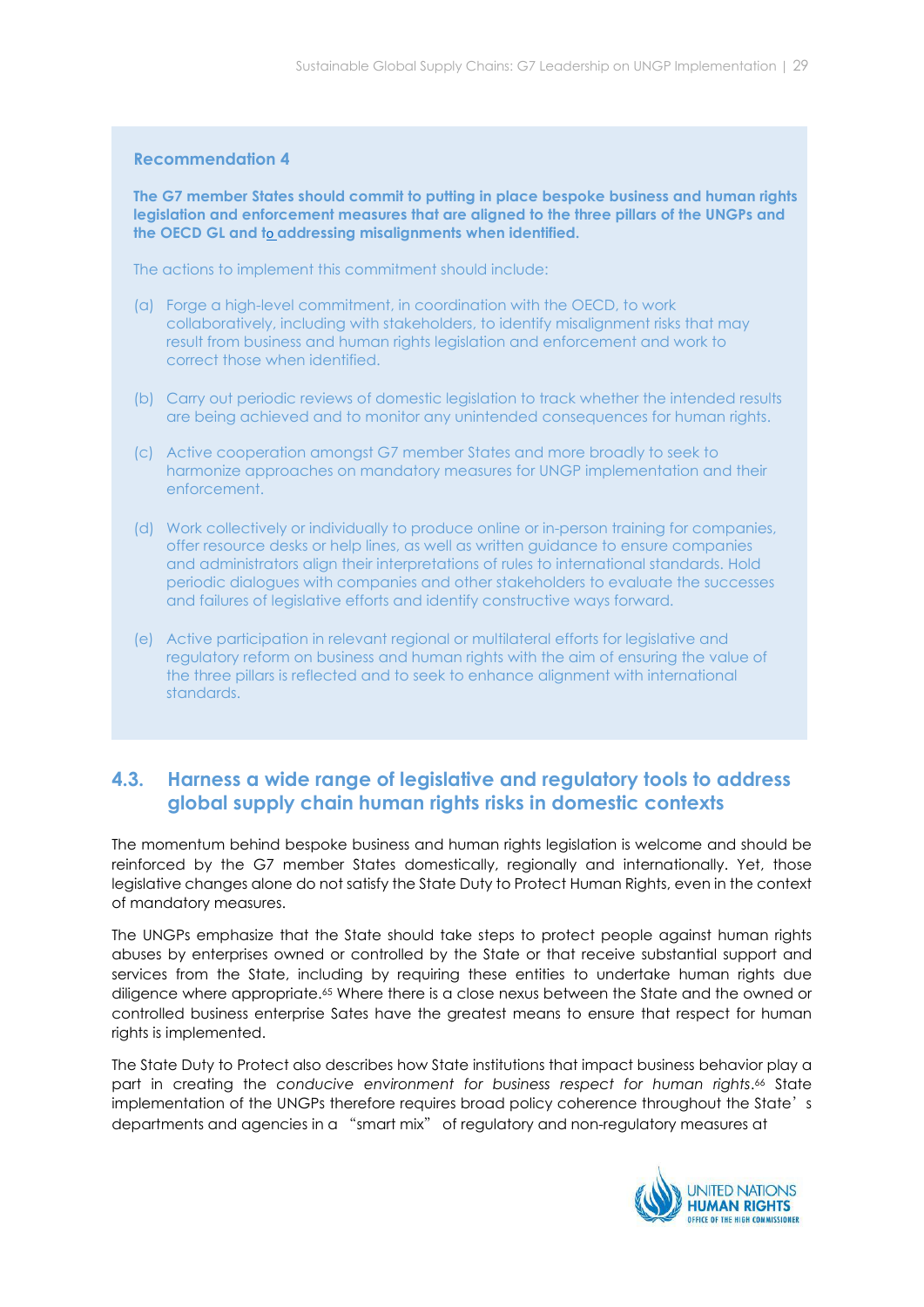international, national and sub-national levels. This implies taking legislative and regulatory action across a number of areas on issues that may shape company behavior, including but not limited to, the ratification of international treaties. Domestically, laws and regulations on non-discrimination, indigenous peoples' protection, laws and regulations on land ownership and use, environmental protection, labor standards and rules related to forming labor unions, anti-corruption, tax, consumer protection and competition law all can be part and parcel of creating a conducive environment for business respect for human rights domestically.

The UNGPs also expect States to take further steps domestically, for example to strengthen labor administration and inspection, to set up or bolster support for national human rights institutions, and to put in place rules on public procurement where the State engages in purely commercial transactions or when public procurement relates to the privatization of services impacting human rights such as water and sanitation, electricity, transport infrastructure and the like.

So far, efforts among the G7 member States to implement the UNGPs has had a strong focus towards human rights risks outside the territory or jurisdiction of the State. Very little progress can be noted addressing human rights risks in the supply chains in the domestic context of G7 member States, including for example

# Very little progress can be noted addressing human rights risks in the supply chains in the domestic context of G7 member States.

making due diligence requirements in public procurement rules, or improving safeguards for freedom of association, or minimum labor standards for new forms of work such as last-mile delivery drivers.67 The G7 is home to many businesses that are part of global supply chains, and no country is immune to human rights challenges in these contexts. The G7 member States can demonstrate leadership both by actively identifying the human rights challenges relating to global supply chains domestically and taking regulatory and legislative steps to address those.

### Recommendation 5

The G7 member States should lead by example and commit to addressing supply chain human rights risks present in their own territory or subject to their jurisdiction by identifying priority issues and pursuing legal and regulatory reform and creating policy tools across relevant topic areas.

To implement this commitment, the G7 member States should at a minimum:

- (a) Undertake an assessment of the adequacy of their domestic legislative and regulatory regimes to manage business and human rights challenges domestically. This exercise should identify priority areas for progress based on where abuses are more severe, widespread and irremediable. The assessment should consider a wide range of legal and regulatory areas as well as consider public procurement and other relevant State activities that may contribute to safeguarding human rights against the challenges identified.
- (b) Share assessment results with G7 member States to share good practice ideas and encourage knowledge exchange.
- (c) Report to the G7 on progress made in legal and regulatory spaces domestically to address domestic business and human rights challenges relating to supply chains.

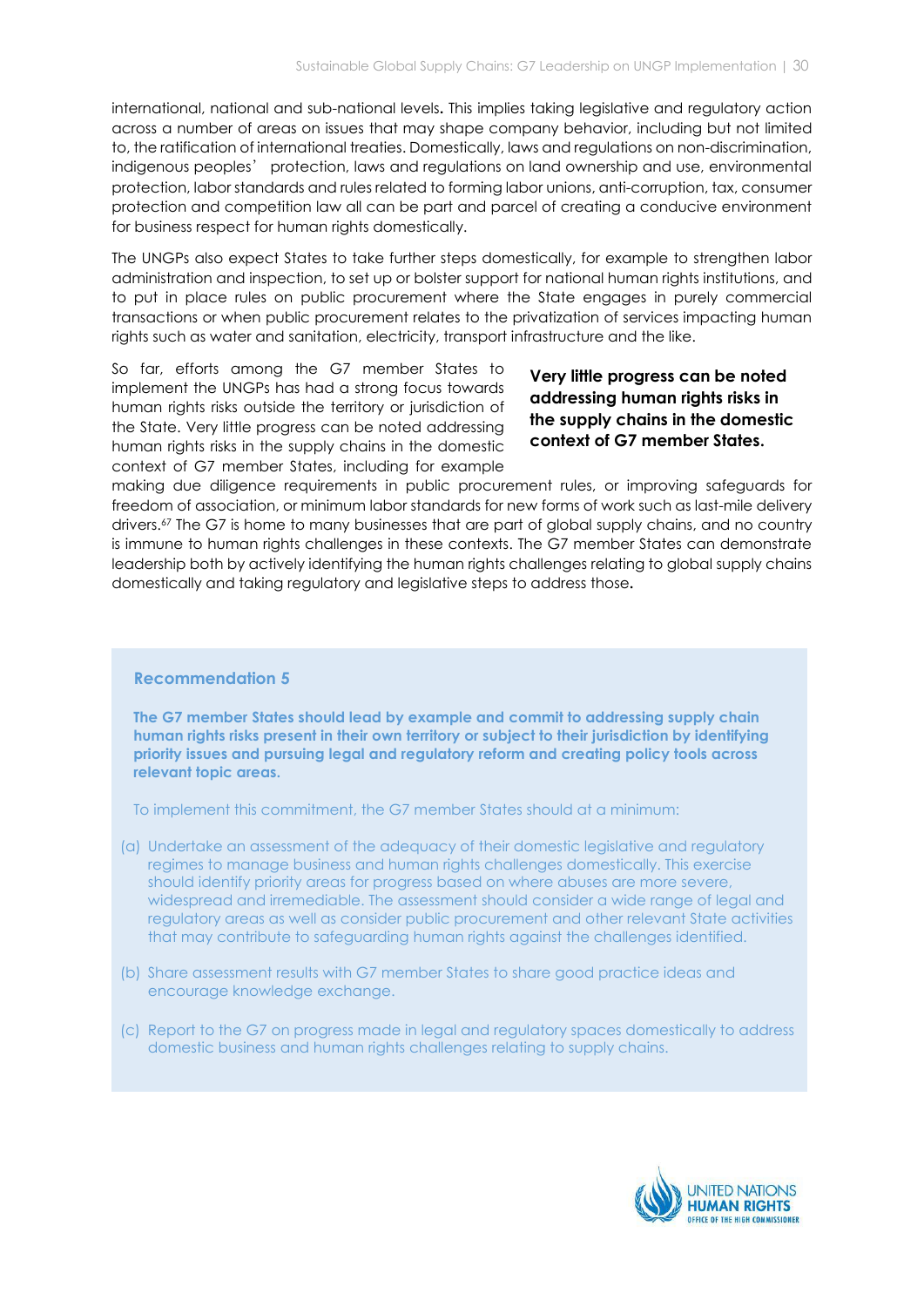# 4.4. Accelerate accountability and remedy for supply chains

Access to Remedy is one of the three core pillars of the UNGPs. States, as part of their Duty to Protect against business-related human rights abuses, must take appropriate steps to ensure that people who are impacted have access to effective remedy. This could be through judicial, administrative, legislative or other appropriate means. Companies also have responsibilities (under their Responsibility to Respect human rights articulated in Pillar II of the UNGPs) to provide for or cooperate in remediation through legitimate processes when they identify that they have caused or contributed to adverse human rights impacts.

Access to Remedy is integral to UNGP implementation because even with robust preventative and mitigating measures employed through human rights due diligence, harms may still occur.<sup>68</sup>

In the context of supply chains, challenges to remedy are exacerbated by the cross-border nature of business In the context of supply chains, challenges to remedy are exacerbated by the crossborder nature of business operations and relationships.

operations and relationships. This has been documented in OHCHR's Accountability and Remedy Project (ARP), which has been carried out over seven years with extensive research and global consultations.69 Its 2016 report noted that "many domestic legal regimes focus primarily on withinterritory business activities and impacts, but the realities of global supply chains [and other crossborder factors such as communications] are placing new demands on domestic legal regimes and those responsible for enforcing them." $70$ 

To enhance business accountability and access to remedy for victims of business-related human rights harms in global supply chains (or other cross-border contexts) in line with the UNGPs, the OHCHR guidance provides that State actors should

- i. improve the responsiveness of their own domestic legal systems to the realities of crossborder business activities and relationships;
- ii. work cooperatively to create realistic and readily identifiable remedy pathways for affected people;
- iii. proactively address gaps in coverage of regulatory regimes and legal protection; and
- iv. build remedy ecosystems internationally, regionally and spanning territorial boundaries where needed – that empower affected people by offering choice, opportunity and appropriate support.

So far G7 member State commitments to improve access to remedies has been quite limited in focus. In the 2015 Leaders' Communiqué, the G7 member States made express commitment to "strengthening mechanisms for providing access to remedies including the National Contact Points (NCPs) for the OECD Guidelines for Multinational Enterprises."71 That commitment was reaffirmed in 2019.

Most recently, in 2021, G7 member States reiterated their commitment to "upholding human rights and international labour standards"72 and the UNGPs73 in global supply chains. In response to concerns for the growing use of forced labor, G7 countries committed to provide victims with "protection and access to appropriate and effective remedies".<sup>74</sup>

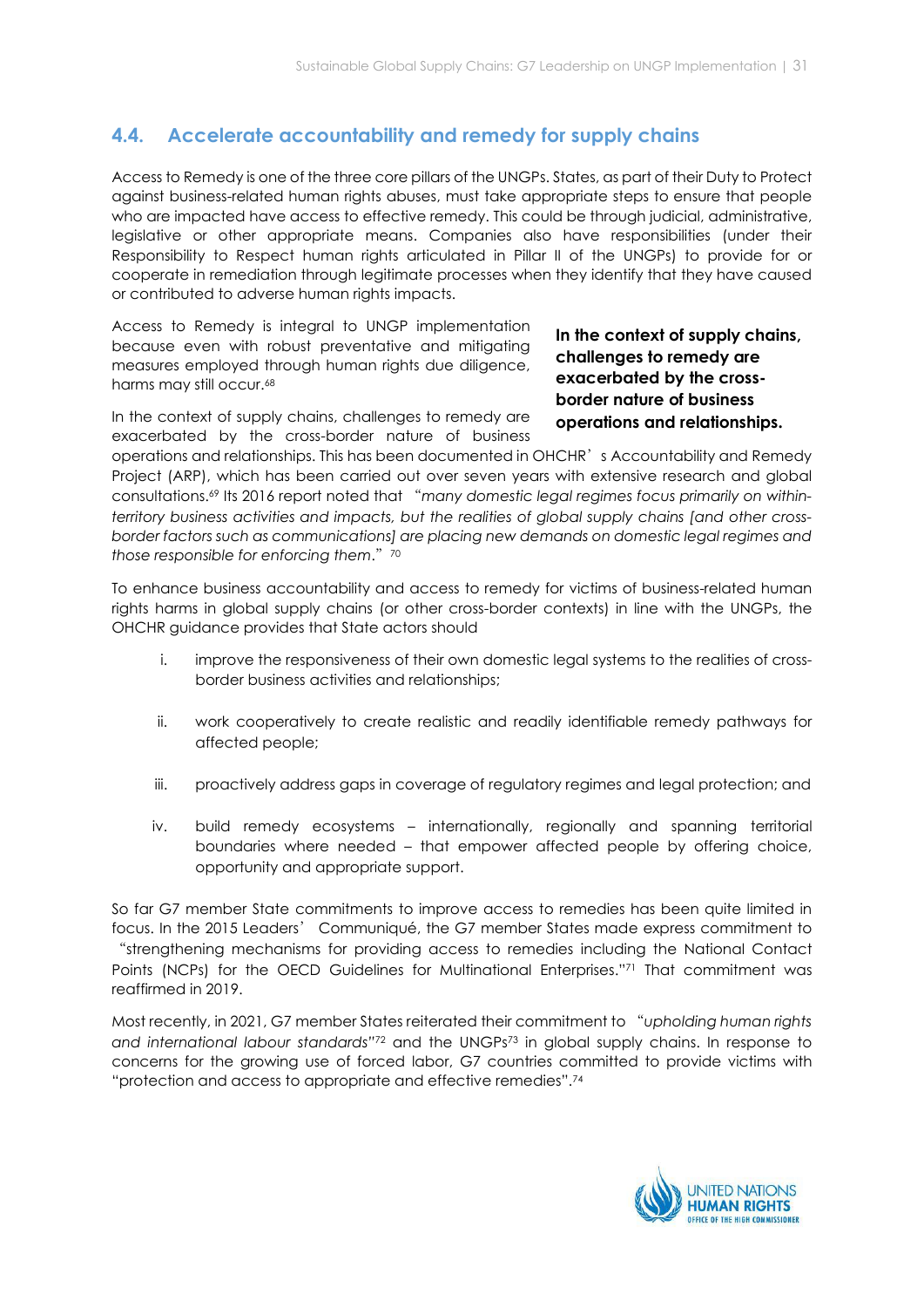Some G7 member States have taken action. For example, The US takes steps to support victims of human trafficking by offering immigration status for two years (renewable) for the period of either investigation or during the process of any civil action filed by the victim. Work permits and eligibility for other federal benefits and services are also provided. The US-Mexico-Canada trade agreement (USMCA) also includes a Specific Rapid Response Labor Mechanism between the United States and Mexico. This dispute settlement mechanism provides for expedited enforcement of workers' free association and collective bargaining rights at the facility level.<sup>75</sup>

Despite some important progress, Access to Remedy is still widely acknowledged to be the most poorly implemented Pillar of the UNGPs. The UN Working Group on Business and Human rights has identified it as such in their recent stocktaking report,<sup>76</sup> as has the OHCHR.<sup>77</sup>

Accelerated action is needed now, and opportunities to do so abound. The OHCHR's ARP reports contain recommendations for addressing specific obstacles and burdens that can fall unfairly on people affected by business-related human rights harms, for instance through adjustments to the distribution of burdens of proof, improving access to information, and various initiatives aimed at reducing the financial costs of private law claims. To enhance the effectiveness of courts in crossborder cases, States can take steps to improve a number of institutional and practical means for liaising and coordinating with counterparts in other States.<sup>78</sup>

Enhanced arrangements for coordination and liaison between courts and other public bodies that regulate respect for human rights (like labor, consumer, and environmental agencies) can be of great value. In cases where severe human rights abuses are alleged, involving actors and harms in multiple jurisdictions, close cooperation between relevant State agencies and their counterparts internationally with respect to the detection, investigation, prosecution and enforcement is almost always essential.<sup>79</sup>

The G7 member States can play an important role by fostering international cooperation amongst themselves and with other States, perhaps also through multilateral organizations to facilitate legal assistance, cross-border investigations,80 exchanges of information and enforcement of judgements abroad. In addition, the G7 member States can work to strengthen law enforcement institutions through overseas development assistance to improve global access to remedy for the human rights impacts of supply chains.

G7 leadership is needed for all human rights abuses in the context of supply chains, where the complexity of business relationships and cross-border dynamics continue to make remedy impossible for so many victims.

Indeed, the G7 member States have already shown leadership in this direction for example through its support of the Inter-Agency Coordination Group against Trafficking in Persons (ICAT)<sup>81</sup> for example. But G7 leadership is needed for all human rights abuses in the context of supply chains, where the complexity of business relationships and cross-border dynamics continue to make remedy impossible for so many victims.

#### Recommendation 6

The G7 member States should commit to accelerating actions domestically and in regional and multilateral fora to better ensure access to remedy for all human rights abuses arising in the context of global supply chains. G7 member States should consult the OHCHR's Accountability and Remedy Project guidance for this undertaking.

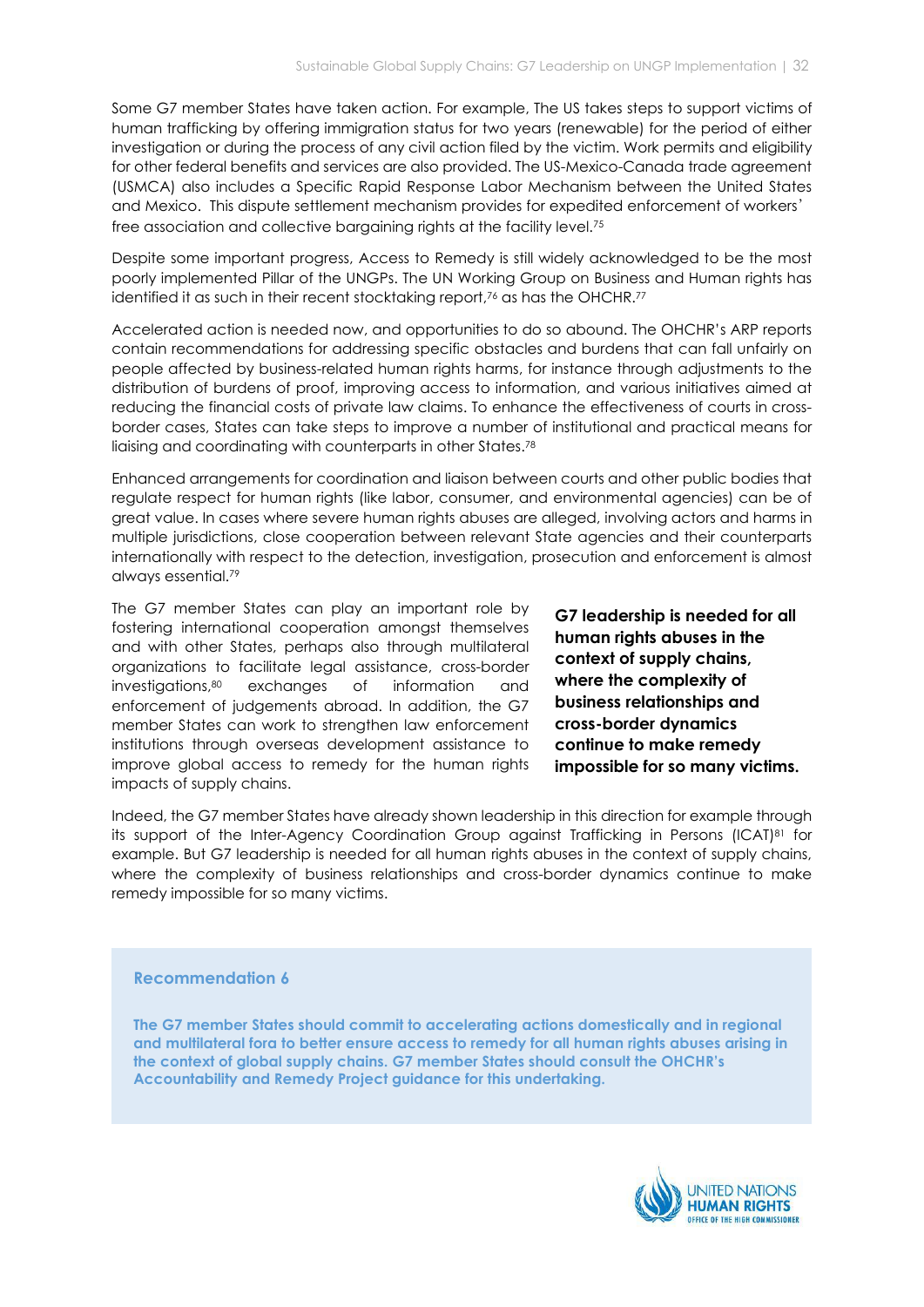The actions to implement this commitment should include:

- (a) Improve the responsiveness of their own domestic legal systems to the realities of crossborder business activities and relationships. This should include undertaking a review of the coverage and effectiveness of domestic law regimes with a view to developing policies and legal reforms that respond more effectively to the challenges arising for victims, not only workers, in the context of complex global supply chains.
- (b) Task institutions involved in overseas development assistance with prioritizing improvements to access to remedy for the human rights impacts of global supply chains.
- (c) In collaboration with other multilateral fora, develop channels to facilitate cross-border legal and technical assistance, investigation and information exchange between enforcement agencies and/or judicial bodies regarding human rights abuses in global supply chains with the aim of improving access to remedy for victims.
- (d) Take steps to improve the ability of enforcement agencies to communicate and work with other domestic bodies regulating respect by businesses of human rights, including agencies responsible for the regulation of labor, consumer and environmental standards and agencies responsible for the enforcement of laws relating to bribery and corruption.

# 4.5. Ambitiously pursue supporting measures to complement mandatory measures

Even the most robust legal and regulatory provisions cannot create all necessary shifts in business practices globally to ensure sustainable supply chains. Key components of the "smart mix" are those supporting measures to help facilitate the changes envisioned by the UNGPs. Below this paper describes a number of key opportunities for G7 member States to more ambitiously pursue supporting measures to complement mandatory approaches.

### Recommendation 7

G7 member States should commit to using their broad powers across domestic policy areas to implement more ambitious supporting measures to complement and make more effective mandatory approaches.

# 4.5.1. Seize opportunities connected to bilateral diplomatic missions, missions to regional and international organizations, and other forms of representation abroad

Diplomatic missions and representation abroad of G7 member States have the potential to play an important role in promoting and advancing implementation in global supply chains across the world. The UK, for example, sent a representative of the foreign ministry to Colombia in 2015 to discuss human rights risk management with UK-based companies interested in entering the extractives sector there. Whereas this example may have been an ad hoc event, this type of approach could be part of a mandated program of work with investors as they venture abroad.

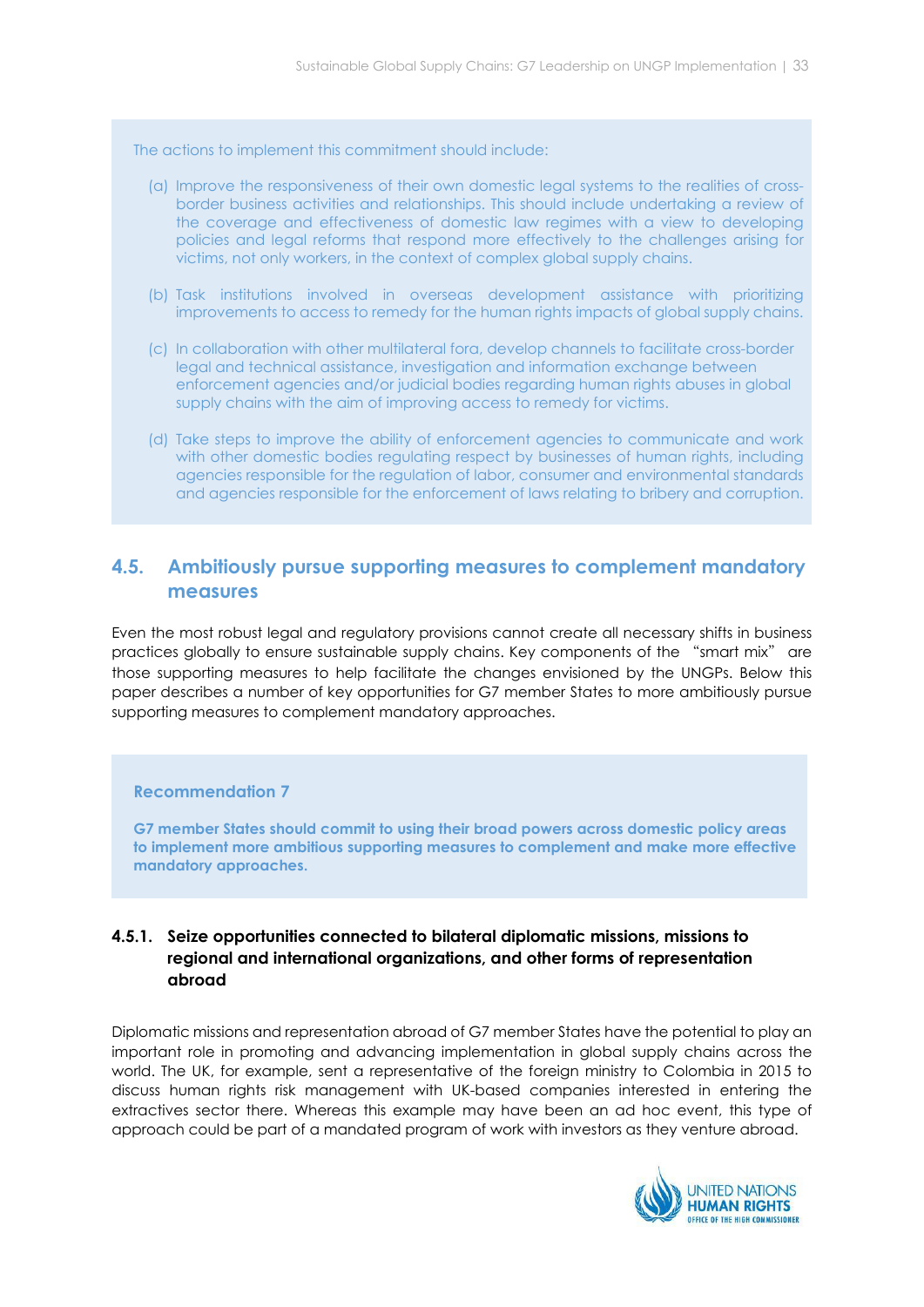Anecdotal evidence collected for this report points to a lack of awareness among the diplomatic corps and representation abroad of G7 countries regarding key business and human rights issues – and a lack of ability to work with companies to help them identify and manage human rights risks.

The lack of involvement in questions of business and human rights – especially regarding supply chains - is a missed opportunity, and it can create risks for companies where they rely on their government representatives to offer insights on business and human rights risks in foreign markets, which they are unable to deliver.

G7 member States can create a mandate and a policy framework around which diplomatic missions and representation abroad can engage on business and human rights. These representatives abroad can be a value add for home companies, for example by offering general advice to companies on business and human rights risks in any given geography, helping companies appropriately manage challenges encountered locally, and serving as a channel for activating dialogue within other governmental ministries that represent opportunities for collaboration around specific risks encountered. They can also support local civil society, national human rights institutions and other stakeholders or engage with national governments to support UNGPs compliant policy initiatives.

A well-trained diplomatic corps in business and human rights would also help build credibility at home and abroad regarding the G7 commitment to human rights.

### Recommendation 7.1

G7 member States should create a mandate and institute training for their diplomatic missions, missions to regional and international organizations and other forms of representation abroad on international standards for responsible business conduct including the UNGPs and the OECD GL.

## 4.5.2. Offer more robust, targeted State assistance to small and medium-sized enterprises to facilitate compliance with international standards

Whereas current legislation on human rights due diligence so far applies mainly to large companies, the efforts of small and medium-sized enterprises (SMEs) to pursue their responsibility to respect human rights merit investment of time and resources by G7 member States. Given the lack of resources SMEs may have to carry out extensive human rights due diligence exercises – and the recognition of the UNGPs that their due diligence processes will be proportional to their size – G7 member States can usefully step in.

One easy win in this direction would be for the G7 to collaborate on funding independent research bodies to periodically produce quality reports identifying human rights risks across regions and geographies. Whereas this would not be a substitute for human rights due diligence, it would raise the awareness of SMEs to an immediate set of questions as they contemplate entering new markets. Access to existing commercial services for this may be out of reach of most SMEs. The free services provided by governments regarding the human rights issues in any given geography are generally ill-suited for use by companies to use in early scoping of business and human rights risks.

In terms of broader assistance to SMEs, G7 member States can work collectively and individually to develop channels for SMEs to obtain guidance and support on any number of challenges they face in pursuing their responsibility to respect human rights. One idea is this direction is for the G7 member

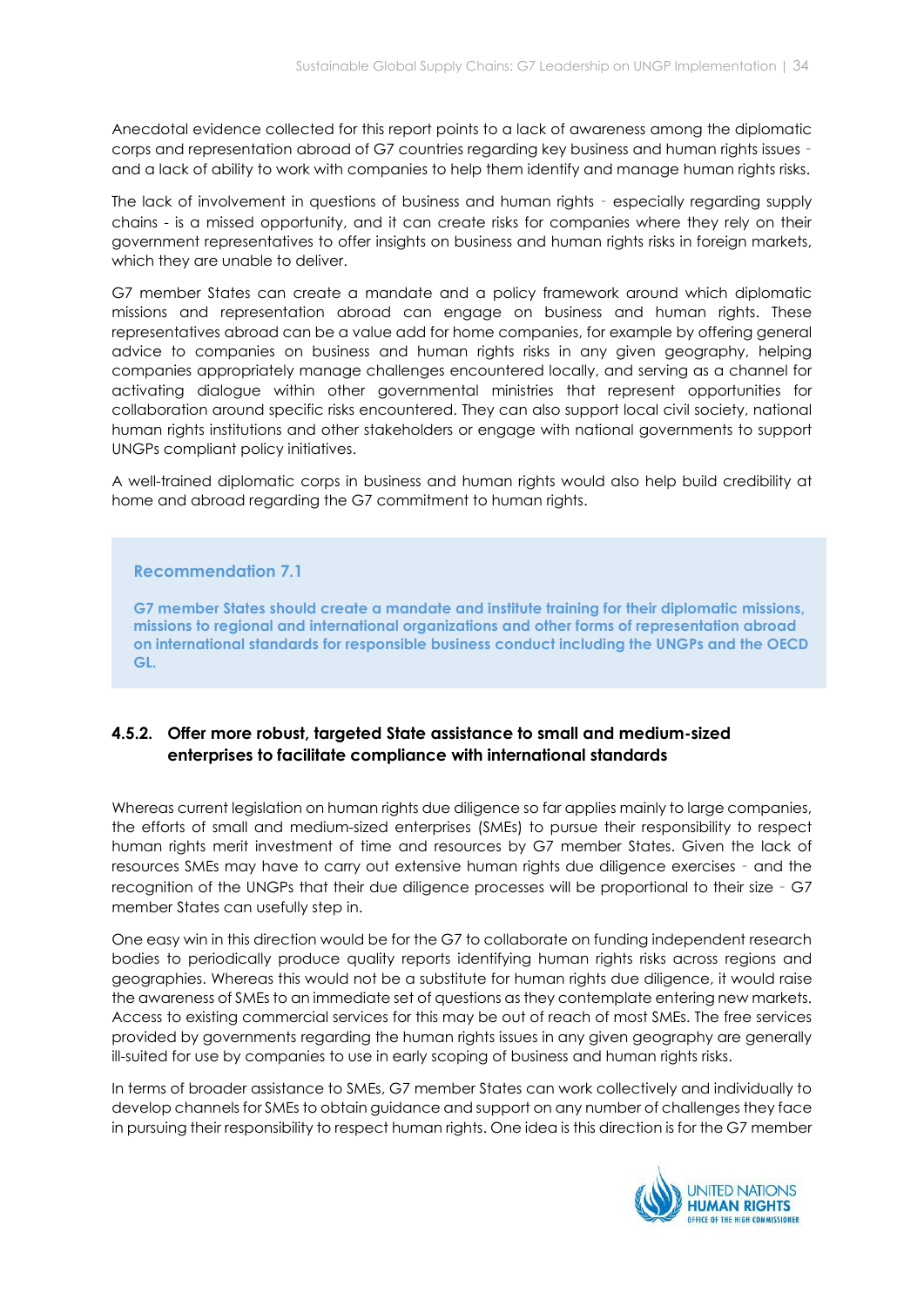States to coordinate with other States and the EU to create of a capacity-building facility for all stakeholders, as proposed in the UNWG's Roadmap report,<sup>82</sup> including companies on human rights due diligence. This could be a useful avenue for assisting SMEs.

#### Recommendation 7.2

The G7 member States should accelerate robust, targeted State assistance to support small and medium-sized enterprises to facilitate compliance with international standards.

Implementing actions should include:

- (a) Actively consider the creation of a capacity-building facility as proposed in the UNWG's Roadmap report.
- (b) Activate smaller, more immediate, steps to assist with implementation of their responsibility to respect human rights such as support on risk mapping.

## 4.5.3. Actively support curricula to teach international standards on responsible business at professional schools, including business and law schools

While business and human rights training is increasingly integrated into business and law schools, 83 it is still extremely rare even in G7 countries. Moreover, courses geared towards helping legal and business professionals operationalize the UNGPs are practically non-existent. As companies work to respond to increasing demands from investors and regulatory to demonstrate their performance on environment, social and governance (ESG), there is an opportunity to support professional training in this direction.

Traditionally trained lawyers may have difficulty recognizing the extended scope of responsibilities laid out in the UNGPs and the emphasis on actively uncovering risks to aim for continuous improvement. Business professionals may also be unaware of how their activities will impact people.

The G7 can collectively and individually support the development of curricula and training for professionals on international responsible business standards and the practical implementation of those both at home and abroad. The work that has been done by the International Bar Association, the Japan Federation of Bar Associations, the American Bar Association and the Law Society of England and Wales, for example, provide a useful starting place.84 In addition, practitioner materials from other industry associations may also be helpful.

#### Recommendation 7.3

The G7 member States should support professional training and the development and deployment of curricula on international standards for business and human rights, human rights due diligence and compliance at professional schools, including business and law schools.

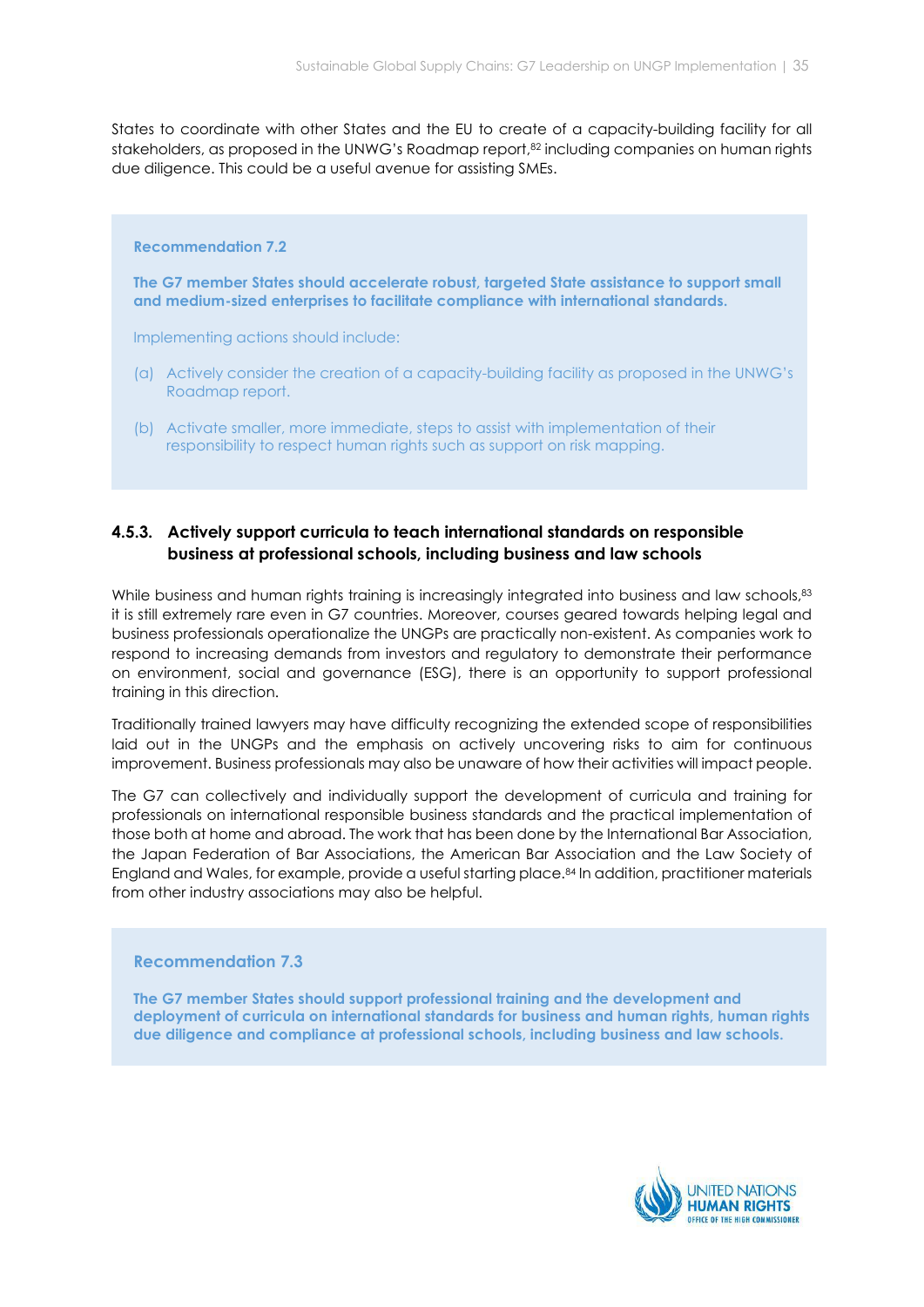# 4.5.4. Use National Action Plans on Business and Human Rights to help pursue a "smart mix" of measures at home, abroad and in transnational contexts

National Action Plans on Business and Human Rights (NAP) are a visible, concrete and transparent way of demonstrating the State's commitment to implementing the UNGPs. With the exception of Canada, all G7 member States have a NAP and refer to human rights challenges in the context of supply chains in some way.85 More thorough integration of global supply chain issues would be a productive use of NAPs in G7 countries.

A good practice for NAPs processes begins with a national baseline assessment. Such an assessment can be designed to focus on identifying existing or potential supporting measures and remediation approaches to foster sustainable supply chains at home and abroad.

The low uptake on completing NAPs is a potential opportunity for G7 member States to work with partner countries to encourage, support and facilitate a NAP process that identifies synergistic policies to drive better human rights respect.

As supporting and remedial measures may

require the involvement of many parts of government – from the diplomatic service to development agencies and development finance institutions, it is useful that a NAP process have inter-ministerial involvement. Steps for improving access to remedy should also be included in the development of NAPs. Some G7 NAPs have been led by inter-ministerial bodies to aid them in the drafting process.<sup>86</sup> Japan's NAP, for example, was developed by an inter-ministerial committee,<sup>87</sup> which importantly will also oversee monitoring and reporting on the NAP.<sup>88</sup>

An example of particular relevance for issues relating to global supply chains is Japan's collaboration with the ILO on key human rights risks such as decent work at home and abroad, the protection of the rights of foreign workers, and the ratification of remaining ILO core conventions.<sup>89</sup> Involving an organization like the ILO, with specific technical skills and global reach, can help provide insights related to eventual human rights risks associated with global supply chains both domestically and internationally. Japan and Germany also used the opportunity of the NAP to conduct national surveys on company uptake of the UNGPs to guide and gauge their further implementation steps.<sup>90</sup>

Since the release of the first NAPs in 2013, only 28 states have developed and released their own NAPs, with two more having included chapters on BHR in their wider NAPs on human rights.<sup>91</sup> The low uptake on completing NAPs is a potential opportunity for G7 member States to work with partner countries, for example through development assistance or other avenues, to encourage, support and facilitate a NAP process that reflects the needs of the partner country to create a conducive environment for respect for human rights and identifies synergistic policies to drive better human rights respect where G7 companies have important business relationships.

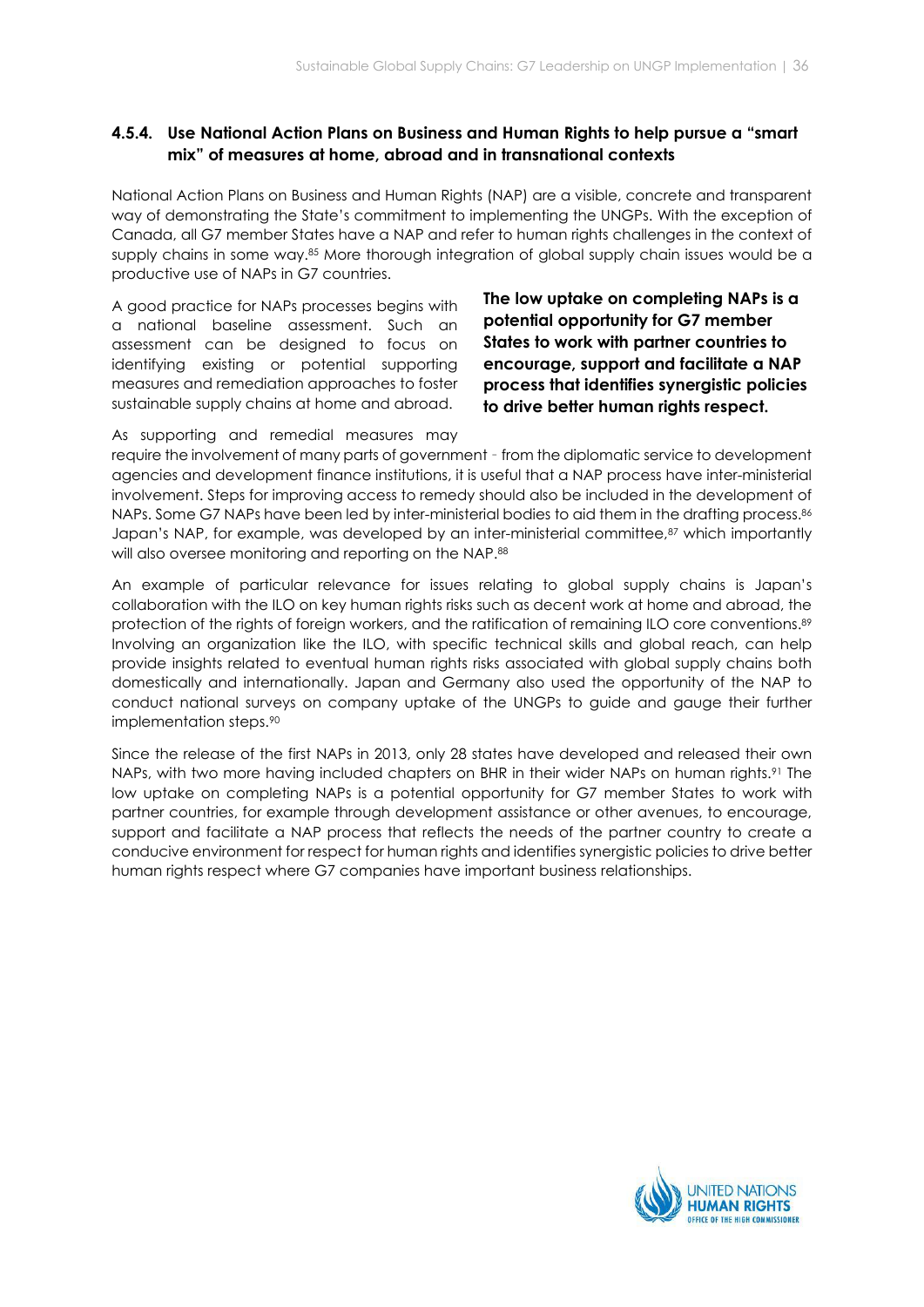#### Recommendation 7.4

The G7 member States should lead by example by ensuring their own NAPs address legislative, regulatory and other measures needed to foster sustainable global supply chains domestically, abroad and in transnational contexts, including access to remedy. G7 member States should also assist partner countries with NAPs to address human rights risks arising in global supply chains.

Actions to implement this commitment should include:

- (a) Develop updated NAPs in G7 member States where those are not in place or are not current and address supply chain risks.
- (b) Conduct periodic reviews of the NAP to ensure it address human rights challenges in global supply chains, including access to remedy in the supply chain context and domestic business and human rights challenges.
- (c) Provide technical and financial support to partner countries to support NAP development that reflect the needs of the partner country to create a conducive environment for respect for human rights. Assistance from international organizations may be helpful in facilitating this work.

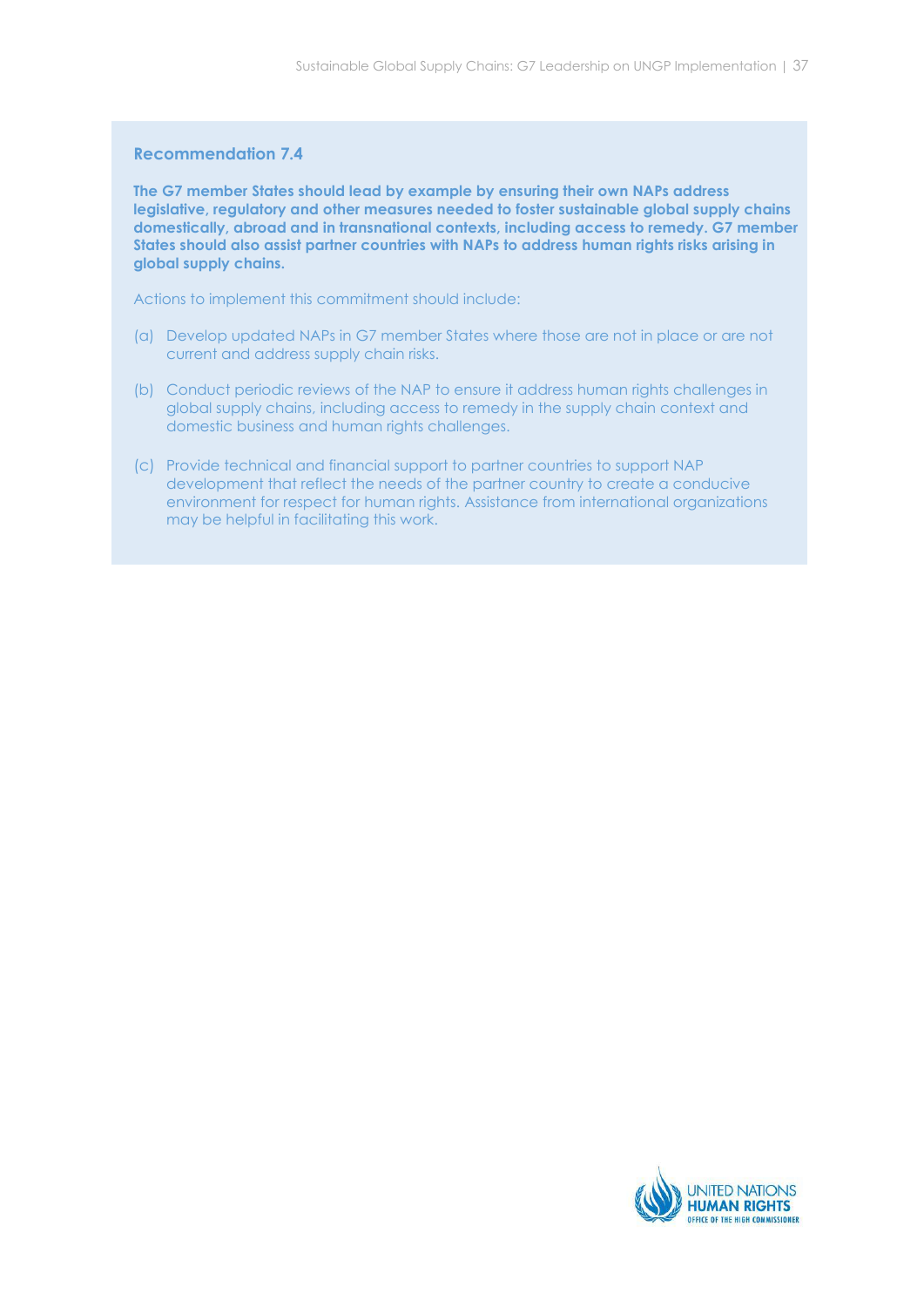Sustainable Global Supply Chains: G7 Leadership on UNGP Implementation | 38 Sustainable Global Supply Chains: G7 Leadership on UNGP Implementation | 38

# 5.

# Drive better UNGP implementation across relevant policy areas

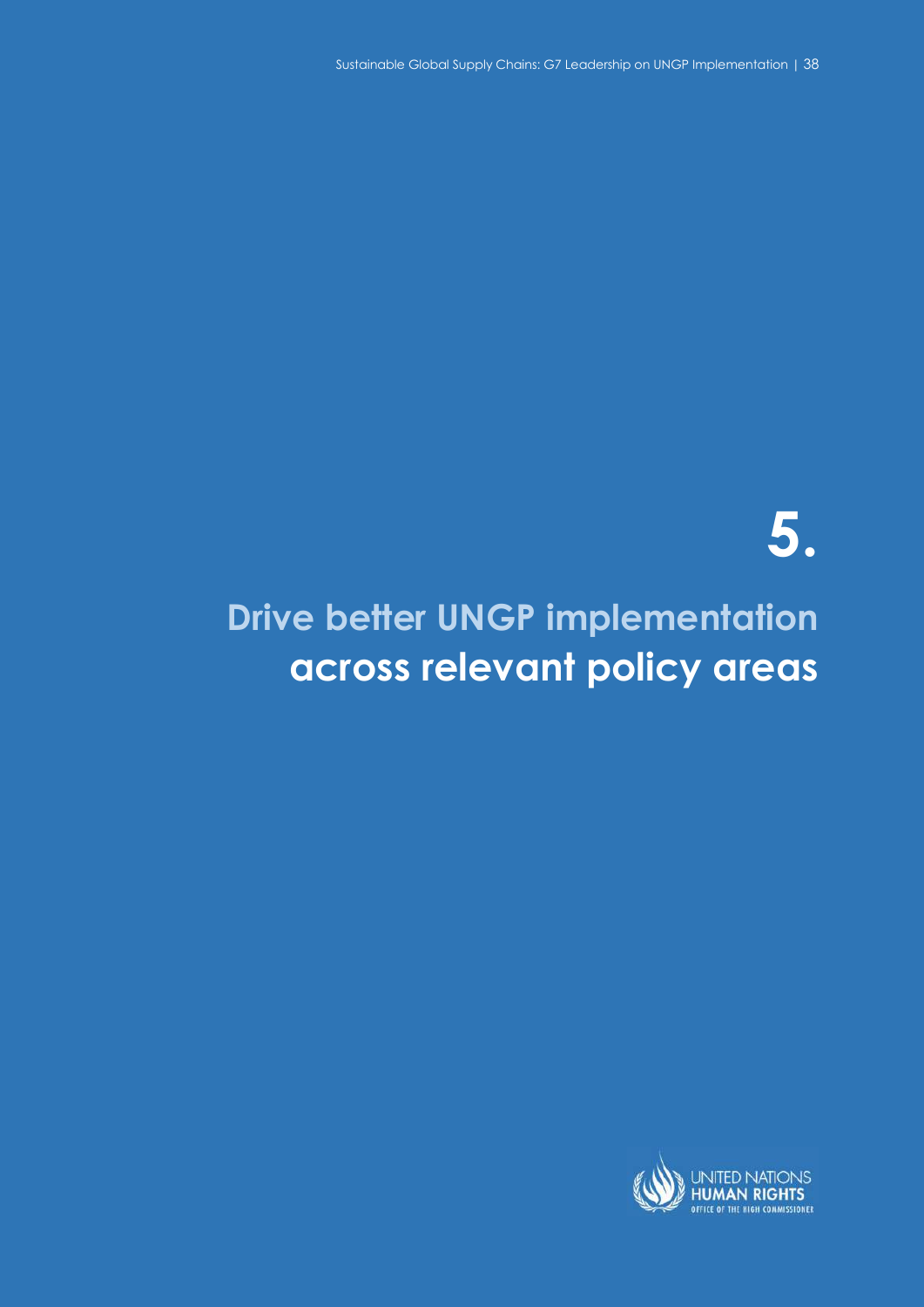# Drive better UNGP implementation across relevant policy areas 5.

Due to the length restrictions and time constraints in producing this Report, only a sub-set of key policy areas for driving UNGP implementation will be explored. A number of policy areas such as anti-bribery and corruption, industrial relations, taxation, consumer protection and corporate governance will not be addressed despite their potential relevance for helping foster sustainable supply chains.

# 5.1. Harness the full potential of development cooperation and assistance and development finance to support implementation of the UNGPs

There is increasing recognition of the interlinkages between achieving the SDGs and implementing the UNGPs in global supply chains. Indeed, the most important contribution companies can make to the SDGs is through implementing the UNGPs throughout their global value chains.<sup>92</sup> This brings the role for development agencies into the forefront of measures to promote more effective implementation of international responsible business conduct standards.

Whereas there are signs that development agencies in some G7 member States consider the UNGPs in their policies and programs, this has not been a large focus on development agency work over the last decade in any G7 State. Given the positive impacts that fostering sustainable supply chains could have in developing countries, it would appear to be a useful focus also for development agencies.

The UN Development Programme, for example, has markedly stepped up its work on the UNGPs over the last several years in recognition of the potential for bolstering development outcomes through more responsible business conduct.

Ministries and agencies that deal with overseas

Staff from overseas development agencies have knowledge of the local context that could be a source of guidance for companies moving into new markets.

development are potentially very well placed to support sustainable supply chains abroad. The staff abroad can rely on ongoing relationships with government representatives and civil society, and they are equipped with knowledge of the local context and experience working on root causes of poverty or other relevant issues. Their knowledge of the local context could be a source of guidance for companies moving into new markets. They can also be productive conduits through which to facilitate State participation in multistakeholder initiatives to promote and address responsible business conduct issues abroad.

Furthermore, in coordination with recipient countries, development assistance can be channeled to build better capacity of local regulators and administrators. Human rights abuses in global supply chains are more widespread and more severe in areas of weak or poor governance. There is therefore a growing recognition of the link between creating an enabling environment for investment and better human rights and social performance of the host State.

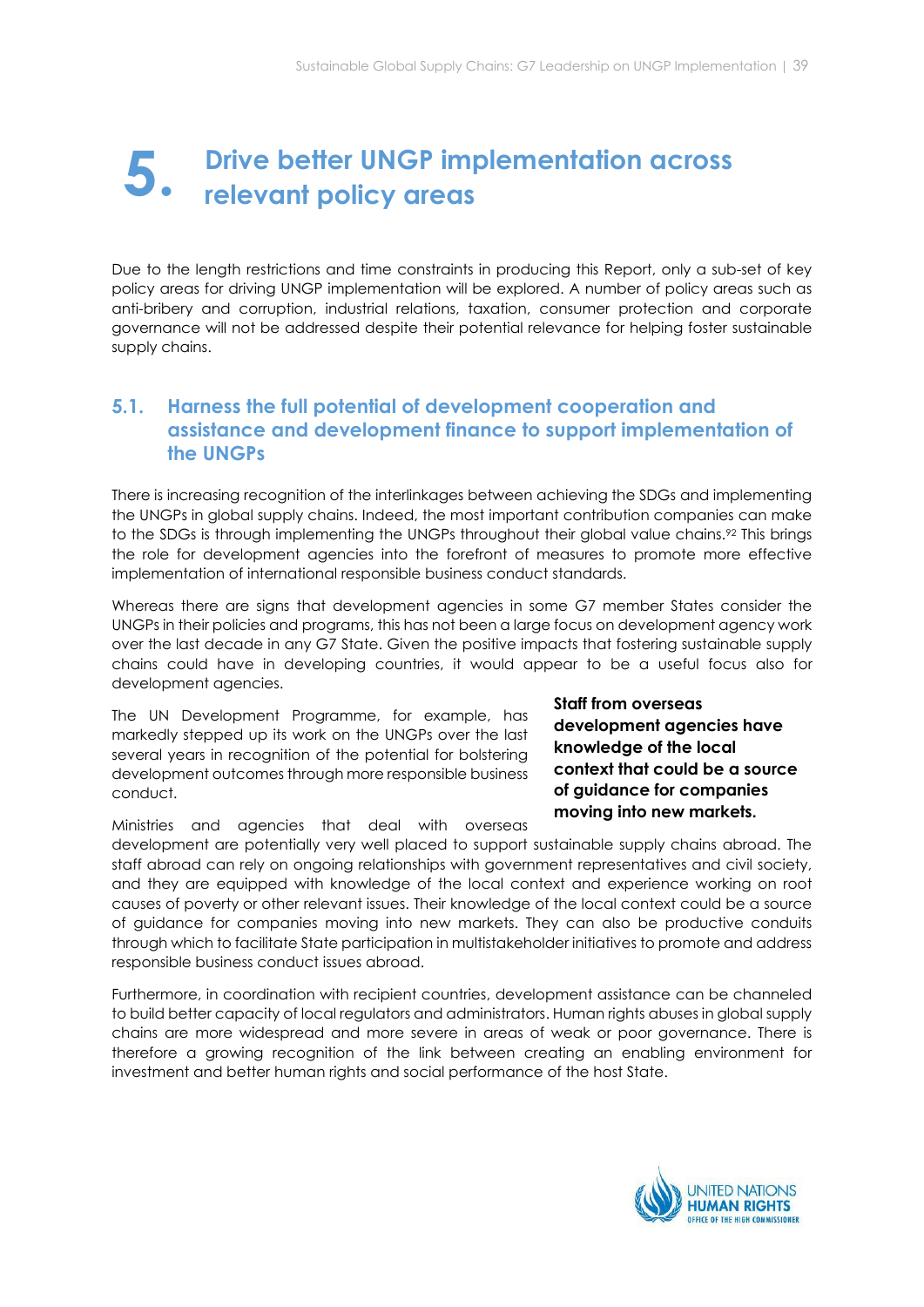Companies and investors are increasingly calling for better regulation of global supply chains<sup>93</sup> because they recognize that weak and poor governance are a challenge to their own human rights commitments and business success. States are also beginning to make the connection between attracting investment and providing better human rights protections.<sup>94</sup>

Indeed, the G7 member States have already taken steps in this direction by launching the Vision Zero Fund, for example, which seeks to foster involvement of development agencies, companies and local institutions in efforts to strengthen the worldwide enabling environment for safe and healthy working conditions.<sup>95</sup>

Development cooperation and assistance efforts can also build the capacity of local companies to implement responsible business standards.

Development cooperation and assistance efforts can also build the capacity of local companies to implement responsible business standards. This is already being done to some extent. French and German development agencies collaborate on a program to improve working conditions in the textile industry in Bangladesh.<sup>96</sup> Similarly, the French development agency is providing funding to Turkish companies to improve gender equality at work.97 Efforts to share knowledge and technical assistance between development partners could be expanded significantly.

Willing suppliers may not have the capacity to engage in standard raising practices or finance the external capacity needed to support them to meet expectations relating to making supply chains more sustainable. In some cases, the financial arrangements under a buyer's business model can be part of the problem, reducing the opportunities for raising standards.<sup>98</sup> Another part of the problem may be the lack of contact between lead firms and suppliers upstream, which means there is little visibility as to what a raise in standards means in practice.

In addition, lack of access to financial institutions, loans and insurance with affordable interest rates for small and mediumsized businesses still pose important obstacles to progress for many producers.99 Development finance institutions can take action to improve access to financial and insurance products for producers working to enhance social sustainability standards. Funding suppliers' improvement of working conditions, linking suppliers with financial tools to make the improvements and promoting better standards through capacity building are all promising measures for improving respect for rights.

In addition, lack of access to financial institutions, loans and insurance with affordable interest rates for small and medium-sized businesses still pose important obstacles to progress for many producers.

To better identify how development assistance is being deployed to improve human rights respect in global supply chains, States could devise methods to disaggregate their development assistance data to offer useful measurements to help decision makers better direct funds towards priority areas. Disaggregated data could be usefully uploaded to the Clearinghouse for Financing Development Data.<sup>100</sup>

Government activities in development cooperation and assistance offers a wide range of opportunities to assist developing countries in their efforts to be part of sustainable global supply chains by supporting effective implementation of policies reflecting international responsible business standards. More individual and collective efforts in this direction would be a powerful lever for fostering sustainable supply chains.

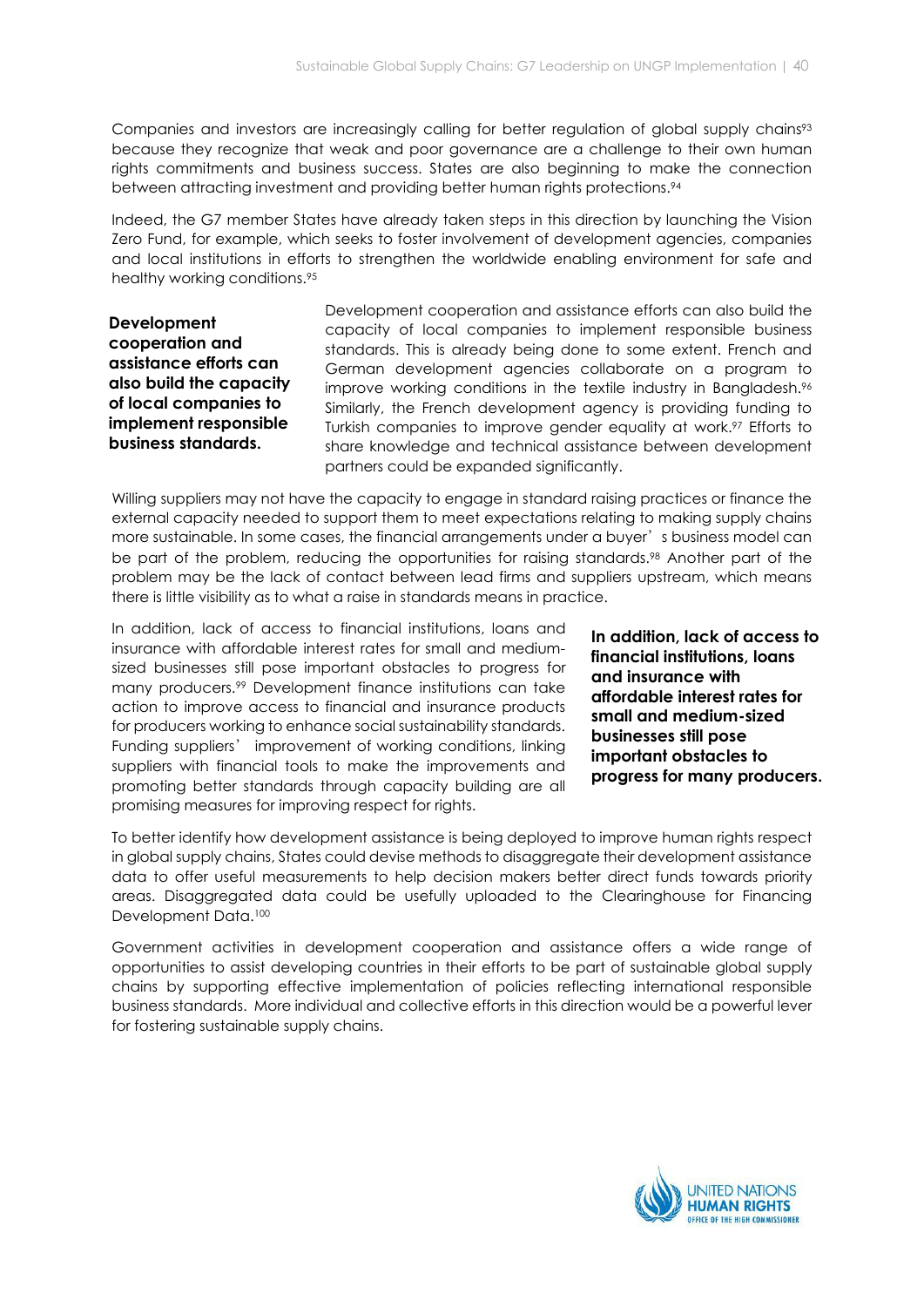#### Recommendation 8

The G7 member States should harness the full potential of their respective development cooperation and assistance agencies to better implement the UNGPs abroad and foster sustainable supply chains.

Actions in this direction should include:

- (a) Provide a mandate to development cooperation and assistance agencies to work on implementing the UNGPs three pillars.
- (b) Require development agency policies to institute human rights and environmental due diligence criteria to show leadership and build legitimacy for work abroad on responsible business conduct.
- (c) Direct development finance towards specific initiatives contributing to building the capacity of small and medium-sized producers and helping to create and reinforce better practices.
- (d) Work collectively in the context of multilateral organizations like the OECD to improve the measurement of development assistance supporting sustainable supply chain efforts to improve effectiveness.

# 5.2. Harness the full potential of development finance institutions by better aligning standards that govern lending and other activities to the UNGPs across the G7 and globally

Development finance institutions have an opportunity to drive UNGPs implementation through their lending and other activities, through their design and operation of grievance mechanisms and through their engagement with other development agencies that may put in place supporting measures tailored to the needs of producing countries to help create more conducive conditions for UNGP implementation.<sup>101</sup>

Some development finance institutions have taken innovative steps to enhance human rights due diligence in supply chains in recent years.102 Examples reported in a recent OHCHR study include the Dutch development bank FMO, which assesses decent working conditions beyond the company being financed to look at the rights of contractors and workers in the supply chain. According to the FMO, looking into supply chain risks allows "the most salient issues" to be identified for management and mitigation.<sup>103</sup>

In addition, the UNGPs and OECD GL have been at least in part integrated in the 2018 OECD DAC Blended Finance Principles for Unlocking Commercial Finance and the 2021 OECD-UNDP Impact Standards for Financing Sustainable Development - a framework that aims to assist donors, development finance institutions (DFIs) and their private sector partners seeking to optimize their positive contribution to the sustainable development goals (SDGs) and promote impact integrity.

In the context of multilateral lenders, the European Investment Bank, the European Bank for Reconstruction and Development, the International Finance Corporation and the InterAmerican Development Bank refer to human rights due diligence in their operational policies. The World Bank and the African Development Bank, among others, refer to human rights in their broader policy statements.<sup>104</sup>

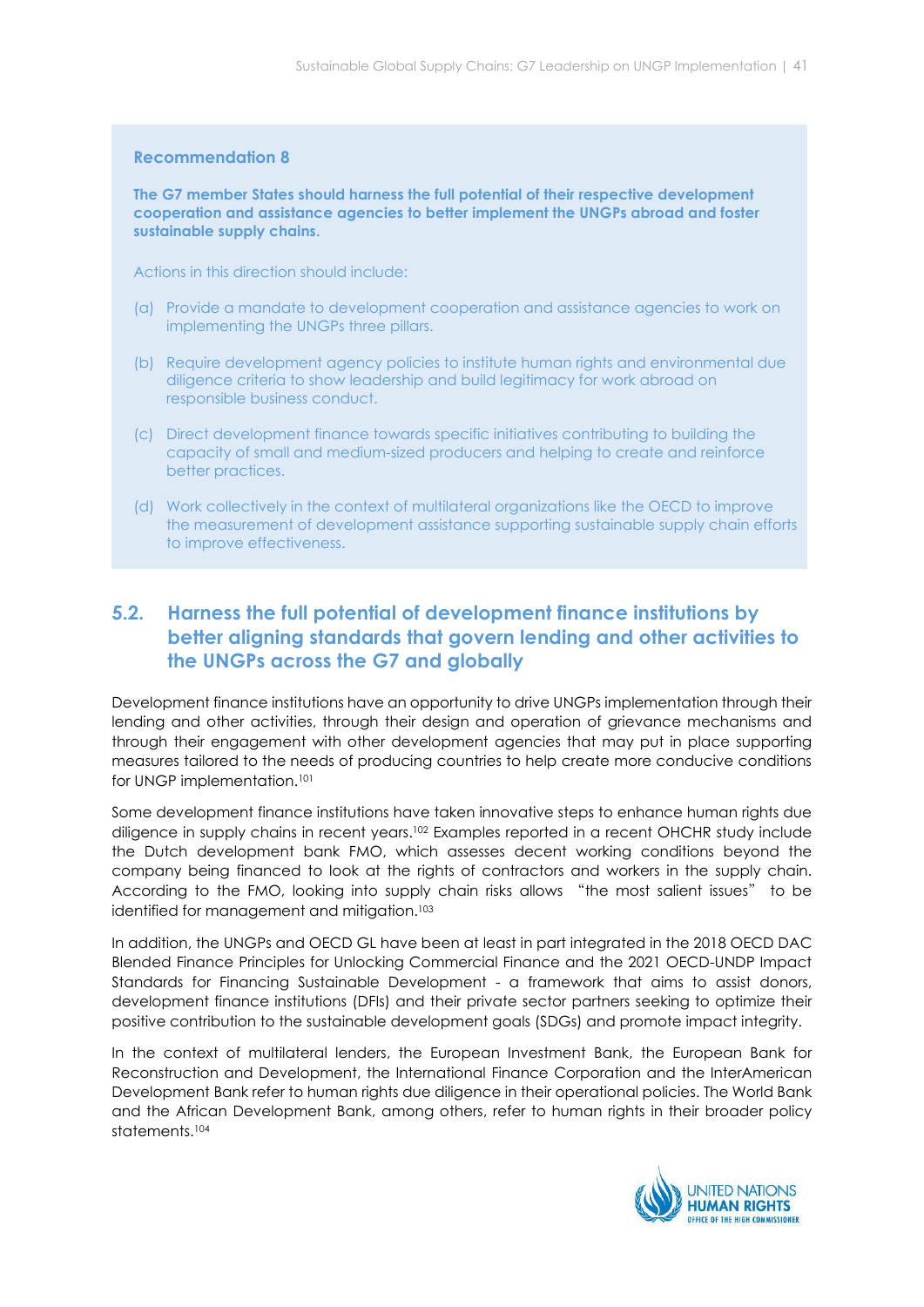Further, in 2019 the International Finance Corporation (IFC), CDC Group Plc, the European Bank for Reconstruction and Development (EBRD) and the-then UK Department for International Development (DFID) published a good practice note for Managing Risks Associated with Modern Slavery.<sup>105</sup>

While these developments can provide a foundation for strengthening human rights safeguards, overall integration of the UNGPs into development finance and international financial institutions remains low, including as a tool for managing risks to people in supply chains.106 For example, the agenda and resulting declaration of the 2020 Finance in Common Summit – the first global summit of all public development banks – aimed at strengthening partnerships between and among institutions and reinforcing their

Overall integration of the UNGPs into development finance and international financial institutions remains low, including as a tool for managing risks to people in supply chains

commitments "in support of common actions for climate change and sustainable development "<sup>107</sup> failed to include alignment with the UNGPs.<sup>108</sup>

This appears to be a missed opportunity to drive positive change in global supply chains because even "green" projects or "social" projects that aim to bring positive benefits can involve supply chains where severe human rights abuses take place, including forced labor.109 All 'sustainable, green and social' financing should include provisions to prevent and mitigate human rights risks in supply chains connected to the project. An example of this approach is the European Union's Sustainable Finance Taxonomy Regulation which requires any finance labelled "sustainable" to be underpinned by safeguards, meaning compliance with the UNGPs and the OECD GL.<sup>110</sup>

Germany has recently launched a consultation to ensure that international environmental and social standards, including the UNGPs, are upheld in all International Climate Initiative (IKI) projects. Previously, IKI required its projects to comply with the Environmental and Social Safeguards of the Green Climate Fund.<sup>111</sup>

In recent years, the OHCHR has actively followed the social and environmental performance criteria of multilateral and domestic development finance institutions. This has included regularly making recommendations on how these institutions can better integrate the UNGPs and the OECD GL to achieve better development outcomes, including more sustainable supply chains.

Across development finance institutions, commitments to human rights normative standards do not appear to be aligned with evolving international standards

A 2019 draft benchmarking study report from OHCHR, which looks at alignment between social and environmental safeguards and the UNGPs, contains a number of relevant findings for this discussion. Specifically in relation to sustainable supply chains, the study points out that across development finance institutions, commitments to human rights normative standards do not appear to be aligned with evolving international

standards. Indeed, one of the biggest gaps, according to the initial study, is the limited scope of due diligence around clients that fail to address the client's business relationships (such as suppliers) where there may be adverse human rights impacts that are directly linked to the client' s products, goods, services operations.<sup>112</sup>

The study also describes how existing safeguards link client responsibility only to those situations where they exercise control over their business relationships, which is in direct contrast to the standard set out in the UNGPs.113 The UNGPs envision that business relationships become active avenues of influence to improve human rights.

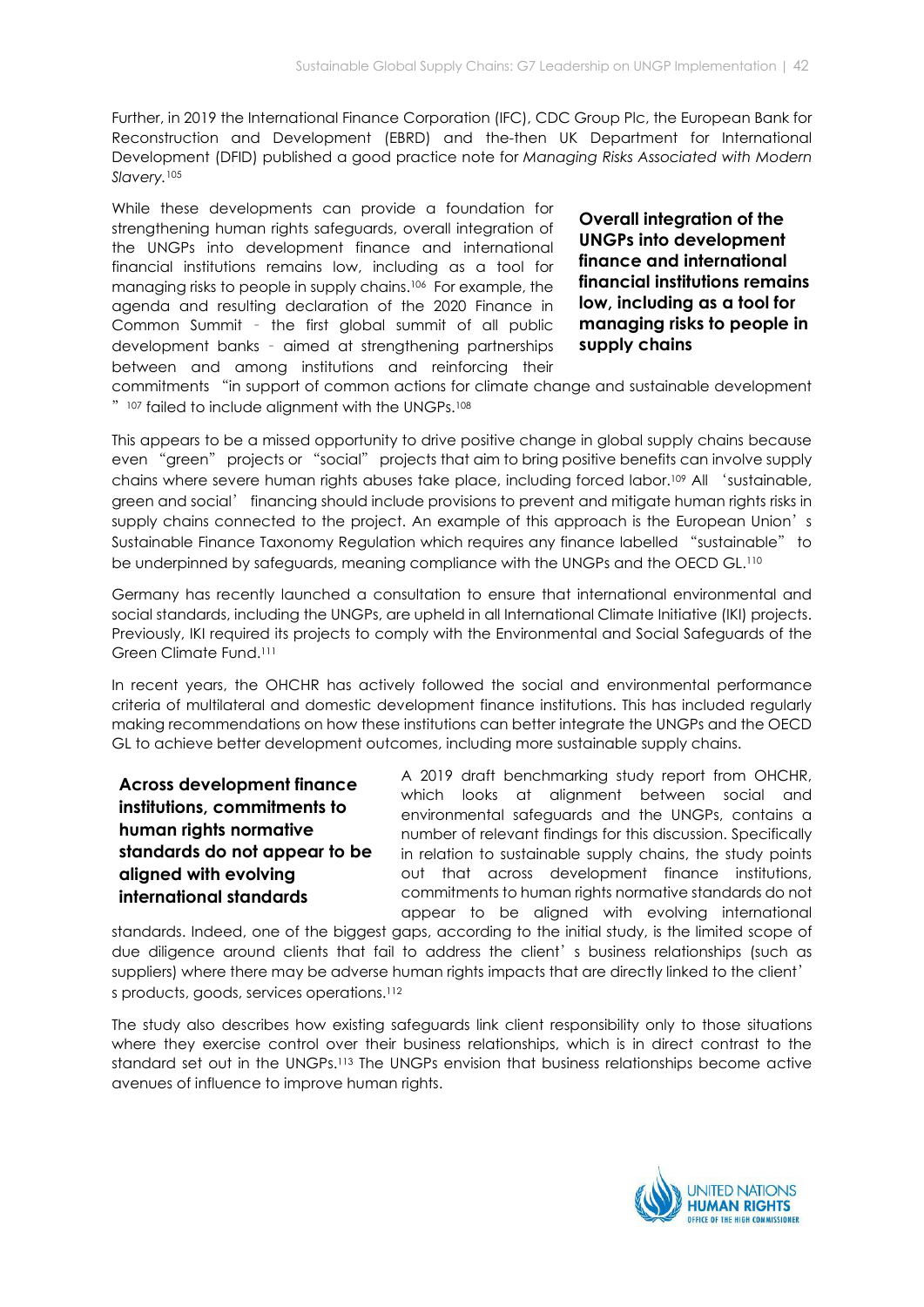Other issues described as underdeveloped include stakeholder engagement processes across all financing instruments (not only investment projects); policies and detailed procedures to identify, prevent and address the risk of reprisals against stakeholders or those bringing grievances; access to remedy for those harmed in the process of DFI projects and responsible exit or disengagement (to guard against harmful incentives to "cut and run").114 The forthcoming final report will provide a useful set of concrete recommendations for where improvement in standards is necessary to align with the UNGPs and OECD GL.

#### Recommendation 9

The G7 member States should make an explicit commitment to drive better integration of international standards on responsible business conduct in the work of bi-lateral and multilateral development finance institutions and support harmonization of those standards globally.

Actions to implement this commitment should include:

- (a) Lead by example by committing to ensuring alignment of their own development finance activities with the UNGPs to improve the sustainability of supply chains.
- (b) Put in place an action plan to ensure alignment of domestic development finance institutions with international standards on responsible business conduct and periodically report to G7 members on progress. Alignment work to ensure development finance reflects international standards of responsible business conduct should address, at a minimum:
	- i. improving the application of environmental and social standards to client business partners in their value chain;
	- ii. improving stakeholder engagement processes; policies and detailed procedures to identify, prevent and address the risk of reprisals against stakeholders or those bringing grievances;
	- iii. improving access to remedy for those harmed in the process of DFI projects and responsible exit or disengagement (to guard against harmful incentives to "cut and run"); all of which have been found to be underdeveloped in existing standards.
- (c) Advocate individually and collectively in relevant multilateral settings for development finance standards to be harmonized globally to international standards on responsible business conduct.
- (d) Engage individually and collectively with ongoing reviews of multilateral development finance standards reform to seek to ensure alignment with international standards on responsible business conduct, including on the above-mentioned themes.
- (e) Put in place a coordinating body for the G7 member States to seek support of other States for the pursuit of alignment of standards and harmonization globally amongst development finance institutions.

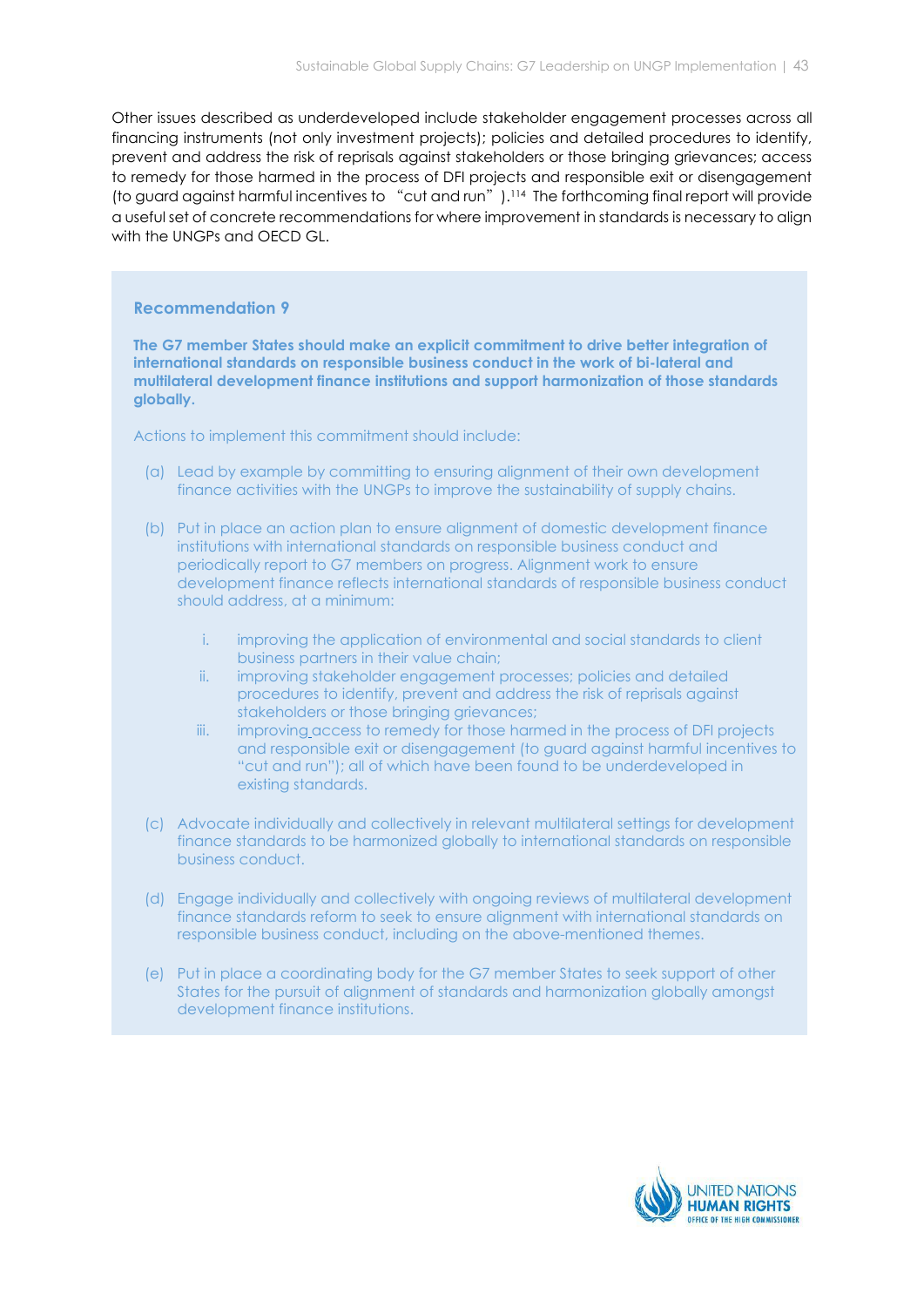# 5.3. Ensure sustainable, "green" and climate finance initiatives for the private sector are aligned with the UNGPs

International standards of responsible business conduct (the OECD Guidelines, UNGPs, ILO MNE Declaration) have an important role to play in the context of sustainable finance. They unify many existing, government-backed standards in areas of human rights, labor, and the related areas of environmental protection and combatting bribery. They also provide authoritative and widely accepted understanding of the types of environmental, social and governance impacts and risks associated with business activities, including how businesses and financial service providers should identify, prevent and address these impacts in the context of their own operations and business relationships, including in their supply chains.

The scope of international standards of responsible business conduct and Environmental, Social and Governance (ESG) criteria are highly interlinked as both relate to understanding and quantifying the impact of business activities on environmental and social issues. However, international frameworks of responsible business conduct pertain primarily to impacts on the environment and society, irrespective of their financial materiality.

Aligning ESG metrics and ratings with these key international frameworks is the most promising way to ensure that ESG fosters sustainability in global supply chains.

ESG data and metrics are useful information for investors (and other stakeholders) to assess companies' respect for human rights, labor rights and other sustainability aspects, including in their supply chains. However, the discrepancies in methodologies adopted by ESG rating providers – including how determinations are made on core issues like dynamic materiality – can create challenges for investors and stakeholders to meaningfully assess a firms' performance with consistency, comparability and transparency. Widely different objectives and outputs across major ESG metric and rating providers can also create confusion among stakeholders as to what constitutes a high-ESG rated company, and subsequently what constitutes meaningful respect for human rights.

The UNGPs and OECD GL can play an important role in promoting consistency, comparability and quality in corporate disclosures on ESG issues.

The UNGPs and the OECD GL have also already been embedded in a number of key regulations and guidance on sustainable finance – notably at EU level. For example, the EU Sustainable Finance Disclosure Regulation (SFDR) sets out how financial market participants and financial advisors must integrate ESG risks and opportunities in their processes. Similarly, the EU Taxonomy provides companies, investors and policymakers with appropriate definitions under which

economic activities can be considered environmentally sustainable and mandates compliance with the OECD GL and UNGPs as part of its minimum social safeguards.

These broadly aligned and mutually reinforcing responsible business conduct standards can thus serve as an important reference point for driving harmonization and convergence with respect to ESG data and metrics. They can play an important role in promoting consistency, comparability and quality in corporate disclosures on ESG issues. They are also fundamental for situating the market's evolving and dynamic understandings of the materiality of ESG risks within longer time horizons, which is necessary to support long-term value creation and market resilience.

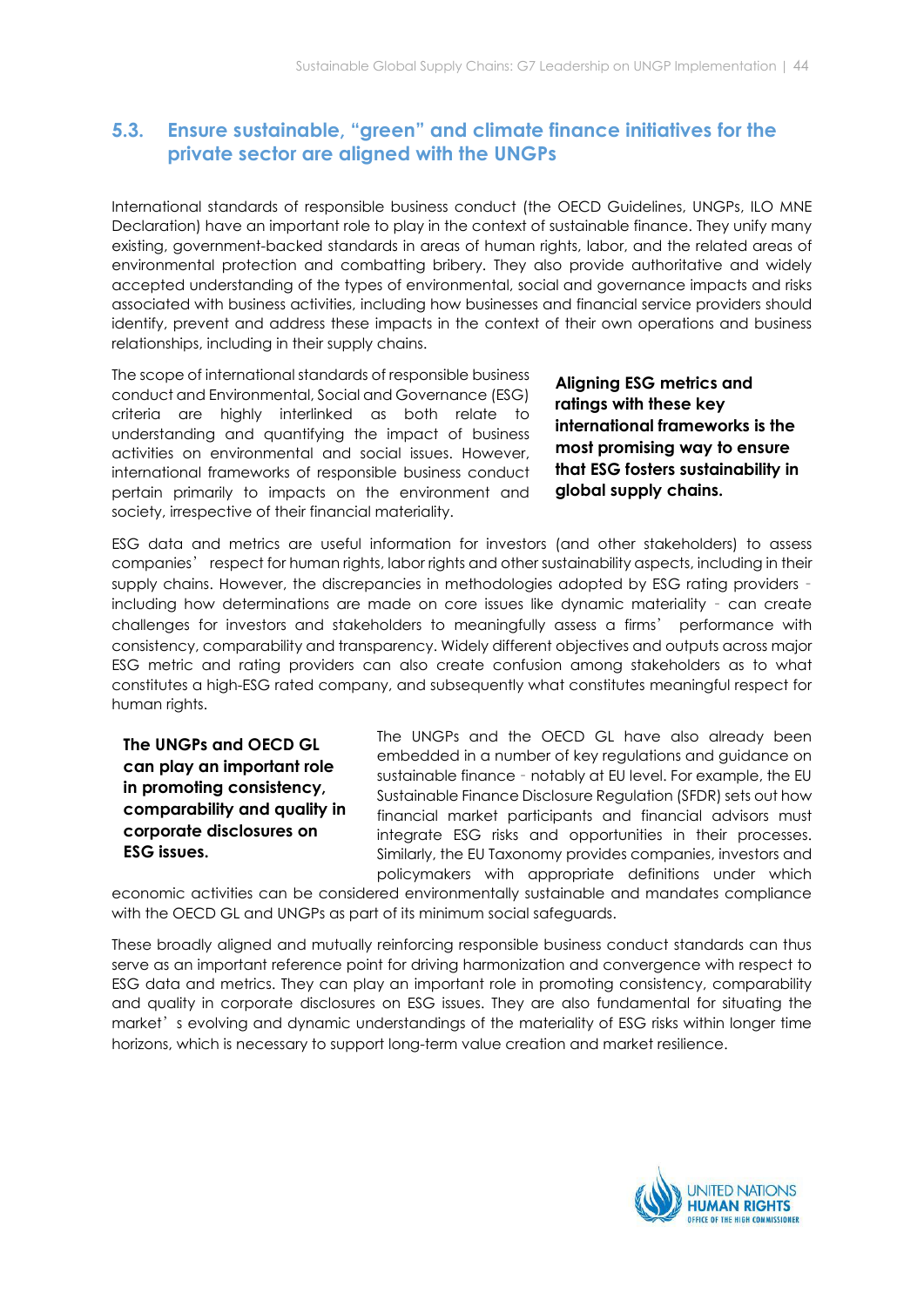Aligning ESG metrics and ratings with these key international frameworks is the most promising way to ensure that ESG fosters sustainability in global supply chains and sustainable development, by ensuring that they provide investors and other stakeholders with accurate information on business respect for human rights, including in their supply chains and avoid risks of green and SDG-washing.

To address this issue, G20 Finance Ministers and Central Bank Governors mandated the G20 Sustainable Finance Working Group (SFWG) to develop a G20 Sustainable Finance Roadmap (" G20 roadmap") "to help focus the attention of the G20, international organizations and other stakeholders to key priorities of the sustainable finance agenda and form consensus on key actions to be taken." $116$ 

## The G20 roadmap assigns the OECD the tasks of (among others):

- Development of an alignment assessment framework for Responsible Business Conduct due diligence for lending and institutional investment activities;
- Development of an alignment assessment of metrics and ratings related to OECD standards, including the Guidelines for Multinational Enterprises that incorporates the UNGPs;
- Development of an ESG-baseline on non-financial reporting methodology and standards based on OECD standards;
- Empirical work on testing ESG metrics materiality and develop indicators on effective due diligence and ESG materiality; and
- Development of an assessment to overcome compatibility challenges of ESG to SDGs.<sup>115</sup>

There are key opportunities now for G7 member States to support alignment of sustainable finance with the international standards on responsible business conduct. An important place to start is reinforcing the important role to be played by the OECD regarding alignment of ESG standards with responsible business conduct. Additionally, in 2022 the Green Climate Fund will institute its own social and environmental criteria,<sup>117</sup> and G7 member States as Board members of the Fund,<sup>118</sup> can steer the development of that criteria to align to international standards on responsible business conduct. Additionally, the newly founded International Sustainability Standards Board<sup>119</sup> (ISSB) presents an opportunity to deliver a comprehensive global baseline of sustainability-related disclosure standards that provide investors and other capital market participants with information about companies' sustainability-related risks and opportunities aligned with international standards on responsible business conduct, but this alignment is far from guaranteed. G7 support for such alignment is key.

#### Recommendation 10

.

The G7 should commit to actively support alignment of ESG reporting requirements, ESG ratings and metrics as well as other criteria for sustainable finance – including climate and green finance - with global standards of responsible business conduct, including the UNGPs and OECD GL.

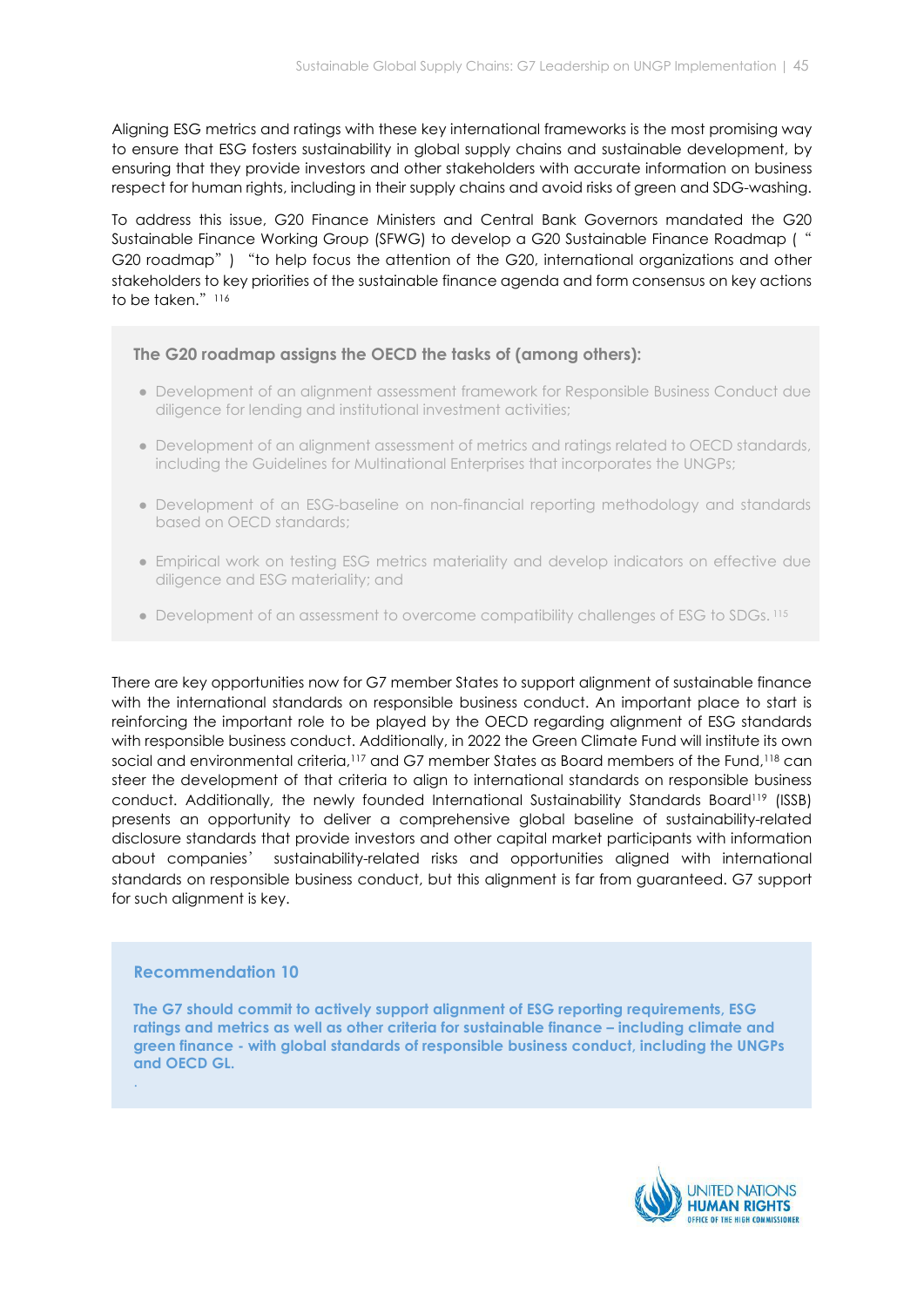Actions to implement this commitment should include:

- (a) Reaffirm G7 member States' support for the G20 Sustainable Finance Roadmap.
- (b) Support an acceleration of the work within the OECD to ensure that the findings can be usefully integrated into the G20 Roadmap.
- (c) Actively seek opportunities to support the integration of international responsible business conduct standards into the work of the ISSB in developing a baseline of high-quality sustainability disclosure standards, which would provide further clarifications with respect to materiality perceptions.
- (d) As members of the Board of the Green Climate Fund, work collectively to ensure that the development of environmental and social standards, now ongoing, is fully aligned to international standards including the UNGPs, the OECD GL and ILO MNE Declaration.

# 5.4. Actively pursue integration of responsible business standards in investment and trade policy

Achieving sustainable supply chains will require integration of international standards on responsible business conduct across investment and trade policy. This section addresses two key policy areas where work to integrate the UNGPs is underdeveloped. The first is policy on foreign direct investment.

Recognizing the interlinkages and relationships between investment policy and sustainable supply chains will help identify important levers for change. This Report addresses reform efforts on International Investment Agreements (IIAs) and negotiation advice on investment contracts. But many other linkages exist,120 for example, State-supported investment promotion activities also hold potential for better fostering sustainable supply chains.<sup>121</sup>

The second issue addressed below is trade policy and human rights risks in supply chains. About 70 percent of international trade is connected to the global supply chains of multinational enterprises whereby services, raw materials, parts, and components cross borders often numerous times before being incorporated into a final product and shipped to consumers all over the world.<sup>122</sup>

So far, State efforts to harness trade policy making relative to human rights have generally focused on labor issues. For example, some G7 member States have used trade negotiations or the Generalised Scheme of Preferences, for example, to encourage and support better adherence and implementation of

# G7 member States should more explicitly recognize the links between trade policy and protecting all human rights

international standards, in particular in labor law.123 The 2021 G7 Trade Ministers' Communiqué, and the accompanying Trade Ministers' Statement on Forced Labour also address how trade policy can be used to eradicate forced labor, and name the UNGPs, OECD GL and ILO MNE Declaration as relevant tools. The USMCA described above also addresses labor rights.<sup>124</sup>

The G7 has also acknowledged the wider impact of trade policy on sustainable supply chains, in particular related to deforestation, environmental sustainability and gender.125 Yet the G7 member States should more explicitly recognize the links between trade policy and protecting all human rights in global supply chains.

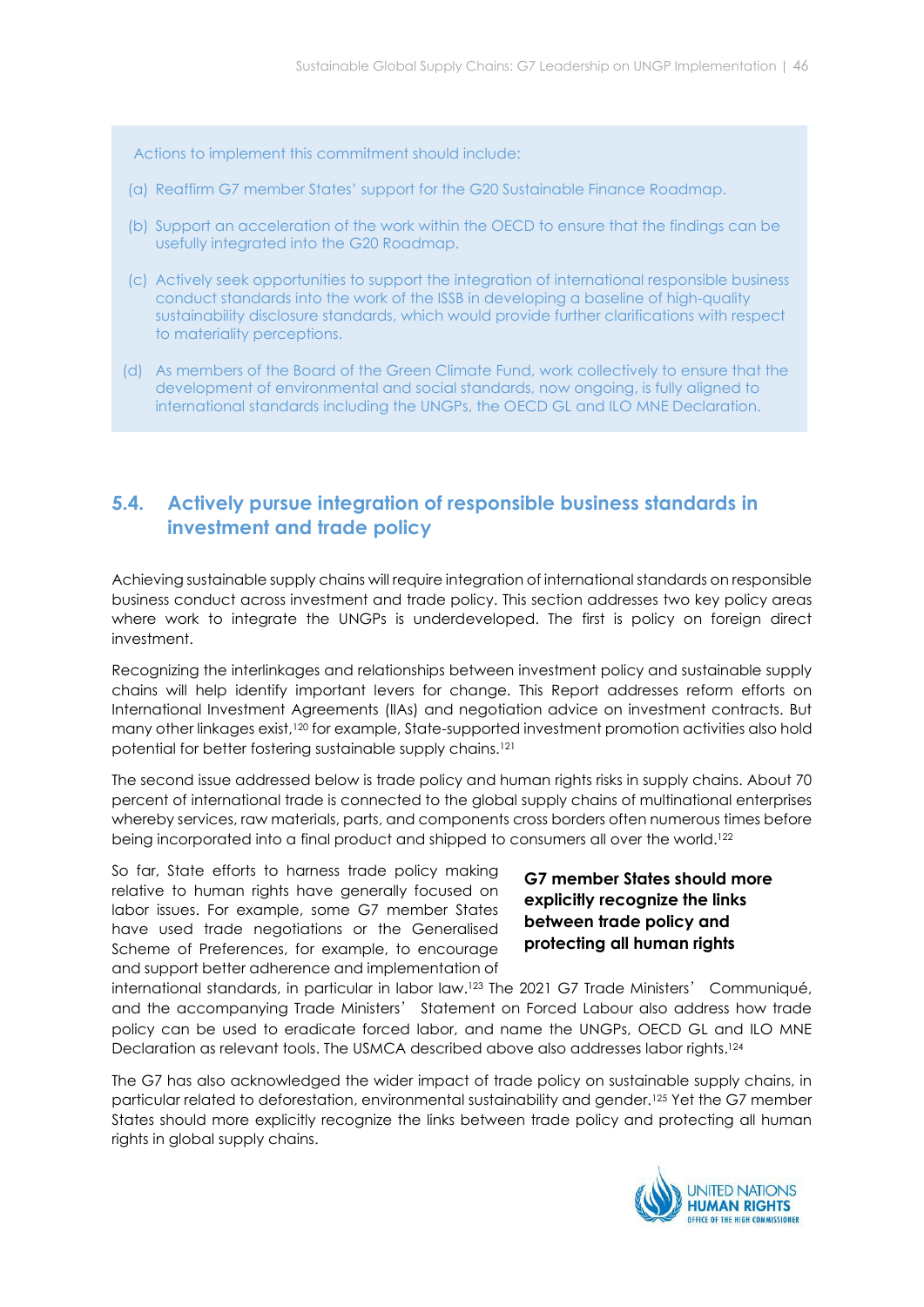This paper addresses one area of trade – the work of export credit agencies - where the G7 member States can collectively work for meaningful change. As the G7 member States continue to prepare for WTO reform, explore collective approaches to trade policy and address issues such as forced labor, they should focus attention on integrating international standards for responsible business throughout trade policy as a key step to addressing all human rights risks in global supply chains.

#### Recommendation 11

The G7 member States should commit to implementing international standards on responsible business conduct, including the three pillars of the UNGPs, across investment and trade policy to improve policy coherence and more effectively foster sustainable supply chains.

### 5.4.1. Drive UNGPs implementation in international investment policy reform

International investment is an important policy area for fostering sustainable global supply chains. As there are several reform efforts underway now, G7 member States have an opportunity to lead progress.

Foreign direct investment (FDI) projects may be part of global supply chains in any number of ways. For example, an FDI project may be responsible for obtaining needed raw materials for global supply chains; FDI projects may create the energy or the physical and technological infrastructure that helps global supply chains function; or FDI may be behind the transportation moves goods

As there are several reform efforts underway now regarding international investment, G7 member States have an opportunity to lead progress.

around in various phases of production. Investment policy contained in international investment agreements (IIAs) or in investment contracts signed by host governments and foreign investors govern the rules for these projects and impacts how they are regulated.

Over the last decade, IIAs and investor-state dispute settlement (ISDS) have continued to gather negative attention for three issues relevant for this present discussion. First, they have been criticized as straining States' ability to regulate foreign investment projects in pursuit of human rights and other global goals. Indeed, UNGP 9 addresses the need for States to maintain adequate domestic policy space to meet their human rights obligations when pursuing investment treaties and contracts.<sup>126</sup>

Second, IIAs and ISDS have been called into question because they generally have not reflected the expectation that investors comply with international standards on responsible business conduct, nor do they reflect that respecting people and the planet are key for protecting the value of investment projects<sup>127</sup> - a correlation that is becoming increasingly clear.<sup>128</sup>

Third, IIAs and ISDS have been criticized because they are seen to ensure the protection of foreign investors through special processes to remedy alleged harms - yet they fail to ensure access to remedy for people who are instead harmed by the foreign investor. At the same time, as documented in the OHCHR's Accountability and Remedy Project guidance, obstacles to access to remedy may be exacerbated because of the cross-border nature of foreign investment.<sup>129</sup>

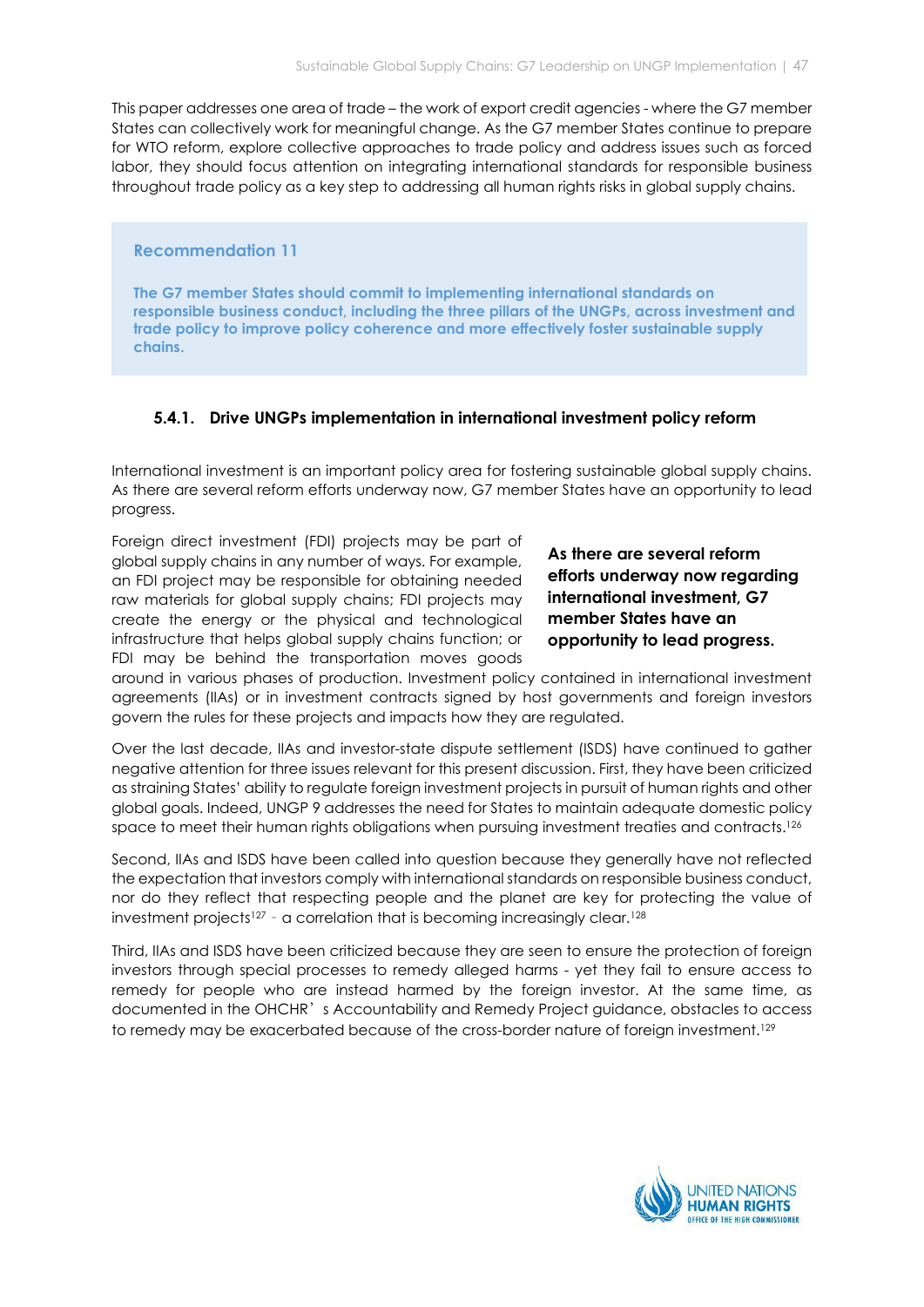So widespread is the criticism of IIAs and ISDS that institutional proposals for reform abound. The UNWG has also weighed in on how to create "human rights compatible" investment agreements.130 Meanwhile, UNCITRAL Working Group III is addressing a number of avenues for ISDS reform including an arbitrator code of conduct and the creation of a permanent multilateral investment court;131 and the OECD has initiated a multilateral and multi-stakeholder set of conversations to address investment treaty reform.<sup>132</sup>

A number of issues are driving the proposals for reform, but for this present discussion, reform efforts are an opportunity for G7 member States to bridge governance gaps that result from the design and enforcement of international investment agreement (IIAs).

Irrespective of reform designs for existing and future

investment agreements, focus on ensuring States maintain adequate policy space for pursuing human rights obligations, while providing the necessary investor protection, will be key to ensuring that international investment agreements do not stand in the way of appropriate legislation directly relevant to sustainability in global supply chains.

Second, reform efforts should reflect international standards on responsible business conduct, to better protect investment value and to incentivize better investor behavior abroad.

Third, reform efforts should improve access to remedy for those harmed by foreign investors. The design of rules for foreign direct investment should address head-on the obstacles limiting access to remedy when a foreign investor adversely impacts people. This may be through any number of design innovations.

The OHCHR's ARP guidance offers extensive guidance that can be relevant to reform efforts for this context. For example, States can agree to cooperate in investigations and share information regarding allegations of human rights abuses involving foreign investors. Other ideas could involve restrictions on investor protection where investors refuse to participate in legitimate processes to remedy alleged harms perpetrated.

## Recommendation 11.1

The G7 member States should support investment treaty and dispute resolution reform efforts in domestic, regional and multilateral contexts with a view to (1) bolstering the need for States to maintain adequate domestic policy space for meeting human rights obligations; (2) ensuring that international standards on responsible business conduct are meaningfully reflected; and to (3) improving access to remedy for people harmed in host States by foreign investors.

# 5.4.2. Drive implementation of relevant features of international standards on responsible business through technical assistance for investment contract negotiation

In addition to investment treaties, international investment contracts are also part of the legal structures that govern foreign direct investment, including those projects necessary to obtain raw materials, transport them, transform them and power global supply chains. Investment contracts can be a fruitful avenue for integration of international standards on responsible business conduct and for fostering a conducive environment for business respect for human rights.



Reform efforts are an opportunity for G7 member States to bridge governance gaps that result from the design and enforcement of international investment agreements.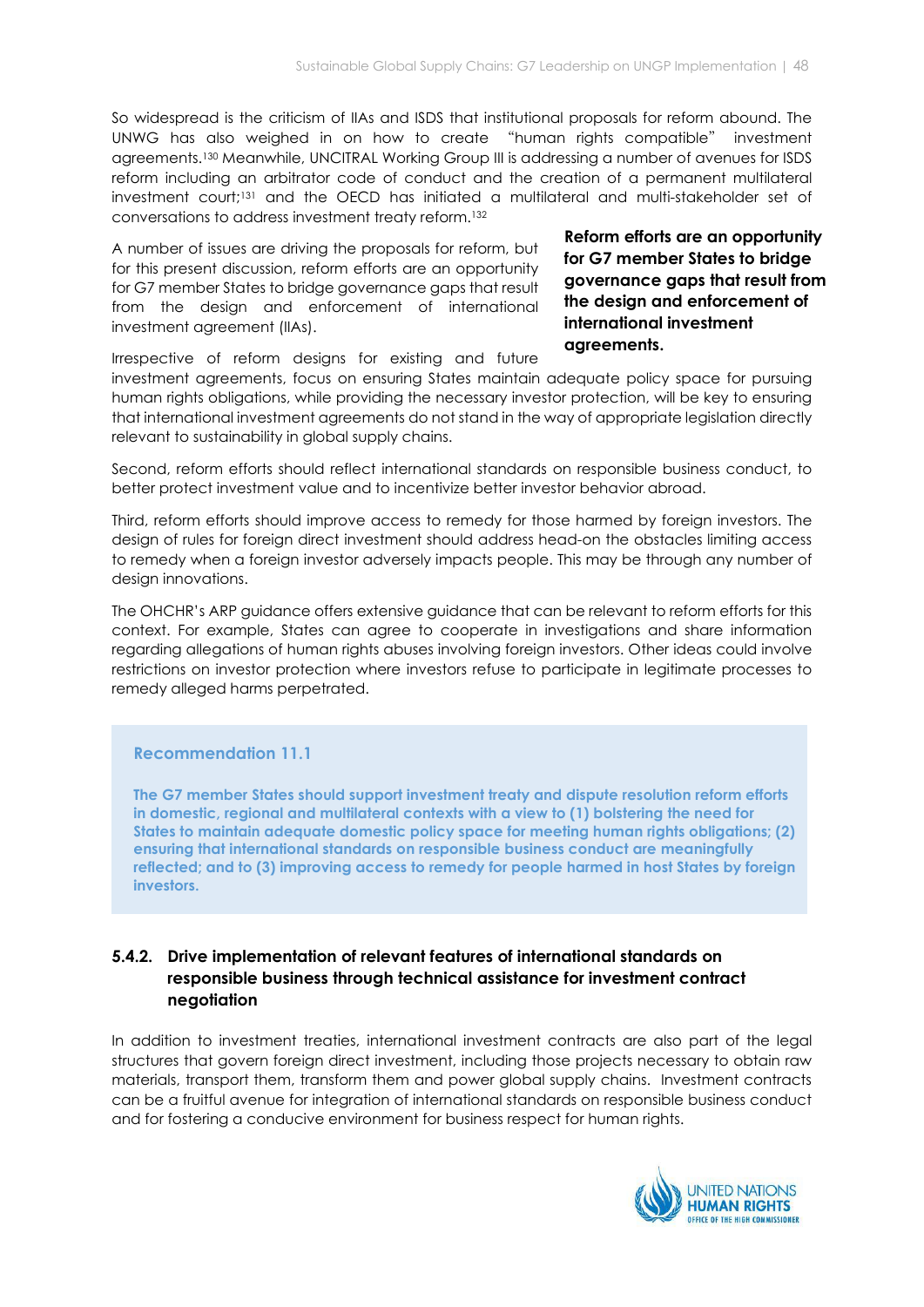As part of the process to develop the UNGPs, extensive research and consultations with investors, companies, State representatives and experts were undertaken to develop a subsidiary set of principles – the UN Principles for Responsible Contracts, Integrating the Management of Human Rights Risks into State-Investor Contract Negotiations, <sup>133</sup> which aim to support integration of the UNGPs in the negotiation of investment contracts between

foreign investors and States. These Principles were presented to the UN Human Rights Council as an addendum to the UNGPs.

The 10 principles are meant to be a negotiator's guide for State-investor contract negotiations underpinning major foreign investment projects. The guidance for negotiators addresses potential human rights risks, offers the parties

The UN Principles for Responsible Contracts, aim to support integration of the UNGPs in the negotiation of investment contracts between foreign investors and States

guidance for how to ensure those risks are managed and addresses remedy for when harms do occur. The issues addressed in the guidance include, among others, project operating standards, project monitoring and compliance, grievance mechanisms for harm to third parties and transparency.

G7 member States support enhanced advisory support to developing country partners when negotiating complex commercial contracts through the Connex Support Unit and through other initiatives in which they are involved outside the G7 context.134 There is a key opportunity now to enhance those services and foster responsible business conduct and a conducive environment for business respect for human rights by including advisory support on how human rights risk management and responsible business conduct standards, including access to remedy, can be integrated into commercial investment contracts. The UN Principles for Responsible Contracts offers a ready-made resource for this activity.

## Recommendation 11.2

To foster foreign direct investment projects that respect human rights, the G7 member States, through the Connex Support Unit and other technical assistance for investment contract negotiation, should enhance its advisory support to include guidance on how to reflect international standards on responsible business conduct in investment contracts. The G7 should consult the UN Principles for Responsible Contracts: Integrating the Management of Human Rights Risks into State-Investor Contract Negotiations to guide this activity.

# 5.4.3. Drive better integration of international standards on responsible business conduct in the OECD Common Approaches for export credit agencies

Export credit agencies (ECAs), and export-import banks are often government supported agencies with a mission to bolster domestic exports. They work with foreign buyers to support exporter's entry into global supply chains.<sup>135</sup> They also stand behind banks and development finance institutions in major projects that might be for energy, infrastructure or technology. ECAs are therefore key players involved in supporting parts of global supply chain operations.

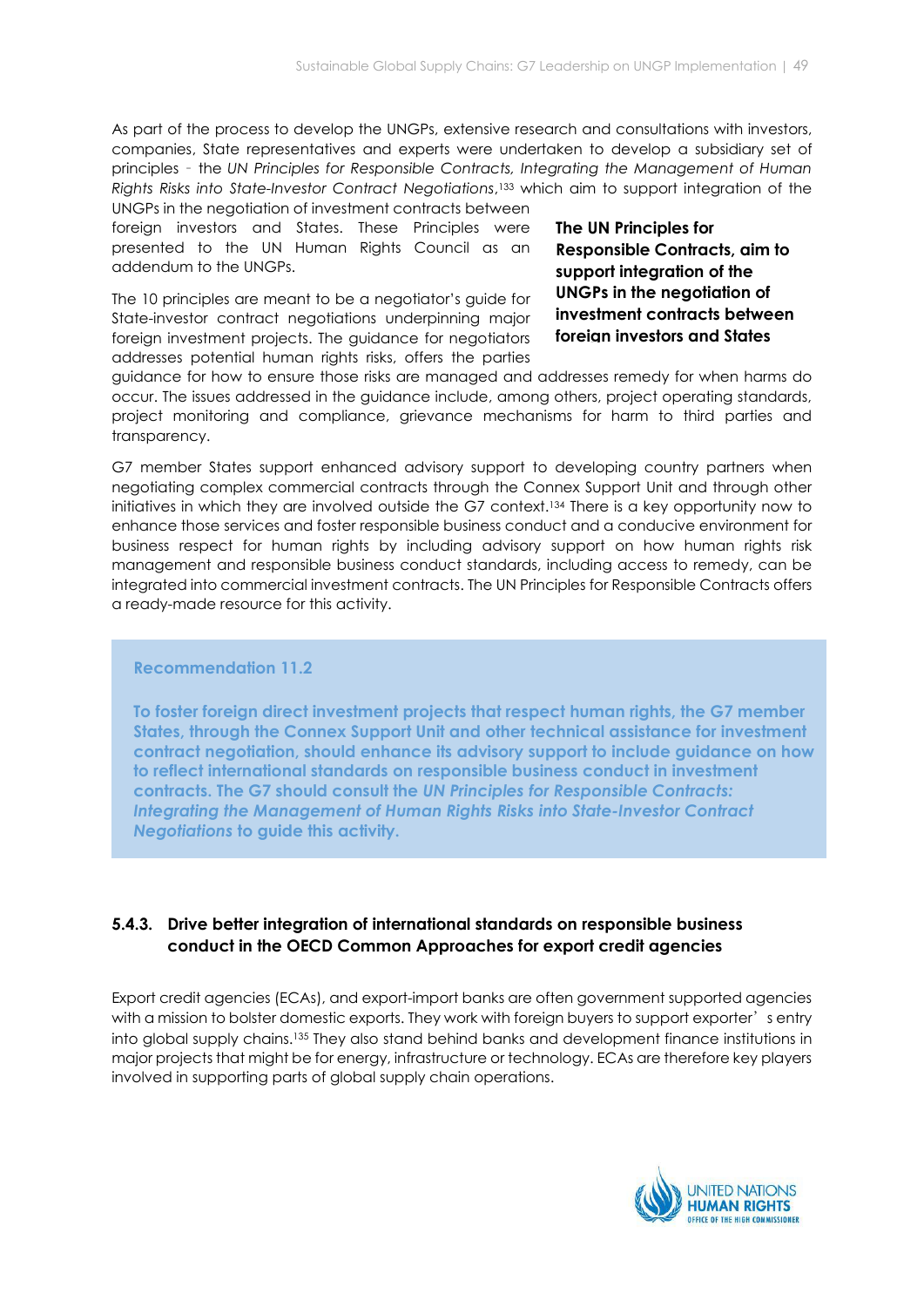The UNGPs point to the importance for States to "set out clearly their expectation that all business enterprises domiciled in their territory and/or jurisdiction respect human rights throughout their operations."136 They then point to state owned or controlled by the State as an example of where States "should take additional steps to protect against human rights abuses" – including in the context of export credit agencies. The policy rationale is clear. To avoid policy incoherence, State controlled or owned entities should put in place policies to protect human rights from harms resulting from business' activities. One part of this would include setting out policies reflecting the expectation that businesses act in line with international business standards when benefitting from State support. Some NAPs on business and human rights including from G7 countries such as Germany, France and Japan have included some ECA reform requirements.<sup>137</sup>

G7 member State ECAs, along with others in the OECD, belong to the OECD Working Party on Export Credit (the Export Credit Group). This multilateral grouping of ECAs aims to help create and maintain a level playing field for ECA work. It is an obvious forum for raising and harmonizing standards on export credits, indeed, the Export Credit Group maintains a collection of policies relating to good governance issues such as anti-bribery, sustainable sovereign debt levels, and environmental and social due diligence.

Since 2016, the OECD Export Credit Group's Recommendation on Common Approaches has had an explicit statement (however high level) on human rights due diligence. It includes screening for

all covered applications for severe human rights risks, and where screening identifies a high likelihood of such risks, it asks ECAs to further assess them, including potentially through human rights due diligence.<sup>138</sup>

Yet, ECAs have not worked multilaterally in recent years to update and align their standards either to the UNGPs or to high-level commitments made by their own governments such as the Paris Agreement or the Sustainable

ECAs have not worked multilaterally in recent years to update and align their standards to the UNGPs or mandatory human rights due diligence measures

Development Goals<sup>139</sup> - or even to align with mandatory human rights due diligence measures, nor to their financial sector peers vis-à-vis the Equator Principles. Even regionally, rules for ECAs have not aligned to sustainability rules. For example, European ECAs are not legally required to comply with the EU Taxonomy.<sup>140</sup>

Some ECAs, including some in the G7, see the lack of multilateral progress on human rights and other sustainability topics as problematic. Eager to help clients with better human rights risk management and sensing the appetite in the market for projects that reflect good environmental, social and governance practices, some ECAs have decided to become members of the Equator Principles Association. Equator Principles Four (EP4) includes a commitment by all members to implement the UNGPs and carry out human rights due diligence.141 EP4 also indicates that members recognize their responsibilities to human rights outside the scope of EP-covered financial products. This is a welcome evolution, but it points to a widening gap in the Export Credit Group's Recommendation on Common Approaches.

ECAs are also charging ahead, forming their own collective efforts to harmonize sustainability standards outside the context of the OECD. In April 2021 a group of seven governments (including France, Germany and the UK) launched the "Export Finance for Future (E3F) Coalition" on climate resilient projects. While this is not a human rights initiative explicitly, it demonstrates a new multilateral initiative model to harmonize sustainability standards for ECAs that may be necessary to achieve progress outside the context of the OECD. According to some observers, this is a "strong signal to the industry that a subset of the OECD participants is breaking away on the topic of sustainability and dealing with the climate emergency."<sup>142</sup>

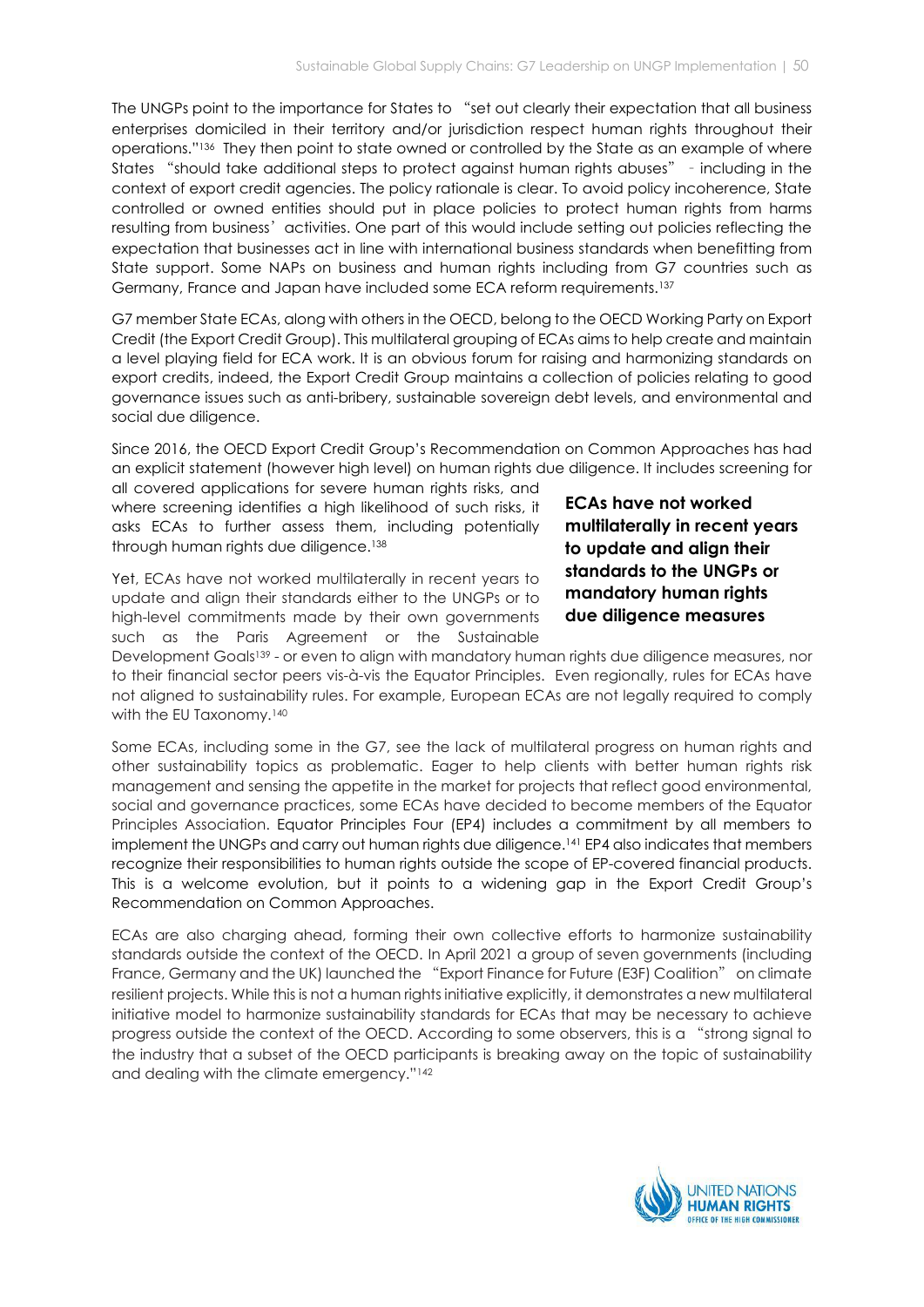This lack of progress multilaterally, and specifically within the OECD, means that ECAs moving to implement the UNGPs are taking action largely independently. For example, within the G7, Export Development Canada (EDC) put its first human rights policy in place in 2019 and it is operationalizing that policy to further its alignment with the UNGPs.<sup>143</sup> Other ECAs have also made noteworthy progress.144 However, the reference point for common standards among OECD ECAs, the OECD Common Approaches, appears to have been surpassed by initiatives like EP4 regarding UNGPs implementation.

Updating the Common Approaches would have further knock-on effects beyond just lending standards. For example, ECAs engage bi-laterally and regularly sign commercially oriented partnership agreements to foster growth by standardizing documentation, to share business contact information and to streamline common standards in transacting.145 Whereas those partnerships have not to-date been used to foster sustainable supply chains, for example through knowledge sharing on UNGP implementation, they could be – especially if the UNGPs were integrated more fully into the Common Approaches. Some ECAs that have moved ahead on human rights issues in recent years have exceptional experience and expertise to share. In fact, there are already examples of non-OECD ECAs requesting information and knowledge on social standards and broader ESG topics of leading ECAs. In the context of common deals, these partnership agreements could help ECAs work together to combine forces for greater leverage, sharing of information and shared capacity building. They could also help customers access better local expertise, for example, for human rights impact assessments. In general, these agreements, which are typically commercially focused, could also be vehicles for better human rights performance.

Improving human rights performance of ECAs is an important lever for fostering sustainable supply chains. As markets expand to more emerging markets, ECAs with appropriate human rights standards and expertise could be key drivers for improved human rights standards in supply chains in at least two ways. First, ECAs could help clients identify synergies across government, for example in trade services and aid to help them manage human rights risks. Second, ECAs could also lend their experience on human rights and environmental due diligence to tool up foreign trade services. In other words, ECAs could be leveraged to build internal government capacity relative to global supply chains. As an obvious first step to realizing these opportunities, governments must heighten the obligations of the Common Approaches regarding human rights and international standards on responsible business conduct.

The G7 could play an important role in bridging these important standards gap collectively by supporting improvements to the OECD standards for ECAs to help ECAs in OECD countries stay abreast of sustainability topics, including alignment with the UNGPs.

#### Recommendation 11.3

The G7 member States should demonstrate leadership in the context of the OECD Export Credit Group by supporting multilateral rules to better implement international standards of responsible business conduct across ECA products and services. G7 member States should lead by example by working individually and collectively to better reflect international responsible business standards within their own ECAs, even in the absence of multilateral rules.

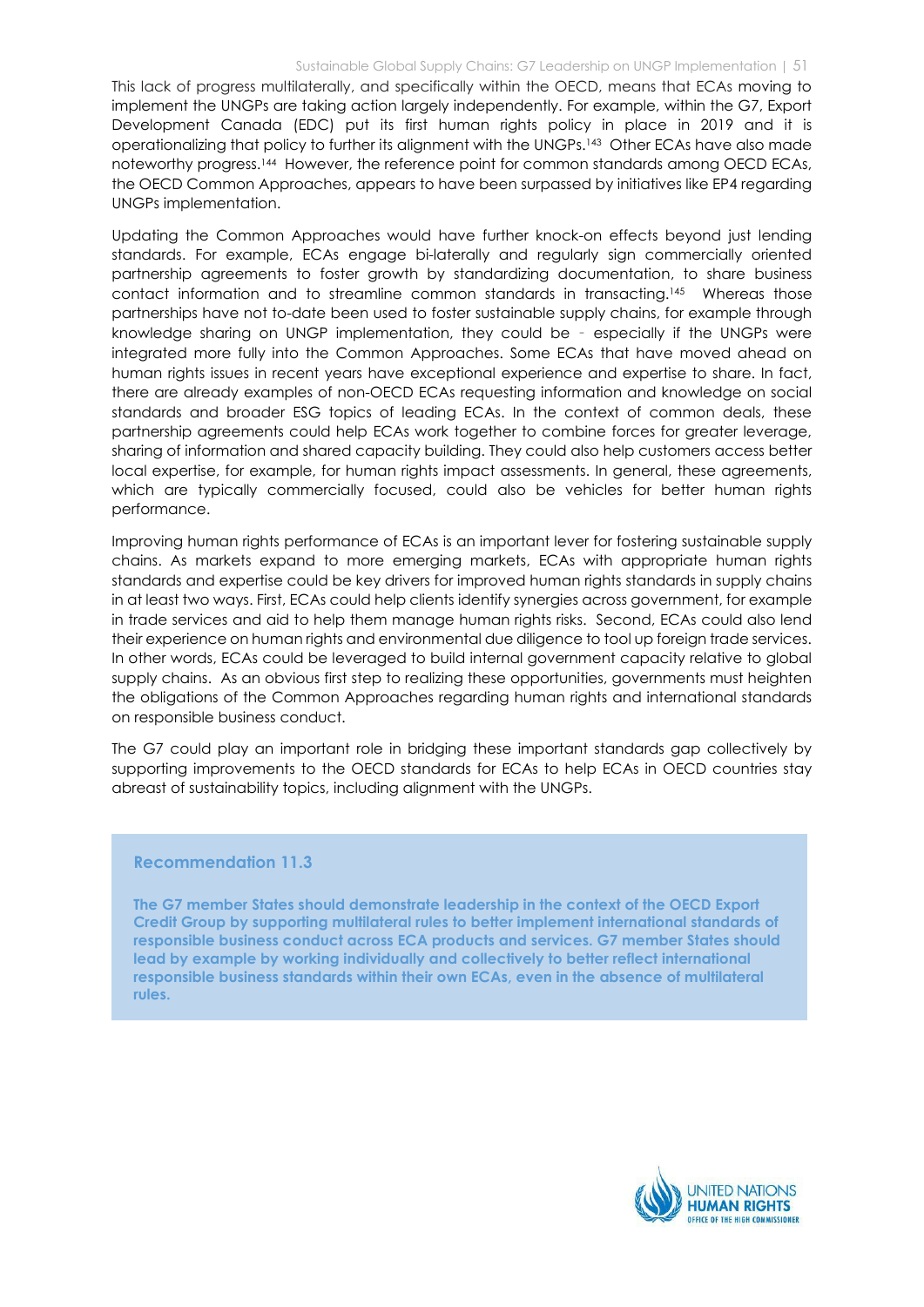Sustainable Global Supply Chains: G7 Leadership on UNGP Implementation | 52 Sustainable Global Supply Chains: G7 Leadership on UNGP Implementation | 52

# 6. **Conclusion**

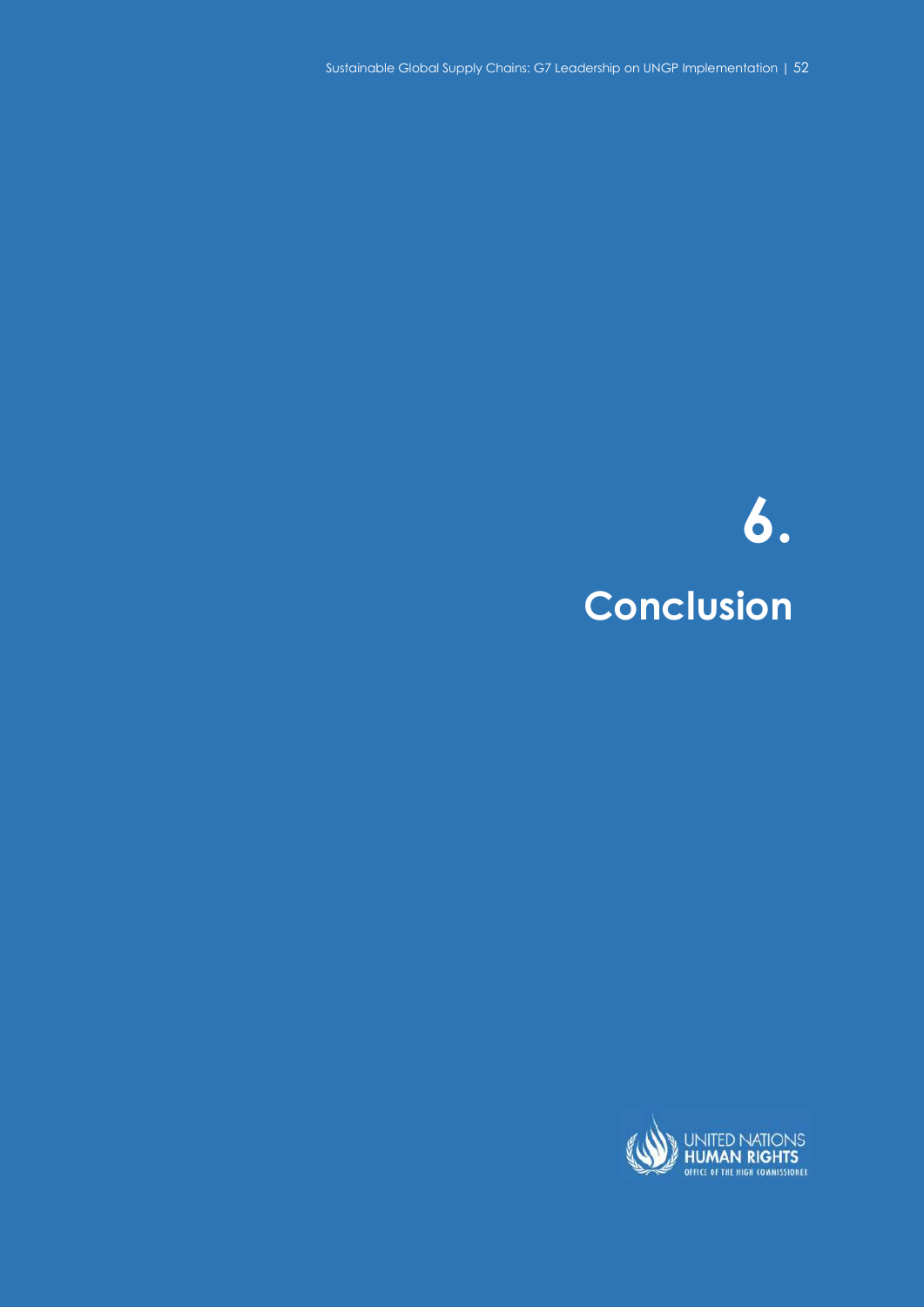# 6. Conclusion

The stakes are high now. Achieving global goals related to the climate emergency, the Sustainable Development Goals and recovery from the COVID-19 pandemic depends in large part on ensuring human rights are respected throughout global supply chains - and the UNGPs is a foundational tool for that undertaking.

There is unprecedented momentum across the G7 and beyond to develop legal and regulatory frameworks on business and human rights; there are efforts worldwide to build common reporting standards for sustainable finance; and there are a number of ripe opportunities for meaningful investment and trade policy reform. At the same time there are many untapped opportunities or areas where policy incoherence must be addressed to eliminate blockages to achieving progress towards more sustainable supply chains.

The G7 member States' leadership is needed now to foster better UNGP alignment and implementation in ways that will create meaningful change for people.

The G7 member States' leadership is needed now to foster better UNGP alignment and implementation in ways that will create meaningful change for people. The OHCHR stands ready to assist the G7 member States and other actors to collectively achieve the vision of the UNGPs.

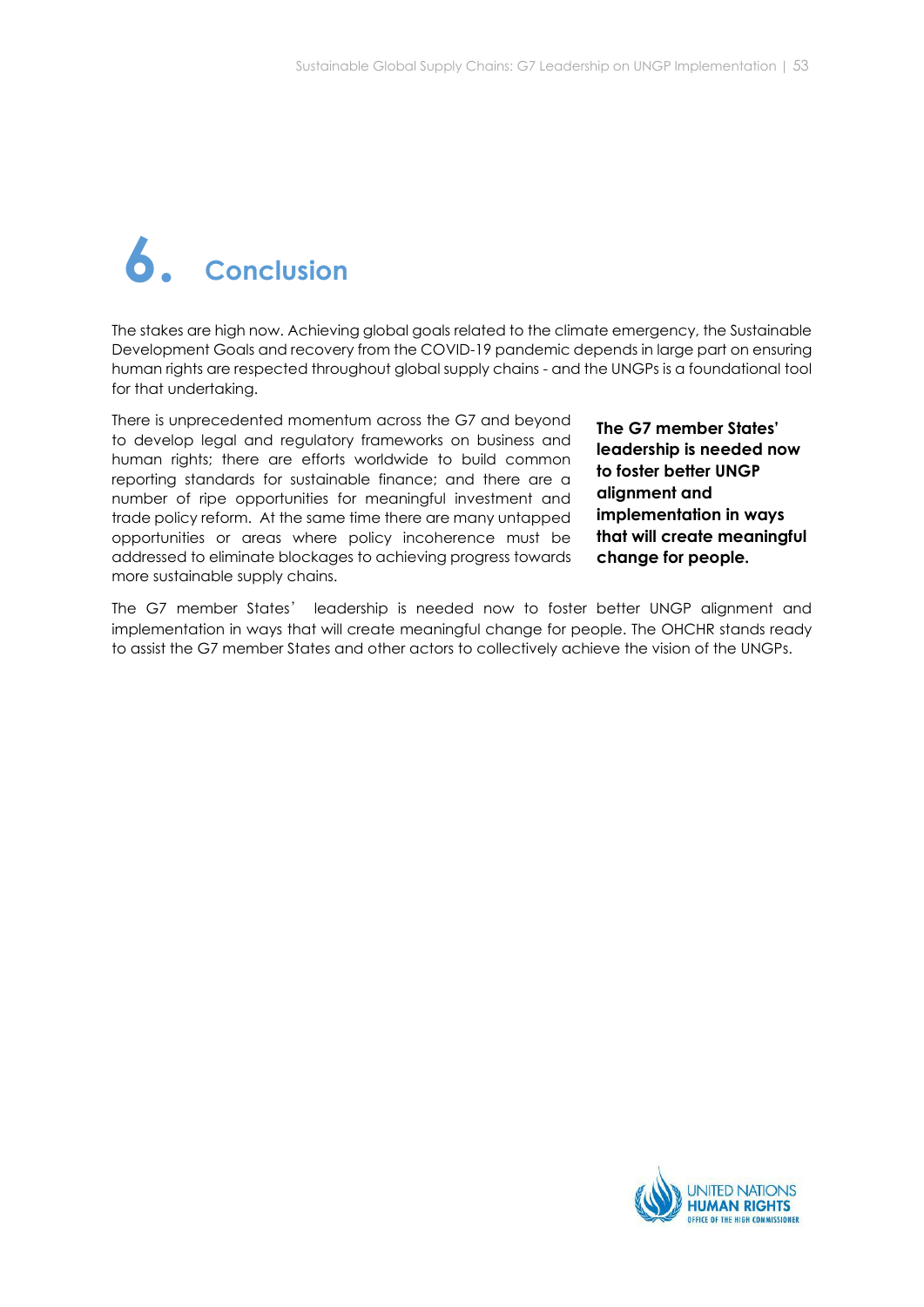Sustainable Global Supply Chains: G7 Leadership on UNGP Implementation | 54

# Annex Recommendations

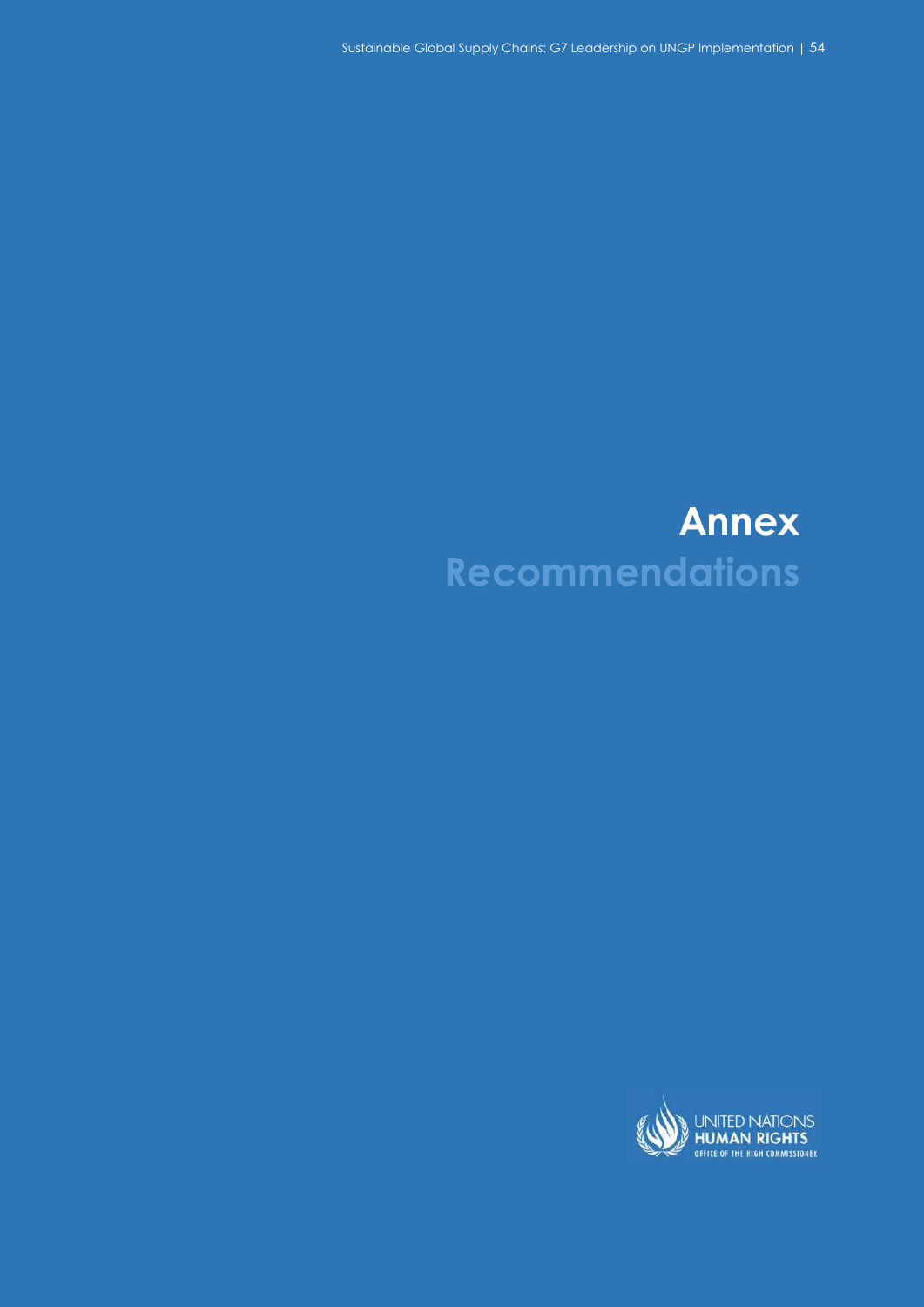# Annex:

# Recommendations

### Recommendation 1

The G7 member States should publicly acknowledge, recognize, articulate and address the full range of human rights risks in global supply chains, affecting both economic, social and cultural as well as civil and political rights, including those relevant to the energy transition and those related to safeguarding civic space and human rights defenders.

Implementing actions should include:

- (a) Take steps to ensure that the broad range of human rights at risk in global supply chains is appropriately reflected in legal, regulatory and other policy measures.
- (b) Work collectively and individually in multilateral political fora and in legislative and regulatory contexts to bring adequate attention to the broad range of human rights risks in the context of global supply chains needing attention.

#### Recommendation 2

The G7 member States should confirm their political commitment to implement all three pillars of the UNGPs - the State Duty to Protect Human Rights, the Corporate Responsibility to Respect Human Rights and Access to Remedy - as a foundational tool for achieving sustainable supply chains.

………………………………………

………………………………………

#### Recommendation 3

The G7 member States should commit to actively reinforcing and supporting current momentum to forge legal and regulatory approaches to business and human rights with a view to strengthening legal protection of human rights in global supply chains at national, regional and international levels.

………………………………………

#### Recommendation 4

The G7 member States should commit to putting in place bespoke business and human rights legislation and enforcement measures that are aligned to the three pillars of the UNGPs and the OECD GL and to addressing misalignments when identified.

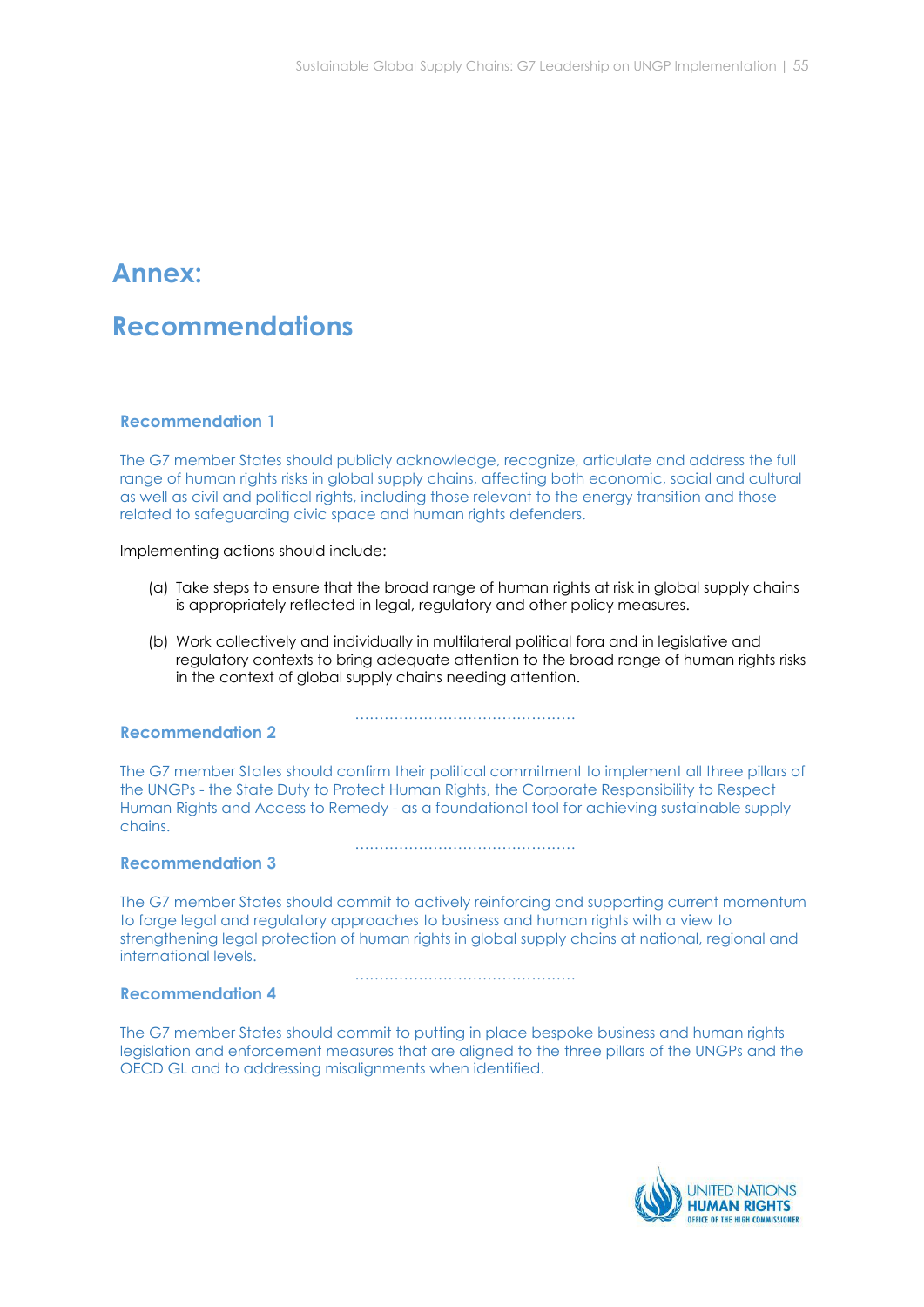Implementing actions should include:

- (a) Forge a high-level commitment, in coordination with the OECD, to work collaboratively, including with stakeholders, to identify misalignment risks that may result from business and human rights legislation and enforcement and work to correct those when identified.
- (b) Carry out periodic reviews of domestic legislation to track whether the intended results are being achieved and to monitor any unintended consequences for human rights.
- (c) Activate cooperation amongst G7 member States and more broadly to seek to harmonize approaches on mandatory measures for UNGP implementation and their enforcement.
- (d) Work collectively or individually to produce online or in-person training for companies, offer resource desks or help lines, as well as written guidance to ensure companies and administrators align their interpretations of rules to international standards. Hold periodic dialogues with companies and other stakeholders to evaluate the successes and failures of legislative efforts and identify constructive ways forward.
- (e) Participate constructively in relevant regional or multilateral efforts for legislative and regulatory reform on business and human rights with the aim of ensuring the value of the three pillars is reflected and to seek to enhance alignment with international standards.

#### ………………………………………

#### Recommendation 5

The G7 member States should lead by example and commit to addressing supply chain human rights risks present in their own territory or subject to their jurisdiction by identifying priority issues and pursuing legal and regulatory reform and creating policy tools across relevant topic areas.

Implementing actions should include:

- (a) Undertake an assessment of the adequacy of their domestic legislative and regulatory regimes to manage business and human rights challenges domestically. This exercise should identify priority areas for progress based on where abuses are more severe, widespread and irremediable. The assessment should consider a wide range of legal and regulatory areas as well as consider public procurement and other relevant State activities that may contribute to safeguarding human rights against the challenges identified.
- (b) Share assessment results with G7 member States to share good practice ideas and encourage knowledge exchange.
- (c) Report to the G7 on progress made in legal and regulatory spaces domestically to address domestic business and human rights challenges relating to supply chains.

………………………………………

#### Recommendation 6

The G7 member States should commit to accelerating actions domestically and in regional and multilateral fora to better ensure access to remedy for all human rights abuses arising in the context of global supply chains.

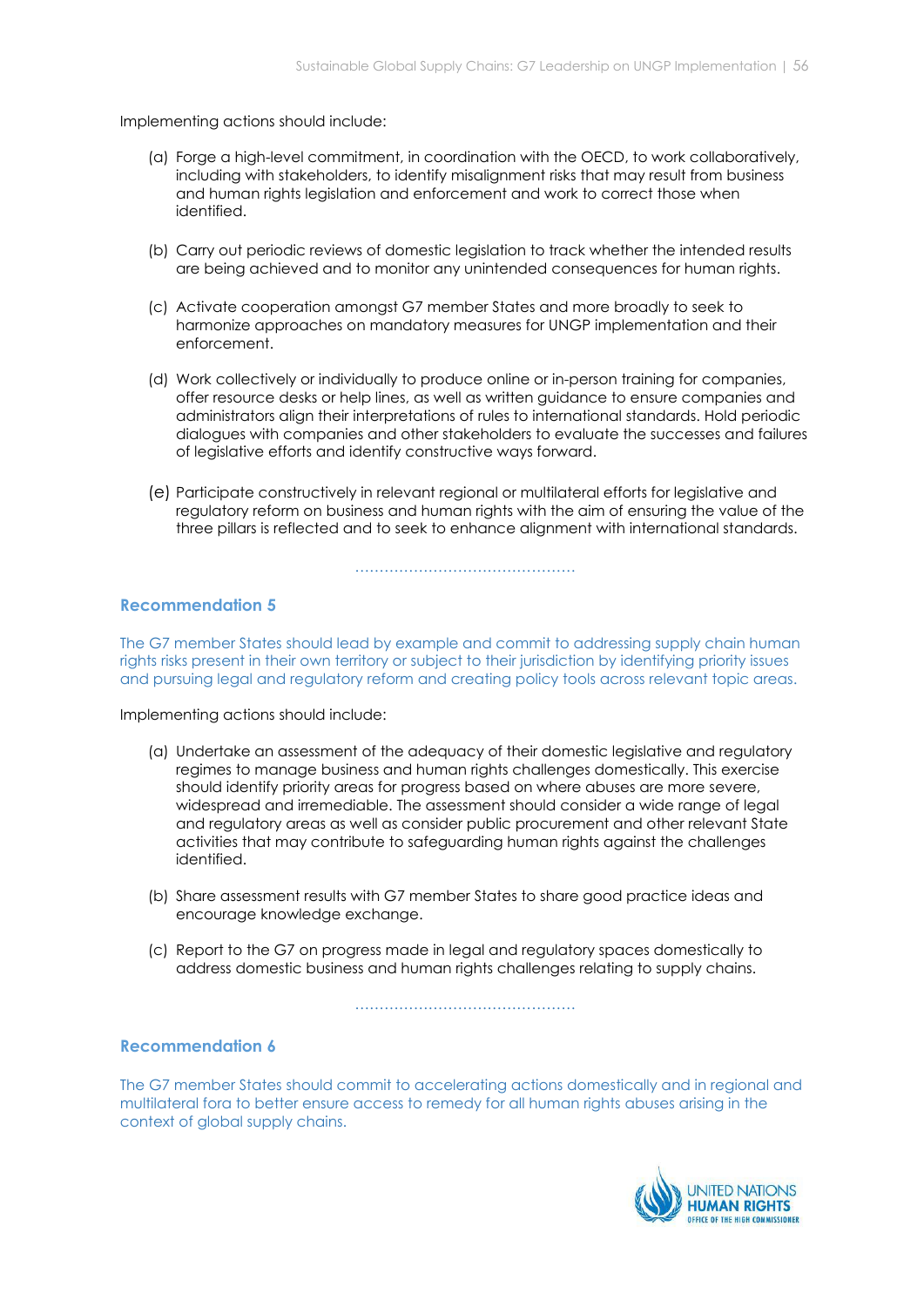Implementing actions should include:

- (a) Improve the responsiveness of their own domestic legal systems to the realities of crossborder business activities and relationships. This should include undertaking a review of the coverage and effectiveness of domestic law regimes with a view to developing policies and legal reforms that respond more effectively to the challenges arising for victims, not only workers, in the context of complex global supply chains.
- (b) Task institutions involved in overseas development assistance with prioritizing improvements to access to remedy for the human rights impacts of global supply chains.
- (c) In collaboration with other multilateral fora, develop channels to facilitate cross-border legal and technical assistance, investigation and information exchange between enforcement agencies and/or judicial bodies regarding human rights abuses in global supply chains with the aim of improving access to remedy for victims.
- (d) Take steps to improve the ability of enforcement agencies to communicate and work with other domestic bodies regulating respect by businesses of human rights, including agencies responsible for the regulation of labor, consumer and environmental standards and agencies responsible for the enforcement of laws relating to bribery and corruption.

………………………………………

### Recommendation 7

G7 member States should commit to using their broad powers across domestic policy areas to implement more ambitious supporting measures to complement and make more effective mandatory approaches.

………………………………………

#### Recommendation 7.1

G7 member States should create a mandate and institute training for their diplomatic personnel, missions to regional and international organizations and other forms of representation abroad on international standards for responsible business conduct including the UNGPs and the OECD GL.

………………………………………

#### Recommendation 7.2

The G7 member States should accelerate robust, targeted State assistance to support small and medium-sized enterprises to facilitate compliance with international standards.

Implementing actions should include:

- (a) Actively consider the creation of a capacity-building facility as proposed in the UNWG's Roadmap report.
- (b) Activate smaller, more immediate, steps to assist with implementation of their responsibility to respect human rights such as support on risk mapping.

………………………………………

#### Recommendation 7.3

The G7 member States should support professional training and the development and deployment of curricula on international standards for business and human rights, human rights due diligence and compliance at professional schools, including business and law schools.

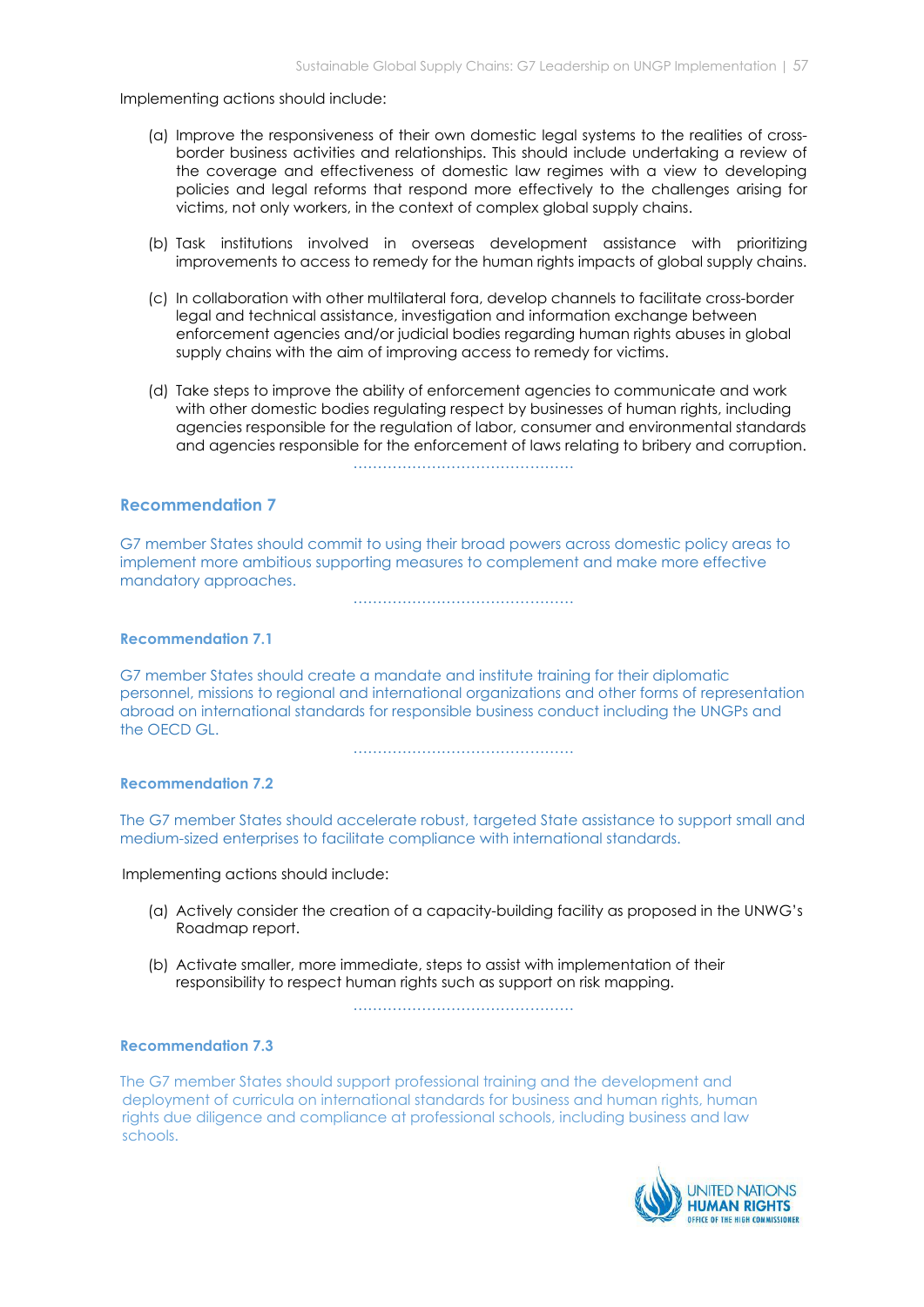#### Recommendation 7.4

G7 member States should lead by example by ensuring their NAPs or business and human rights policies address legislative, regulatory and other measures needed to foster sustainable global supply chains domestically, abroad and in transnational contexts, including access to remedy. G7 member States should also assist partner countries with NAPs to address human rights risks arising in global supply chains.

Implementing actions should include:

- (a) Develop updated NAPs in G7 member States where those are not in place or are not current that and address supply chain risks.
- (b) Conduct periodic reviews of the NAP to ensure it address human rights challenges in global supply chains, including access to remedy in the supply chain context and domestic business and human rights challenges.
- (c) Provide technical and financial support to partner countries to support NAP development that reflect the needs of the partner country to create a conducive environment for respect for human rights. Assistance from international organizations may be helpful in facilitating this work.

………………………………………

#### Recommendation 8

The G7 member States should commit to harness the full potential of their respective development cooperation and assistance agencies to better implement the UNGPs abroad and foster sustainable supply chains.

Implementing actions should include:

- (a) Provide a mandate to development cooperation and assistance agencies to work on implementing the UNGPs three pillars.
- (b) Require development agency policies to institute human rights and environmental due diligence criteria to show leadership and build legitimacy for work abroad on responsible business conduct.
- (c) Direct development finance towards specific initiatives contributing to building the capacity of small and medium-sized producers and helping to create and reinforce better practices.
- (d) Work collectively in the context of multilateral organizations like the OECD to improve the measurement of development assistance supporting sustainable supply chain efforts to improve effectiveness.

………………………………………

#### Recommendation 9

The G7 member States should make an explicit commitment to drive better integration of international standards on responsible business conduct in the work of bi-lateral and multilateral development finance institutions and support harmonization of those standards globally.

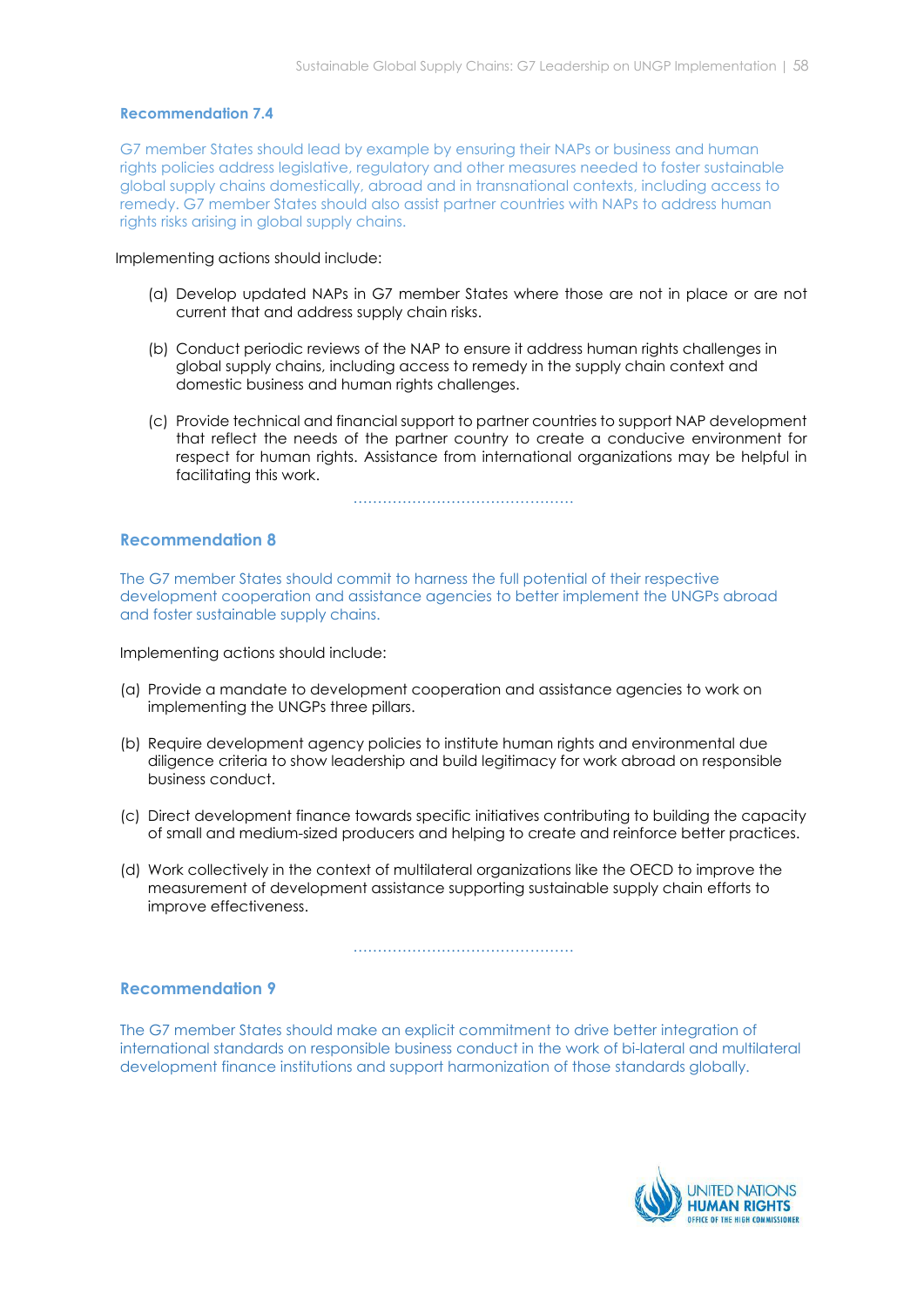#### Implementing actions should include:

- (a) Lead by example by committing to ensuring alignment of their own development finance activities with the UNGPs to improve the sustainability of supply chains.
- (b) Put in place an action plan to ensure alignment of domestic development finance institutions with international standards on responsible business conduct and periodically report to G7 members on progress. Alignment work to ensure development finance reflects international standards of responsible business conduct should address, at a minimum:
	- i. improving the application of environmental and social standards to client business partners in their value chain;
	- ii. improving stakeholder engagement processes; policies and detailed procedures to identify, prevent and address the risk of reprisals against stakeholders or those bringing grievances;
	- iii. improving access to remedy for those harmed in the process of DFI projects and responsible exit or disengagement (to guard against harmful incentives to "cut and run"); all of which have been found to be underdeveloped in existing standards.
- (c) Advocate individually and collectively in relevant multilateral settings for development finance standards to be harmonized globally to international standards on responsible business conduct.
- (d) Engage individually and collectively with ongoing reviews of multilateral development finance standards reform to seek to ensure alignment with international standards on responsible business conduct, including on the above-mentioned themes.
- (e) Put in place a coordinating body for the G7 member States to seek support of other States for the pursuit of alignment of standards and harmonization globally amongst development finance institutions.

………………………………………

#### Recommendation 10

The G7 member States should commit to actively support alignment of ESG reporting requirements, ESG ratings and metrics as well as other criteria for sustainable finance – including climate and green finance - with global standards of responsible business conduct, including the UNGPs and OECD GL.

Implementing actions should include:

- (a) Reaffirm G7 member States' support for the G20 Sustainable Finance Roadmap.
- (b) Support an acceleration of the work within the OECD to ensure that the findings can be usefully integrated into the G20 Roadmap.
- (c) Actively seek opportunities to support the integration of international responsible business conduct standards into the work of the ISSB in developing a baseline of high-quality sustainability disclosure standards, which would provide further clarifications with respect to materiality perceptions.
- (d) As members of the Board of the Green Climate Fund, work collectively to ensure that the development of environmental and social standards, now ongoing, is fully aligned to international standards including the UNGPs, the OECD GL and ILO MNE Declaration.

………………………………………………………………………………………………………………

………………………………………

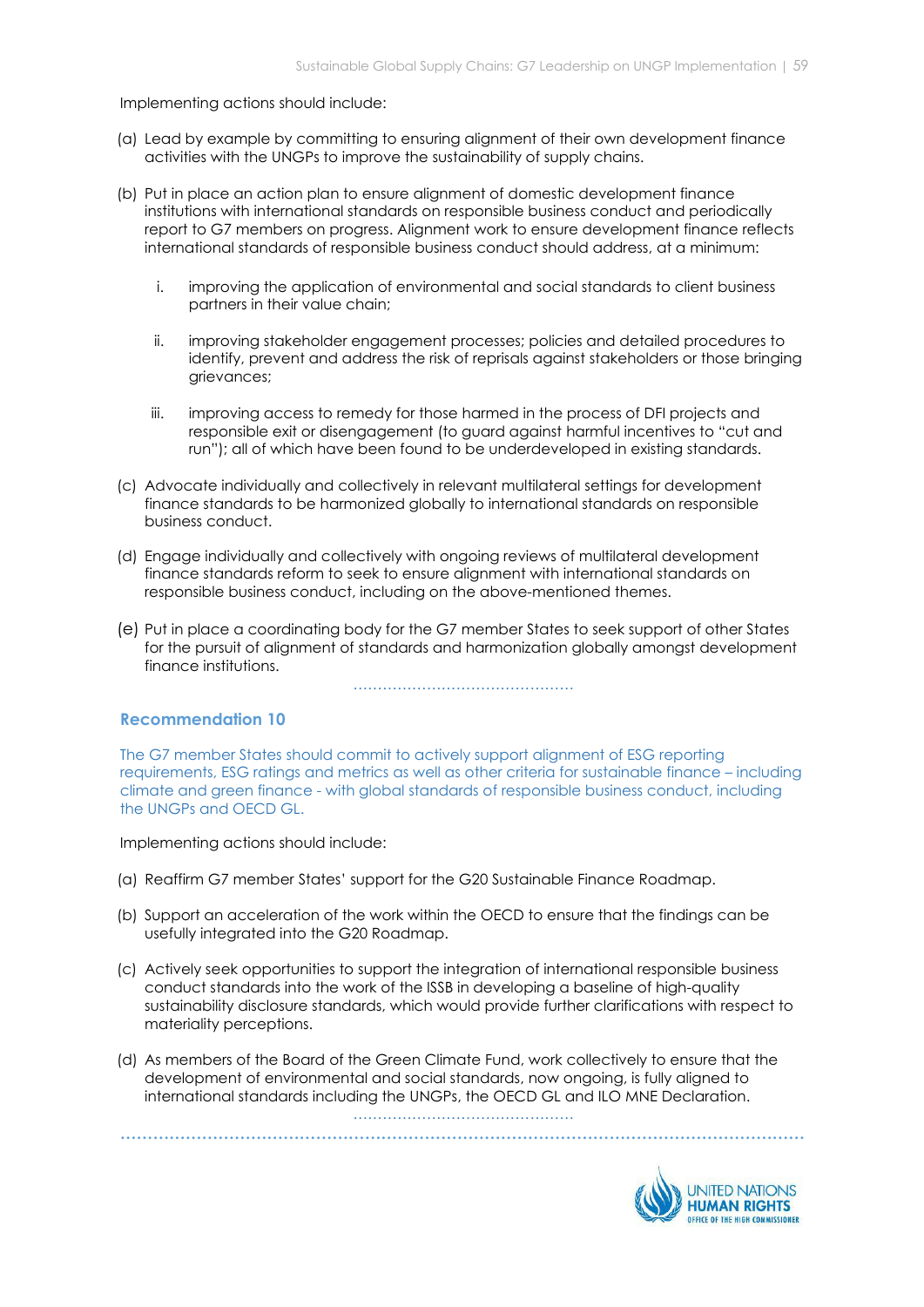# Recommendation 11

The G7 member States should commit to implementing international standards on responsible business conduct, including the three pillars of the UNGPs, across investment and trade policy to improve policy coherence and more effectively foster sustainable supply chains.

………………………………………

### Recommendation 11.1

The G7 member States should support investment treaty and dispute resolution reform efforts in domestic, regional and multilateral contexts with a view to

- (1) bolstering the need for States to maintain adequate domestic policy space for meeting human rights obligations;
- (2) ensuring that international standards on responsible business conduct are meaningfully reflected; and to
- (3) improving access to remedy for people harmed in host States by foreign investors.

………………………………………

#### Recommendation 11.2

To foster foreign direct investment projects that respect human rights, the G7 member States, through the Connex Support Unit and other technical assistance for investment contract negotiation, should enhance its advisory support to include guidance on how to reflect international standards on responsible business conduct in investment contracts. The G7 should consult the UN Principles for Responsible Contracts: Integrating the Management of Human Rights Risks into State-Investor Contract Negotiations to guide this activity.

………………………………………

#### Recommendation 11.3

The G7 member States should demonstrate leadership in the context of the OECD Export Credit Group by supporting multilateral rules to better implement international standards of responsible business conduct across ECA products and services. The G7 member States should lead by example by working individually and collectively to better reflect international responsible business standards within their own ECAs, even in the absence of multilateral rules.

………………………………………

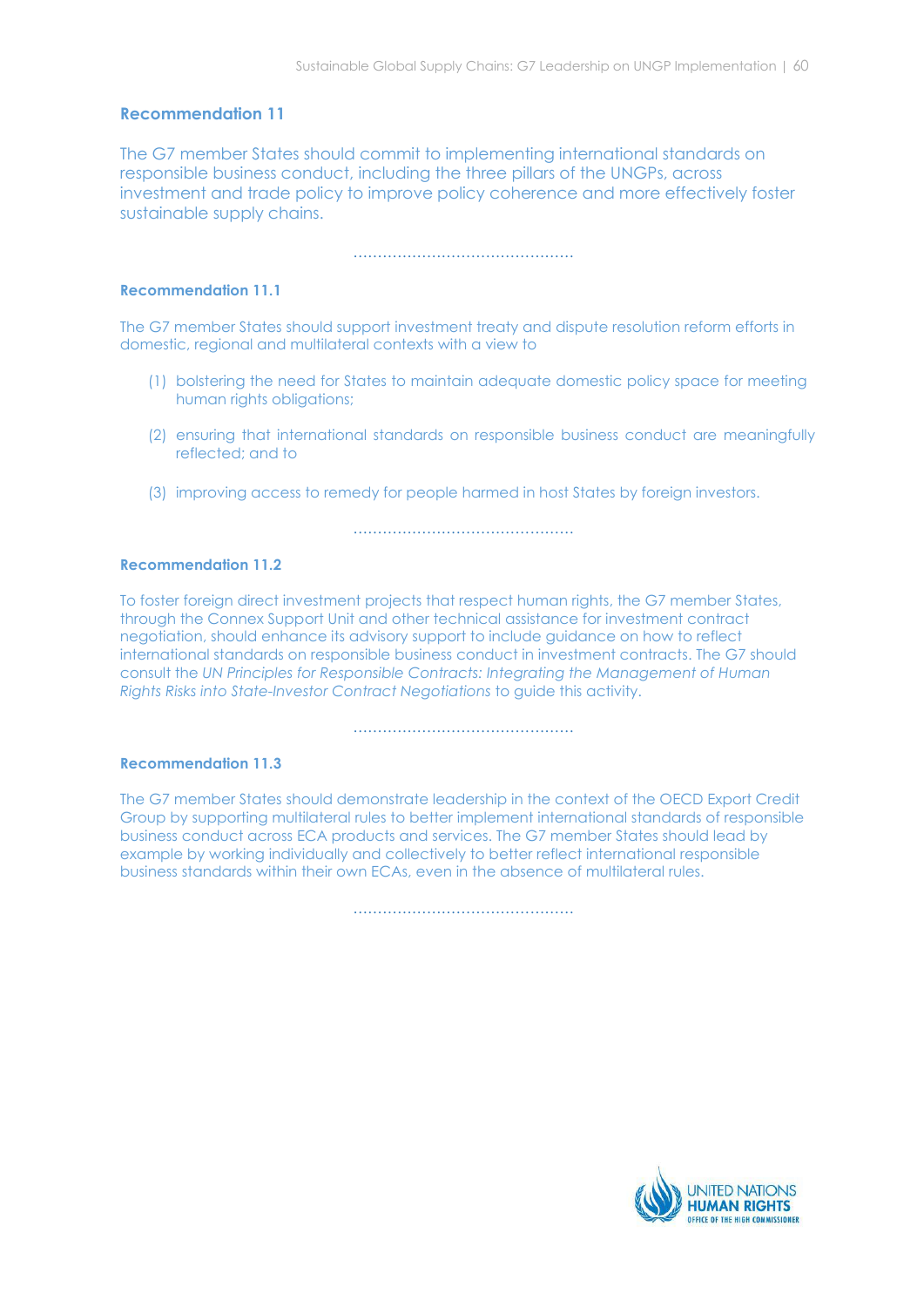# References

<sup>1</sup> G7, "Joint Statement by Central Banks" (2008), at http://www.g7.utoronto.ca/finance/cbg081008.htm. See also G7 agrees global rescue plan, The Guardian (2008), at https://www.theguardian.com/business/2008/oct/11/bankingglobaleconomy.

<sup>2</sup> G7, "Elmau Leaders' Declaration" (2015), at

https://sustainabledevelopment.un.org/content/documents/7320LEADERS%20STATEMENT\_FINAL\_CLEAN.pdf

<sup>3</sup> UN Climate Change, "G7 Leaders' Declaration Addresses Paris Agreement", UN Framework Convention on Climate Change (2016), at https://unfccc.int/news/g7-leaders-declaration-addresses-paris-agreement.

<sup>4</sup> G7, "Metz Charter on Biodiversity" (2019), at https://www.ecologie.gouv.fr/sites/default/files/2019.05.06 EN\_Biodiversity\_Charter.pdf.

<sup>5</sup> UN Doc. A/HRC/26/20, par. 16, at

https://www.ohchr.org/EN/HRBodies/HRC/RegularSessions/Session26/Documents/A-HRC-26-20\_en.doc. For more information about OHCHR's work on business and human rights, see also OHCHR's work in business and human rights, at https://www.ohchr.org/EN/Issues/Business/Pages/BusinessIndex.aspx

<sup>6</sup> UN Resolution A/HRC/RES/17/4, at https://ap.ohchr.org/documents/dpage\_e.aspx?si=A/HRC/RES/17/4.

<sup>7</sup> UN Doc. A/HRC/47/39, at https://www.ohchr.org/EN/Issues/Business/Pages/UNGPsBizHRsnext10-inputs.aspx.

<sup>8</sup> UN Working Group on Business and Human Rights, "UNGPs 10+ A Roadmap for the Next Decade of Business and Human Rights" (2021), at https://www.ohchr.org/Documents/Issues/Business/WG/ungps10plusroadmap.pdf.

<sup>9</sup> ILO, "Responsible Business: Key Message from International Instruments", at

https://mneguidelines.oecd.org/Brochure-responsible-business-key-messages-from-international-instruments.pdf.

<sup>10</sup> See Note 2.

<sup>11</sup> See Note 2, at page 4.

<sup>12</sup> Vision Zero Fund, at https://vzf.ilo.org/global/.

<sup>13</sup> G7, "Social Ministers' Communiqué" (2019), at https://www.elysee.fr/admin/upload/default/0001/05/a014c309854467aff0880b1fd3a20d25bc707dd2.pdf.

14 G7, "Trade Ministers' Communique" (2021), at https://www.gov.uk/government/news/g7-trade-ministerscommunique. See also L7, Statement to the G7 Leaders' Summit (2021), at

https://www.tuc.org.uk/sites/default/files/2021\_L7%20Leaders%20statement.pdf.

15 G7, "Leaders' Communique" (2021), par. 29, at https://www.g7uk.org/wp-content/uploads/2021/06/Carbis-Bay-G7-Summit-Communique-PDF-430KB-25-pages-3.pdf.

<sup>16</sup> See UN COP21, "Supporting the Conditions for a Just Transition Internationally" (2021), at https://ukcop26.org/supporting-the-conditions-for-a-just-transition-internationally/, and see also ILO, "ILO welcomes COP26 Just Transition Declaration", at https://www.ilo.org/global/about-theilo/newsroom/news/WCMS\_826717/lang--en/index.htm.

17 OECD, "Building more Resilient and Sustainable Global Value Chains Through Responsible Business Conduct" (2021), page 4, at https://mneguidelines.oecd.org/Building-more-resilient-and-sustainable-global-value-chainsthrough-responsible-business-conduct.pdf.

18 World Bank, "Trading for Development In the Age of Global Value Chains" (2020), page 3, at https://www.worldbank.org/en/publication/wdr2020.

<sup>19</sup> See UNDOC TD/B/66/4 generally and at paragraph 5, at https://unctad.org/system/files/officialdocument/tdb66\_d4\_en.pdf; see also for example Oxfam, "Steps Towards a Living Wage in Global Supply Chains" (2014), at https://oxfamilibrary.openrepository.com/bitstream/handle/10546/336623/ib-steps-towards-living-wageglobal-supply-chains-101214-en.pdf;jsessionid=DA58CEA2CDD9361D4606F687456E8067?sequence=1.

<sup>20</sup> ILO, "Achieving Decent Work in Global Supply Chains" (2020), para. 34, at https://www.ilo.org/wcmsp5/groups/public/---ed\_dialogue/---

dialogue/documents/meetingdocument/wcms\_736541.pdf; see also International Trade Union Congress (ITUC) 2021 Global Rights Index, at https://files.mutualcdn.com/ituc/files/ITUC\_GlobalRightsIndex\_2021\_EN-final.pdf.

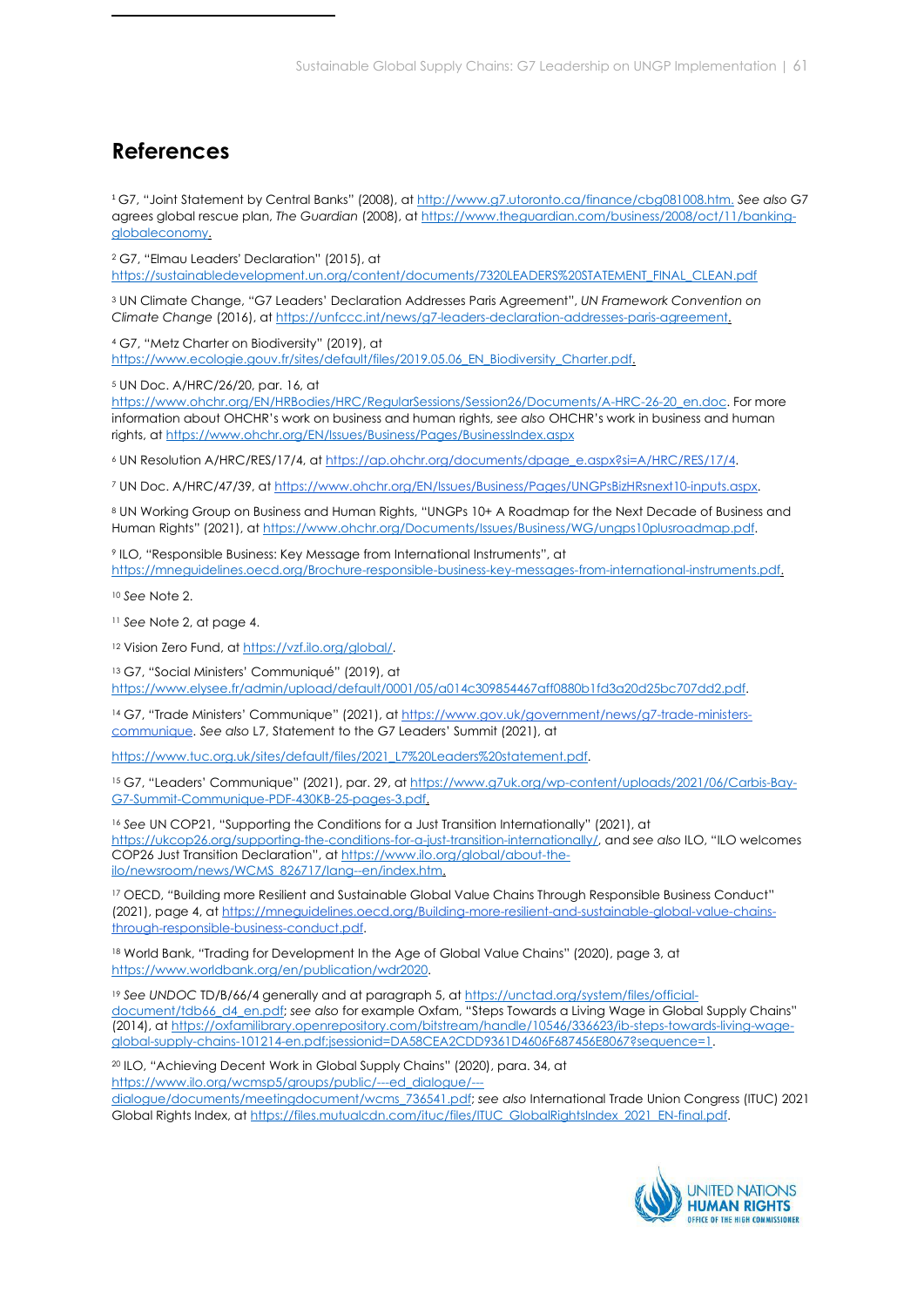<sup>21</sup> See, for example, Bainton, N, Kemp, D, Lèbre, E, Owen, JR, Marston, G. The energy-extractives nexus and the just transition. Sustainable Development. 2021; 29: 624- 634 at https://doi.org/10.1002/sd.2163; Bainton N, Kemp et al., "More clean energy means more mines – we shouldn't sacrifice communities in the name of climate action", The Conversation (2021), at https://theconversation.com/more-clean-energy-means-more-mines-we-shouldnt-sacrificecommunities-in-the-name-of-climate-action-170938?utm\_source=twitter&utm\_medium=bylinetwitterbutton; Business & Human Rights Resource Centre, "Global Analysis: Human rights policies & practices of companies featured on the Transition Minerals Tracker" (2020), at https://media.business-

humanrights.org/media/documents/files/documents/TMT\_2020\_-\_Global\_v2.pdf; and Institute for Human Rights and Business, "Just Transitions for All. Business, Human Rights, and Climate Action" (2020), at https://www.ihrb.org/other/climate-change/report-just-transitions-for-all.

<sup>22</sup> ITUC, "2021 Global Rights Index", pages 29-36, at

https://files.mutualcdn.com/ituc/files/ITUC\_GlobalRightsIndex\_2021\_EN\_Final.pdf.

<sup>23</sup> See, for example, ILO, "World Employment and Social Outlook 2018", pages 42-3, at https://www.ilo.org/wesogreening/documents/WESO\_Greening\_EN\_chap2\_web.pdf. The ILO has also recognized the link between climate change mitigation and employment trends since at least 2010. See Anabella Rosemberg, "Building a Just Transition: the linkages between climate change and employment", ILO (2010), in

https://labourdoc.ilo.org/discovery/fulldisplay/alma994615923402676/41ILO\_INST:41ILO\_V1. See also Just Transition Centre, "Just Transition Report for the OECD", pages 2-3, at https://www.oecd.org/environment/cc/g20 climate/collapsecontents/Just-Transition-Centre-report-just-transition.pdf.

<sup>24</sup> See, for example, University of Leeds, "The social, economic, technical and environmental values of North Sea oil & gas decommissioning for local communities and companies", at https://lssi.leeds.ac.uk/esrc-iaa/casestudies/economics/brookes/; see also International Council of Mining and Minerals, "Integrated Mine Closure Good Practice Guide", 2nd Edition at https://www.icmm.com/en-gb/guidance/environmental-stewardship/integratedmine-closure-2019; and see IPIECA, "Sustainability reporting guidance for the oil and gas industry", at https://www.ipieca.org/media/5111/ipieca\_sustainability-guide\_2020\_mod4-env.pdf.

<sup>25</sup> See IEA, "Report Extract: Mineral Requirements for Clean Energy Transitions" (2021), at https://www.iea.org/reports/the-role-of-critical-minerals-in-clean-energy-transitions/mineral-requirements-for-cleanenergy-transitions. See also IEA, "The Role of Critical Minerals in Clean Energy Transitions" (2021), at https://iea.blob.core.windows.net/assets/24d5dfbb-a77a-4647-abcc-667867207f74/TheRoleofCriticalMineralsinCleanEnergyTransitions.pdf.

<sup>26</sup> See generally Business and Human Rights Resource Centre "Extractives and Transition Minerals" portal at https://www.business-humanrights.org/en/big-issues/natural-resources/extractives-transition-minerals/; See also Bainton, N, Kemp, et al. "The energy-extractives nexus and the just transition". Sustainable Development. 2021; 29: 624– 634 at https://doi.org/10.1002/sd.2163.

<sup>27</sup> World Bank, "Minerals for Climate Action: The Mineral Intensity of the Clean Energy Transition" (2020), page 98, at https://pubdocs.worldbank.org/en/961711588875536384/Minerals-for-Climate-Action-The-Mineral-Intensity-of-the-Clean-Energy-Transition.pdf.

<sup>28</sup> The Economist, "The Wind-Power Boom Set off a Scramble for Balsa Wood in Ecuador" (2021), at https://www.economist.com/the-americas/2021/01/30/the-wind-power-boom-set-off-a-scramble-for-balsa-wood-inecuador.

<sup>29</sup> See, for example, Bainton, N, Kemp, et al., supra note 26.

30 The White House, "Building Resilient Supply Chains, Revitalizing American Manufacturing, and Fostering Broad-Based Growth," page 9, at https://www.whitehouse.gov/wp-content/uploads/2021/06/100-day-supply-chainreview-report.pdf.

<sup>31</sup> Both issues are widely reported, including by the Business and Human Rights Resource Centre (BHRRC). See BHRRC, "Renewable Energy," https://www.business-humanrights.org/en/big-issues/natural-resources/renewable-energy/.

<sup>32</sup> OHCHR, "Civil Society Space and the United Nations Human Rights System", at https://www.ohchr.org/Documents/AboutUs/CivilSociety/CS\_space\_UNHRSystem\_Guide.pdf.

33 See, for example, Coca Cola, "2013 Responsible Investment in Myanmar Report", page 23; Rio Tinto, "Why Human Rights Matter" (2013), at page 83; Unilever, "2020 Human Rights Report", page 73; Unilever, "Human Rights Policy Statement," at page 3; PepsiCo, "2019 Human Rights Report", page 14; Amazon, "Staying the Course on our Commitment to Sustainability" (2020), page 61; Intel, "Corporate Sustainability Report 2019," page 53. See also this statement from businesses on Supporting Civic Freedoms, Human Rights Defenders and the Rule of Law.

<sup>34</sup> The Business and Human Rights Resource Centre (BHRRC), has documented 3789 killings, threats, abusive lawsuits, and other types of attacks to-date intended to silence or intimidate human rights defenders working on businessrelated activities, at https://www.business-humanrights.org/en/from-us/human-rights-defenders-database/. The UN Secretary-General has also documented attacks and threats against human rights defenders who published information about abuses and disputes linked to land and business operations, as well as attacks against defenders

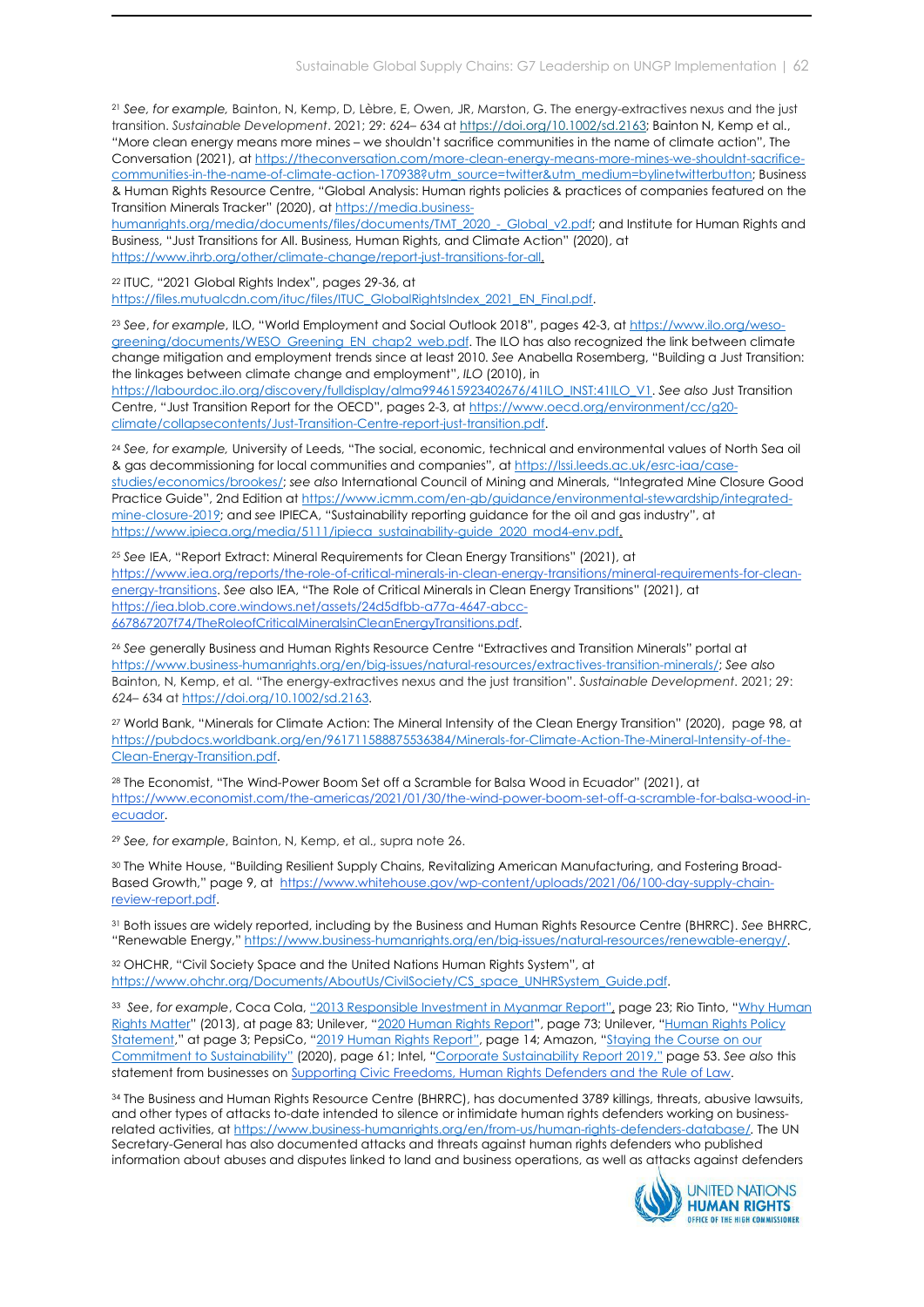who participated in the UN Annual Forum on Business and Human Rights. See UN Doc. A/HRC/47/39, at https://undocs.org/A/HRC/47/39/Add.2.

<sup>35</sup> UN Doc. A/HRC/47/39, at https://undocs.org/A/HRC/47/39/Add.2.

<sup>36</sup> UN Doc. A/HRC/47/39, at https://undocs.org/A/HRC/47/39/Add.2.

<sup>37</sup> See G7, "2021 Open Societies Statement," at https://www.consilium.europa.eu/media/50364/g7-2021-opensocieties-statement-pdf-355kb-2-pages.pdf. See also Open Government Partnership, "Actions to Protect and Enhance Civic Space," at https://www.opengovpartnership.org/actions-for-a-secure-and-open-civic-space/; and European Organisation of Military Associations and Trade Unions (EUROMIL), "Shrinking Space for Civil Society and Human Rights Defenders: A Problem Within the EU," at http://euromil.org/shrinking-space-for-civil-society-andhuman-rights-defenders-a-problem-within-the-eu/.

<sup>38</sup> See "Position paper: concerning Human Rights Defenders and the EU's mandatory due diligence initiative", at https://srdefenders.org/resource/position-paper-concerning-human-rights-defenders-and-the-eus-mandatory-duediligence-initiative/.

<sup>39</sup> UN Doc. A/HRC/8/5/Add.2, at http://daccess-ods.un.org/access.nsf/Get?Open&DS=A/HRC/8/5/Add.2&Lang=E.

<sup>40</sup> UN Doc. A/HRC/47/39, para. 20, at https://undocs.org/A/HRC/47/39;

41 See, for example, the Responsible Business Alliance at http://www.responsiblebusiness.org/, the Investor Alliance for Human Rights at https://investorsforhumanrights.org/, and the Child Labour Platform at https://childlabourplatform.org/overview/. In 2021, the G7 announced the Sustainable Supply Chains Initiative at http://mneguidelines.oecd.org/G7-sustainable-supply-chains-initiative-fact-sheet.pdf.

<sup>42</sup> See Alliance 8.7, in https://www.alliance87.org/; and Vision Zero Fund, in https://vzf.ilo.org/.

43 See "Leveraging Japan's role as a major investor to promote responsible labour practices in global supply chains" at https://www.ilo.org/tokyo/whatsnew/WCMS\_624240/lang--en/index.htm.

<sup>44</sup> See UNGP 3-10 and Commentary, especially: Principle 4 on prevention of human rights abuses by state-owned enterprises; Principle 5 on State responsibilities and privatization; and Principle 6 on respect for human rights in commercial transactions.

<sup>45</sup> UNGP, commentary to Principle 25.

<sup>46</sup> See Loi no. 2017-399 du 27 Mars 2017, Duty of Care of Parent Companies and Ordering Companies and Act on Corporate Due Diligence Obligations in Supply Chains.

<sup>47</sup> See Transparency Act (English), in https://lovdata.no/dokument/NLE/lov/2021-06-18-99; Swiss Federal Chancellery, Initiative populaire fédérale "Entreprises responsables: pour protéger l'être humain et l'environnement", at http://www.bk.admin.ch/ch/f/pore/vi/vis462t.html; and see European Coalition for Corporate Justice, "Dutch minister announces national corporate due diligence legislation", at https://corporatejustice.org/news/dutchminister-announces-national-corporate-due-diligence-legislation/.

<sup>48</sup> See Financial Times, "The EU's new sustainability rules spell trouble for many businesses", at https://www.ft.com/content/2e60c66a-fe96-4235-9c5b-4093b7423fb2. See also OHCHR, "UNGPs 10+ A Roadmap for the Next Decade of Business and Human Rights", at page 12, at https://www.ohchr.org/Documents/Issues/Business/WG/ungps10plusroadmap.pdf.

<sup>49</sup> See Sustainable Finance Disclosure Regulation (SFDR), Regulation (EU) 2019/2088.

<sup>50</sup> See European Council, Procedure 2021/0104/COD.

51 See Sustainable Corporate Governance Initiative, European Commission, at https://ec.europa.eu/info/law/betterregulation/have-your-say/initiatives/12548-Sustainable-corporate-governance\_en. See also the letter announcing the new issue date for the Regulatory Technical Standards for the Sustainable Finance Disclosure Directive in July of 2023, European Commission, in

https://www.esma.europa.eu/sites/default/files/library/com\_letter\_to\_ep\_and\_council\_sfdr\_rts-j.berrigan.pdf.

<sup>52</sup> European Parliament, "New EU regulatory framework for batteries" (2021), at https://www.europarl.europa.eu/RegData/etudes/BRIE/2021/689337/EPRS\_BRI(2021)689337\_EN.pdf; and European Commission, "Proposal for a Regulation of the European Parliament and of the Council on the making available on the Union market as well as export from the Union of certain commodities and products associated with deforestation and forest degradation", at https://eur-lex.europa.eu/legal-content/EN/TXT/?uri=CELEX:52021PC0706.

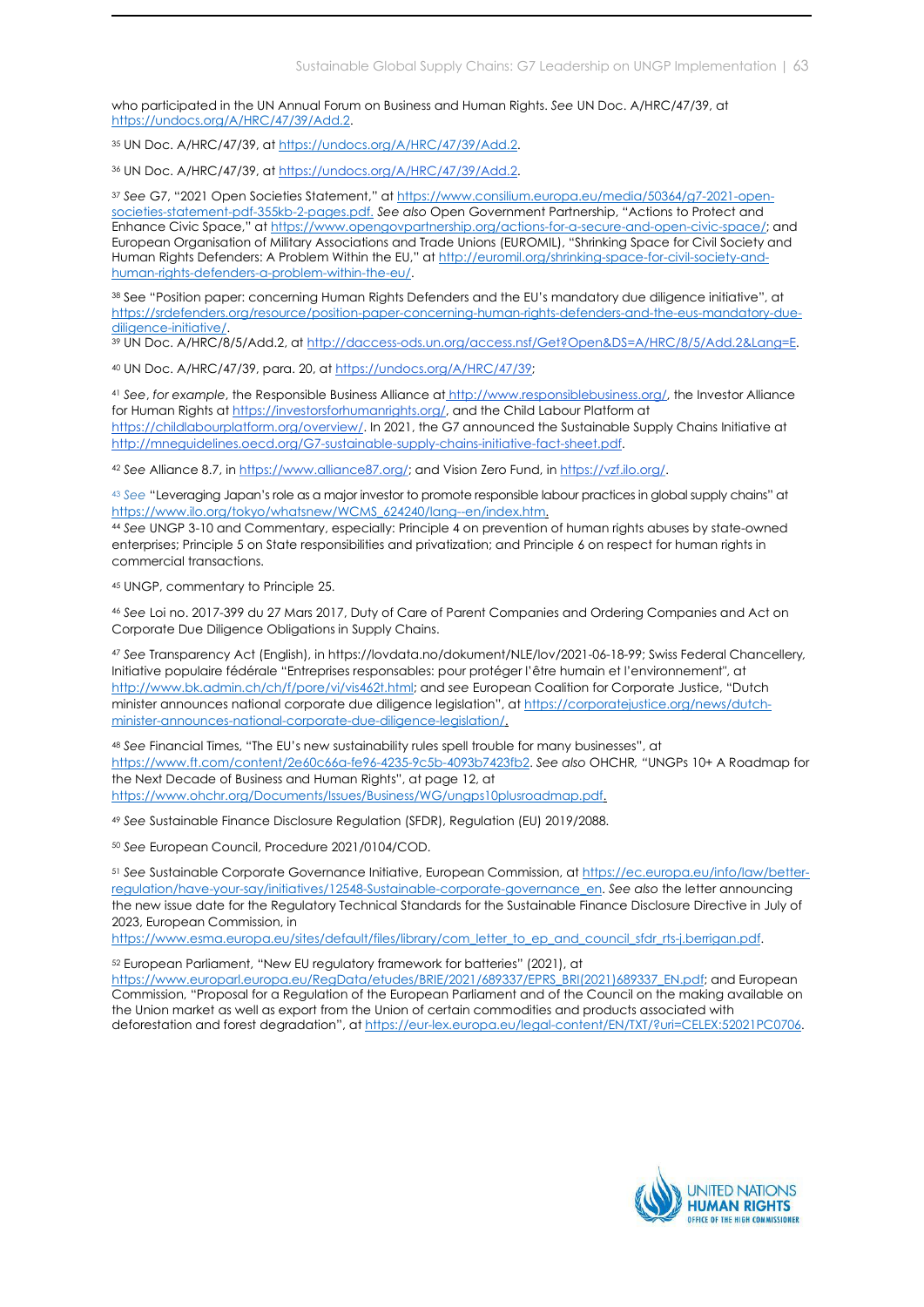<sup>53</sup> UN Human Rights Council, "Open-ended intergovernmental working group on transnational corporations and other business enterprises with respect to human rights", at

https://www.ohchr.org/en/hrbodies/hrc/wgtranscorp/pages/igwgontnc.aspx. See also the report from their November 2021 Session, at https://www.ohchr.org/Documents/HRBodies/HRCouncil/WGTransCorp/Session7/igwg-7th-draft-report.pdf.

<sup>54</sup> OHCHR, "Legally Binding Instrument to Regulate, in International Human Rights Law, the Activities of Transnational Corporations and Other Business Enterprises" (Draft), at

https://www.ohchr.org/Documents/HRBodies/HRCouncil/WGTransCorp/Session6/LBI3rdDRAFT.pdf.

<sup>55</sup> See, for example, McCarthy Tetrault, "Mitigating Risk Exposure to Forced Labour in the Supply Chain: Part II - Canada's Response to Forced Labour" at https://www.mccarthy.ca/en/insights/blogs/terms-trade/mitigating-riskexposure-forced-labour-supply-chain-part-ii-canadas-response-forcedlabour#:~:text=%5B1%5D%20On%20July%201%2C,the%20United%20States%20or%20Mexico. See also Baker &

McKenzie, "European Union: Proposed EU Forced Labour Import Ban", at

https://www.globalcompliancenews.com/2021/10/15/european-union-proposed-eu-forced-labour-import-ban-06102021/.

<sup>56</sup> UK Modern Slavery Act (2015), at https://www.legislation.gov.uk/ukpga/2015/30/contents/enacted; and California Transparency in Supply Chains Act, at https://oag.ca.gov/SB657.

<sup>57</sup> Business and Human Rights Resource Centre, "Companies & Investors in Support of mHRDD", at https://www.business-humanrights.org/en/big-issues/mandatory-due-diligence/companies-investors-in-support-ofmhrdd/ www.business-humanrights.org/en/big-issues/mandatory-due-diligence/companies-investors-in-support-ofmhrdd. For business support, see "Support for EU framework on mandatory human rights and environmental due diligence", at https://media.business-

humanrights.org/media/documents/EU\_Business\_Statement\_Mandatory\_Due\_Diligence\_02092020.pdf. For investor support by at least 94 investors representing over \$6.3 trillion in assets, see "Investor Statement in Support of Mandated Human Rights and Environmental Due Diligence in the European Union", at https://investorsforhumanrights.org/sites/default/files/attachments/2021- 10/Investor%20Statement%20mHREDD%20FINAL%206%20October%202021.pdf.

<sup>58</sup> See "Ensuring harmonisation and consistency across due diligence frameworks", at https://www.amfori.org/sites/default/files/Statement%20harmonisation%20of%20due%20diligence%20frameworks.pdf.

<sup>59</sup> See SOMO, "Respecting Rights or Ticking Boxes" (2022) at https://www.somo.nl/respecting-rights-or-ticking-boxes/. <sup>60</sup> Nestlé & Danish Institute for Human Rights, "Talking the Human Rights Walk," page 14, at https://www.nestle.com/sites/default/files/asset-

library/documents/library/documents/corporate\_social\_responsibility/nestle-hria-white-paper.pdf.

<sup>61</sup> UNGP, Principle 12.

<sup>62</sup> OECD, ILO, IOM, UNICEF & Alliance 8.7, "Ending child labour, forced labour and human trafficking in global supply chains," at http://mneguidelines.oecd.org/Ending-child-labour-forced-labour-and-human-trafficking-in-globalsupply-chains.pdf.

<sup>63</sup> See, for example, Shift & OHCHR, "Enforcement of Mandatory Due Diligence: Key Design Considerations for Administrative Supervision", at https://shiftproject.org/wp-content/uploads/2021/10/Enforcement-of-Mandatory-Due-Diligence Shift UN-Human-Rights Policy-Paper-2.pdf; and see OHCHR, Accountability and Remedy Project, at https://www.ohchr.org/EN/Issues/Business/Pages/OHCHRaccountabilityandremedyproject.aspx.

<sup>64</sup> See note 63.

<sup>65</sup> UNGP, Principle 4.

<sup>66</sup> UNGP, Principle 3.

67 The European Commission recently announced an initiative to improve labour standards for gig economy workers, including delivery drivers. See European Commission, "Commission proposals to improve the working conditions of people working through digital labour platforms", at https://ec.europa.eu/commission/presscorner/detail/en/ip\_21\_6605.

<sup>68</sup> UNGP, Commentary to Guiding Principle 25.

<sup>69</sup> See UN Doc. A/HRC/32/19; The next major Accountability and Remedy Project consultation by OHCHR will take place during 3-4 March 2022 and will focus on exploring the links between human rights due diligence, accountability, and access to remedy.

70 UN Doc. A/HRC/32/19, at https://undocs.org/A/HRC/32/19 at paragraph 5.

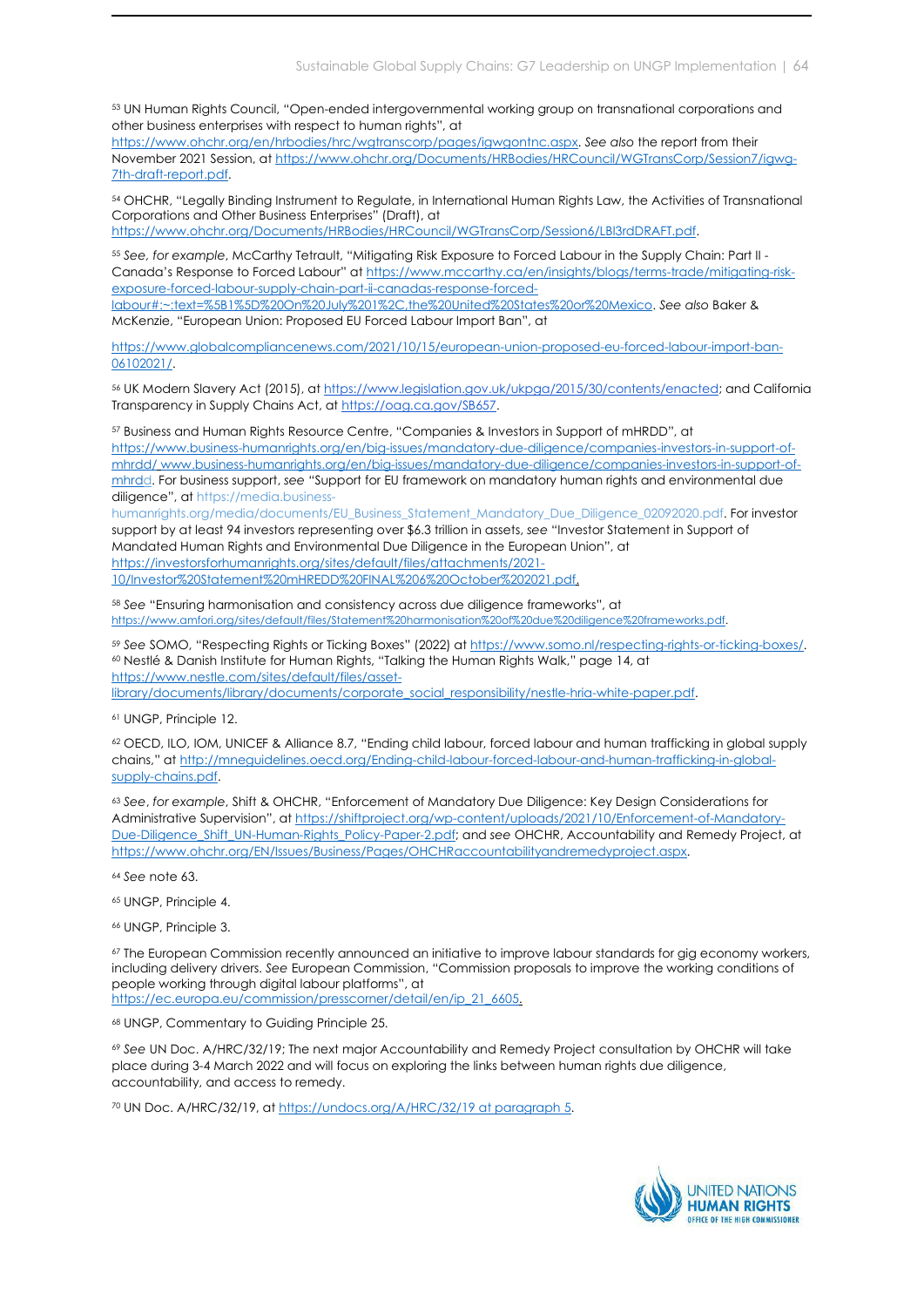<sup>71</sup> G7, "Leaders' Declaration G7 Summit" (June 2015), at https://sustainabledevelopment.un.org/content/documents/7320LEADERS%20STATEMENT\_FINAL\_CLEAN.pdf

72 G7, "Trade Ministers' Statement on Forced Labour" at https://www.gov.uk/government/news/g7-trade-ministersstatement-on-forced-labour-annex-a.

<sup>73</sup> G7, "Trade Ministers' Communiqué," at https://www.g7uk.org/g7-trade-ministers-communique/.

74 G7, "Trade Ministers' Statement on Forced Labour", at https://www.g7uk.org/g7-trade-ministers-statement-onforced-labour/.

75https://ustr.gov/issue-areas/enforcement/dispute-settlement-proceedings/fta-dispute-settlement/usmca/chapter-31-annex-facility-specific-rapid-response-labour-mechanism.

<sup>76</sup> UN Working Group on Business and Human Rights, "The Guiding Principles on Business and Human Rights: guidance on ensuring respect for human rights defenders", UN Doc. A/HRC/47/39/Add.2, at https://undocs.org/A/HRC/47/39/Add.2.

77 UN Doc. A/HRC/32/19/Add, para 8, at https://documents-ddsny.un.org/doc/UNDOC/GEN/G16/093/78/PDF/G1609378.pdf?OpenElement.

78 For guidance on how to do so, States can refer to OHCHR's Accountability and Remedy Project, in https://www.ohchr.org/EN/Issues/Business/Pages/OHCHRaccountabilityandremedyproject.aspx: "The Accountability and Remedy Project (ARP) aims to strengthen implementation of the "Access to Remedy" pillar of the UNGPs. Since its official launch in 2014, three substantive phases have been completed, with each phase focusing on one of the three different categories of grievance mechanisms referred to in that pillar. The reports of each of these phases recommend practical actions for enhancing the effectiveness of the respective mechanism based upon good practice lessons observed during the ARP work."

<sup>79</sup> UN Doc. A/HRC/32/19, Annex, at page 15.

80 See OHCHR, "International operational-level cooperation with respect to criminal investigation: a short study of the work of Joint Investigation Teams ("JITs") in the European Union," at

https://www.ohchr.org/Documents/Issues/Business/DomesticLawRemedies/Project6\_a\_study\_JIs\_in\_EU.pdf.

<sup>81</sup> See G7, "G7 Social Communiqué" (2019), para. 25, at https://www.elysee.fr/admin/upload/default/0001/05/a014c309854467aff0880b1fd3a20d25bc707dd2.pdf

82 UN Working Group on Business and Human Rights, "UNGPs 10+ A Roadmap for the Next Decade of Business and Human Rights" (2021), pages 22 – 25, at

https://www.ohchr.org/Documents/Issues/Business/WG/ungps10plusroadmap.pdf.

83 See Business and Human Rights Signature Project at NYU Stern, at https://www.stern.nyu.edu/portalpartners/student-engagement/experiential-learning-programs/live-courses-projects/stern-signature-projects; Oxford University Business and Human Rights, at https://www.law.ox.ac.uk/business-and-human-rights; Essex Business and Human Rights, at https://www.essex.ac.uk/centres-and-institutes/human-rights/research-and-practice/essexbusiness-and-human-rights; and University of Bergen - Business and Human Rights, at https://www.uib.no/en/business-and-human-rights.

84 See for example the International Bar Association, at https://www.ibanet.org/MediaHandler?id=d6306c84-e2f8-4c82-a86f-93940d6736c4; Japan Federation of Bar Associations, at https://www.business-humanrights.org/en/latestnews/japan-bar-association-publishes-guidance-for-human-rights-due-diligence/; the American Bar Association, at https://www.americanbar.org/groups/human\_rights/business-human-rights-initiative/key-business-and-human-rightsdocuments/; and the Law Society of England and Wales, at

https://www.lawsociety.org.uk/en/topics/blogs/business-and-human-rights.

See Good Business - Implementing the UN Guiding Principles on Business and Human Rights, HM Government (United Kingdom) (2016), pages 3 – 4 and 14 - 15, at https://globalnaps.org/wp-content/uploads/2017/11/uk-2016.pdf; See Responsible Business Conduct - First National Action Plan for the United States of America (2016), especially pages 10 - 11, 15, 18 and 20, at https://globalnaps.org/wp-content/uploads/2017/10/NAP-USA.pdf; See National Action Plan for the Implementation of the United Nations Guiding Principles on Business and Human Rights (France) (2017), pages 16, 33 and 38, at https://globalnaps.org/wp-content/uploads/2017/11/france-napenglish.pdf; See National Action Plan - Implementation of the UN Guiding Principles on Business and Human Rights 2016-2020 (Germany), pages 8, 10, 19-21 and 25, at https://globalnaps.org/wp-content/uploads/2018/04/germanynational-action-plan-business-and-human-rights.pdf; See Italian National Action Plan on Business and Human Rights 2016-2021, pages 5, 10, 17 and 19, at https://globalnaps.org/wp-content/uploads/2017/11/italy\_revised-nap\_2016-2021.pdf. See National Action Plan on Business and Human Rights (2020-2025) (Japan), pages 3, 5-6, 23-24, at https://globalnaps.org/wp-content/uploads/2021/05/japanese-bhr-nap-english.pdf.

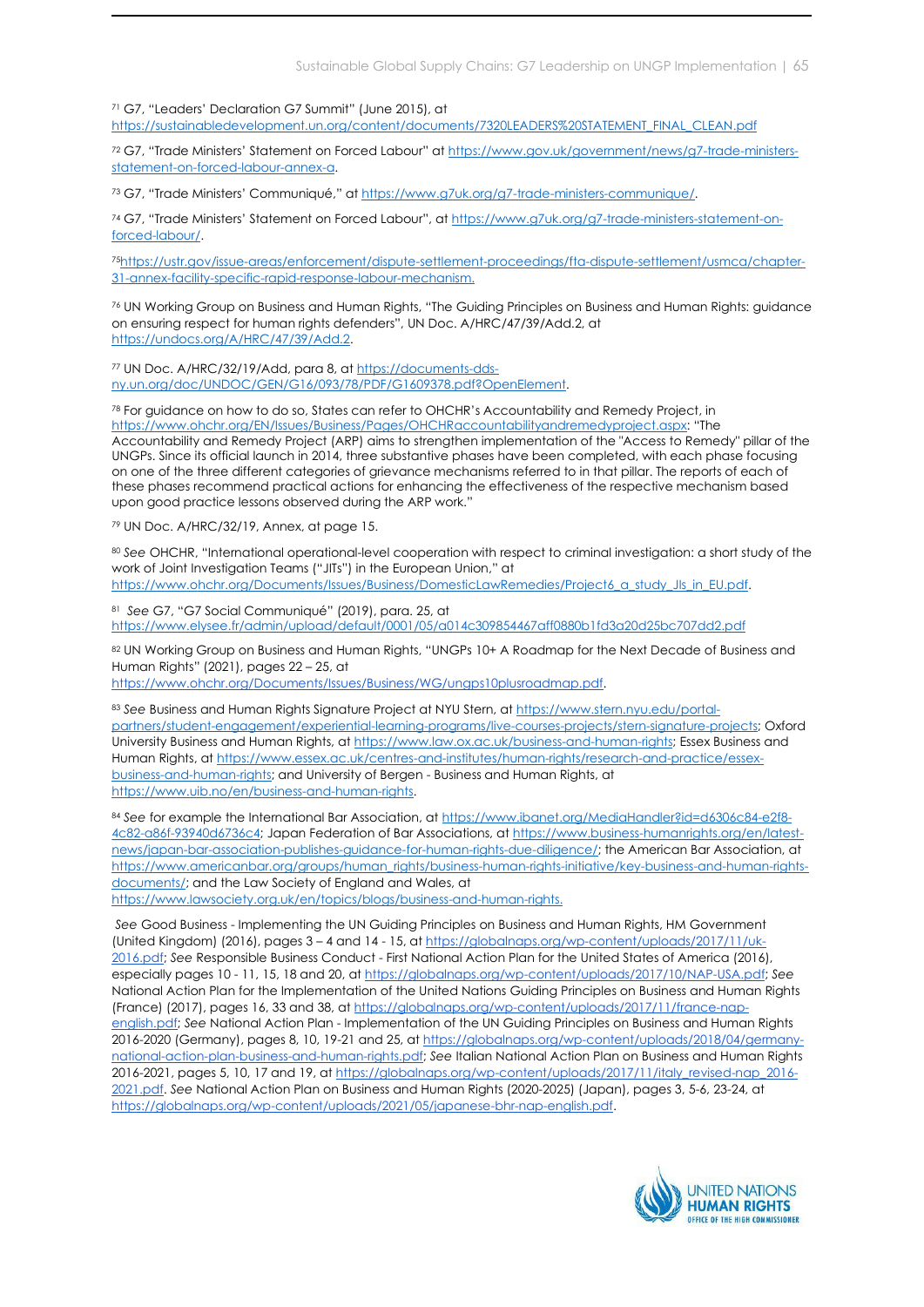86 ICAR, "Assessment of Existing National Action Plans on Business and Human Rights" (2015), page 3, at https://issuu.com/\_icar\_/docs/icar-eccj\_assessments\_of\_existing\_n\_ead718a1f8f2b5/1.

<sup>87</sup> See "Launch of Japan's National Action Plan on Business and Human Rights", at https://www.mofa.go.jp/press/release/press4e\_002939.html.

88 See Japan National Action Plan, at https://globalnaps.org/country/japan/.

89 ILO, "Stakeholders of Japan's National Action Plan on Business and Human Rights issued Joint Comments following dialogue facilitated by the ILO", at https://www.ilo.org/tokyo/information/pr/WCMS\_760389/lang--en/index.htm.

<sup>90</sup> See "Release on the Results from the Questionnaire Survey on the Status of Efforts on Human Rights in the Supply Chains of Japanese Companies" (November 2021), at https://www.meti.go.jp/english/press/2021/1130\_002.html; and see "Monitoring of the status of implementation of the human rights due diligence obligations of enterprises set out in the National Action Plan for Business and Human Rights 2016-2020", at https://www.auswaertigesamt.de/blob/2417212/9c8158fe4c737426fa4d7217436accc7/201013-nap-monitoring-abschlussbericht-data.pdf; The monitoring results, including the survey of German businesses, provided impetus then to the 2021 supply chain due diligence law, see: https://www.business-humanrights.org/en/latest-news/german-due-diligence-law/.

<sup>91</sup>See https://globalnaps.org/.

92 See UNWG (2017), "The business and human rights dimension of sustainable development: Embedding "Protect, Respect and Remedy in SDGs implementation", at https://www.ohchr.org/Documents/Issues/Business/Session18/InfoNoteWGBHR\_SDGRecommendations.pdf.

93 See generally Business and Human Rights Resource Centre portal at https://www.businesshumanrights.org/en/latest-news/list-of-large-businesses-associations-investors-with-public-statements-endorsementsin-support-of-mandatory-due-diligence-regulation/; for specific statements see "Investor Statement in Support of Mandated Human Rights and Environmental Due Diligence in the European Union", 7 October 2021 at https://investorsforhumanrights.org/sites/default/files/attachments/2021-

10/Investor%20Statement%20mHREDD%20FINAL%206%20October%202021.pdf; see also "Support for meaningful and safe stakeholder engagement as a central aspect of the EU framework on mandatory human rights and environmental due diligence" at

https://media.business-

humanrights.org/media/documents/Business\_Statement\_Engagement\_MHREDD\_finalv3\_1011.pdf. See also "Ensuring harmonisation and consistency across due diligence frameworks", at https://www.amfori.org/sites/default/files/Statement%20harmonisation%20of%20due%20diligence%20frameworks.pd f.

<sup>94</sup> Business and Human Rights Resource Centre, "Vietnam: PM promises to strengthen human rights to attract foreign investors & calls for companies to support climate change agenda" (November 2021), at https://www.businesshumanrights.org/en/latest-news/vietnam-pm-promises-to-strengthen-human-rights-to-attract-foreign-investors-callsfor-companies-to-support-climate-change-agenda/.

<sup>95</sup> Vision Zero Fund at https://vzf.ilo.org/join-our-global-effort/.

<sup>96</sup> The program was co-funded by the European Union and since its start in 2018 and has received funding for 20 years of work in 150 different factories through concessional loans. For more information, see Agence Francaise de Developpment, "Improve the Safety and Environmental Footprint of Textile Factories," at https://www.afd.fr/en/carte-des-projets/improve-safety-and-environmental-footprint-textilefactories?origin=https://www.afd.fr/en/page-thematique-axe/decent-work).

<sup>97</sup> Agence Francaise de Developpment, "Promoting Gender Equality at Work in Turkey," at https://www.afd.fr/en/carte-des-projets/promoting-gender-equality-workturkey?origin=https://www.afd.fr/en/page-thematique-axe/decent-work.

98 See Shift, "Business Models Red Flags", at https://shiftproject.org/resource/business-model-red-flags/red-flagsabout/; and see American Bar Association, "Contractual Clauses Project: Working with stakeholders to ensure human rights due diligence in business contracting," at https://www.americanbar.org/groups/human\_rights/business-human-rights-initiative/contractual-clauses-project/.

<sup>99</sup> See "The Investor Case for Mandatory Human Rights Due Diligence", at https://investorsforhumanrights.org/sites/default/files/attachments/2020-

04/The%20Investor%20Case%20for%20mHRDD%20-%20FINAL\_3.pdf; "Our responsibility in a globalised world: A call for mandatory human rights and environmental due diligence legislation" (March, 2021), at https://www.businesshumanrights.org/en/big-issues/mandatory-due-diligence/gesetz/; "Support for EU framework on mandatory human rights and environmental due diligence" (September 2020), at https://media.business-

humanrights.org/media/documents/UK\_BUSINESS\_STATEMENT\_MHREDD\_OCT21\_FINAL.pdf; and see "Initiative for Sustainable and Responsible Business Conduct (IDVO)," at https://idvo.org/english/.

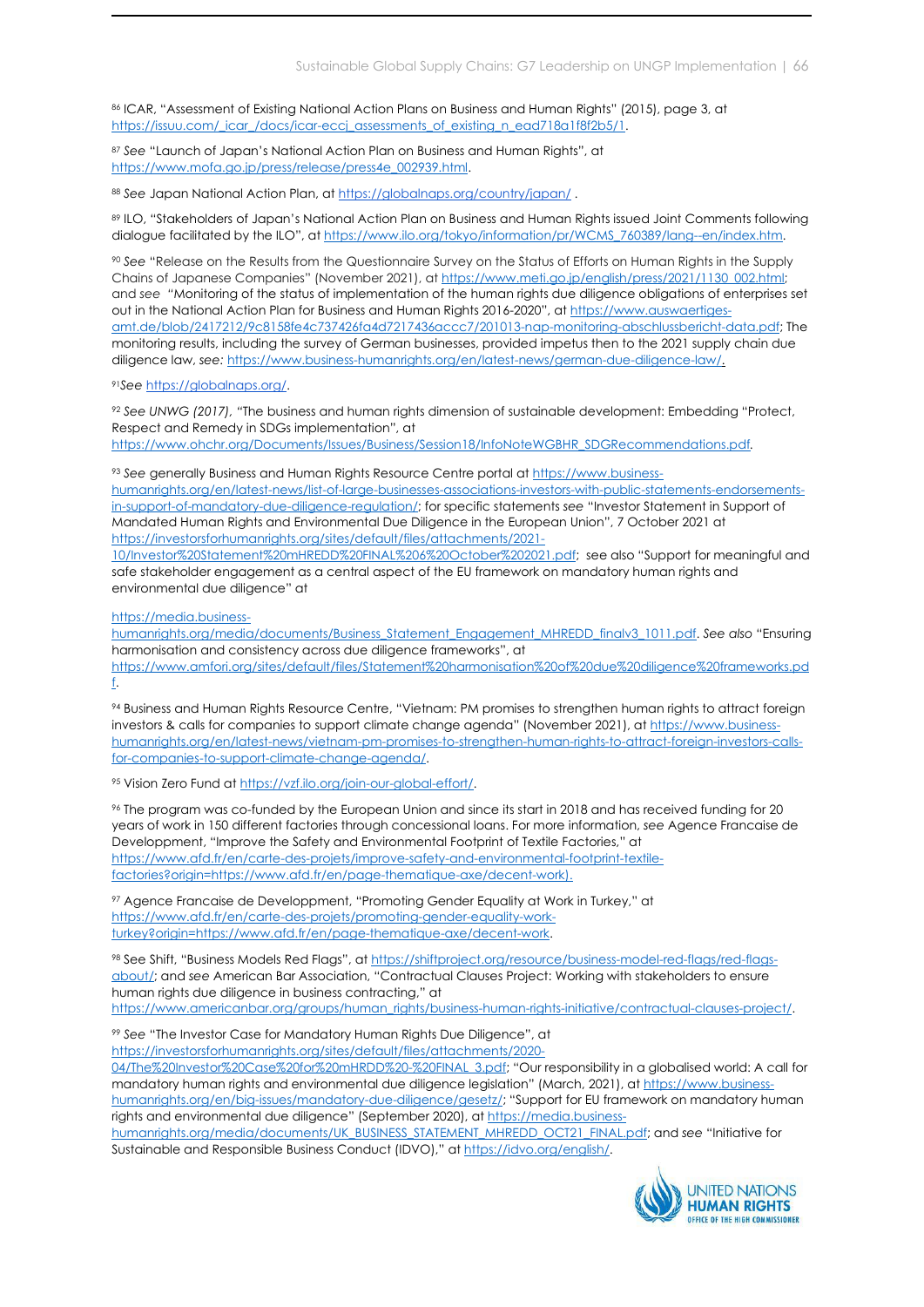#### <sup>100</sup> https://smartdatafinance.org/.

<sup>101</sup> See OHCHR, "Benchmarking Study of Development Finance Institutions," pages 12 – 13, at https://www.ohchr.org/Documents/Issues/Development/DFI/OHCHR\_Benchmarking%20Study\_HRDD.pdf. See also OECD, "Promoting and Enabling Responsible Business Conduct Through Development Co-Operation Efforts," at https://mneguidelines.oecd.org/Promoting-and-enabling-RBC-through-development-cooperation.pdf.

<sup>102</sup> OHCHR, "Benchmarking Study of Development Finance Institutions," pages 12 – 13, at https://www.ohchr.org/Documents/Issues/Development/DFI/OHCHR\_Benchmarking%20Study\_HRDD.pdf.

<sup>103</sup> FMO, "Human Rights Progress Report" (2017-2018), at https://www.fmo.nl/l/library/download/urn:uuid:3cd20162- 8ce3-4d33-ab8c-249811d357ac/fmo+human+rights+progress+report.pdf.

<sup>104</sup> See European Investment Bank, "Statement of environmental and social principles and standards" (2009). European Bank for Reconstruction and Development, "Environmental and social policy" (2019). International Finance Corporation, "Sustainability policy" (2012). See World Bank Environmental and Social Framework (2020), and African Development Bank Group, Integrated Safeguards System: Policy Statement and Integrated Safeguards (2013).

105 https://www.ifc.org/wps/wcm/connect/topics\_ext\_content/ifc\_external\_corporate\_site/sustainability-atifc/publications/publications\_gpn\_modernslavery.

<sup>106</sup> OHCHR & Heinrich Böll Foundation, "The Other Infrastructure Gap: Sustainability, Human Rights and Environmental Perspectives", at https://www.ohchr.org/documents/Publications/TheOtherInfrastructureGap\_FullLength.pdf.

<sup>107</sup> See Finance in Common Summit, at https://financeincommon.org/2021-summit.

<sup>108</sup> See letter from Anita Ramasastry (UN Working Group on Business and Human Rights) to Rémy Rioux (CEO of the Agence Française de Développement) (October 2020), at https://www.ohchr.org/Documents/Issues/Business/20201006\_WG\_BHR\_Submission.pdf.

109 See Section II. A. above; see also Institute for Human Rights and Business (IHRB), "Just Transitions for All - Business, Human Rights, and Climate Action" (November 2020), at https://www.ihrb.org/focus-areas/just-transitions/report-justtransitions-for-all; IISD, "Green Conflict Minerals: The fuels of conflict in the transition to a low-carbon economy," at https://www.iisd.org/publications/green-conflict-minerals-fuels-conflict-transition-low-carbon-economy; and see Rights and Accountability in Development (RAID) and the Centre d'Aide JuridicoJudiciaire (CAJJ), "THE ROAD TO RUIN? Electric vehicles and workers' rights abuses at DR Congo's industrial cobalt mines", at https://www.raiduk.org/sites/default/files/report\_road\_to\_ruin\_evs\_cobalt\_workers\_nov\_2021.pdf.

110 EU, Sustainable Finance Taxonomy (Regulation (EU) 2020/852), at Art. 3 (c) and Art. 18, at https://eurlex.europa.eu/legal-content/EN/TXT/PDF/?uri=CELEX:32020R0852&from=EN: "1. The minimum safeguards referred to in point (c) of Article 3 shall be procedures implemented by an undertaking that is carrying out an economic activity to ensure the alignment with the OECD Guidelines for Multinational Enterprises and the UN Guiding Principles on Business and Human Rights, including the principles and rights set out in the eight fundamental conventions identified in the Declaration of the International Labour Organisation on Fundamental Principles and Rights at Work and the International Bill of Human Rights."

111 The draft for the new Safeguards-Policy is available for public consultation since November 2021. See International Climate Initiative (IKI) & BMUV, "Consultation on the Safeguards-Policy of the International Climate Initiative Safeguards für IKI-Projekte," at https://www.international-climate-initiative.com/en/about-iki/translate-toenglish-umwelt-und-sozialstandards-in-der-iki-iki-safeguards/consultation-on-the-safeguards-policy-of-theinternational-climate-initiative. See also: "Safeguards for the International Climate Initiative Project", at https://www.international-climate-initiative.com/de/news/article/safeguards\_fuer\_iki\_projekte.

<sup>112</sup> See OHCHR, "Draft Benchmarking Study of Development Finance Institutions," page 22, at https://www.ohchr.org/Documents/Issues/Development/DFI/OHCHR\_Benchmarking%20Study\_HRDD.pdf. An updated OHCHR benchmarking report is forthcoming.

<sup>113</sup> See note 113 page ii. <sup>114</sup> See note 113.

<sup>115</sup> See note 116.

116 G20, "G20 Sustainable Finance Roadmap," at https://g20sfwg.org/wpcontent/uploads/2022/01/RoadMap\_Final14\_12.pdf.

117 See Green Climate Fund, Safeguards, at https://www.greenclimate.fund/projects/safeguards/ess.

<sup>118</sup> See Green Climate Fund, Board, at https://www.greenclimate.fund/boardroom/selection.

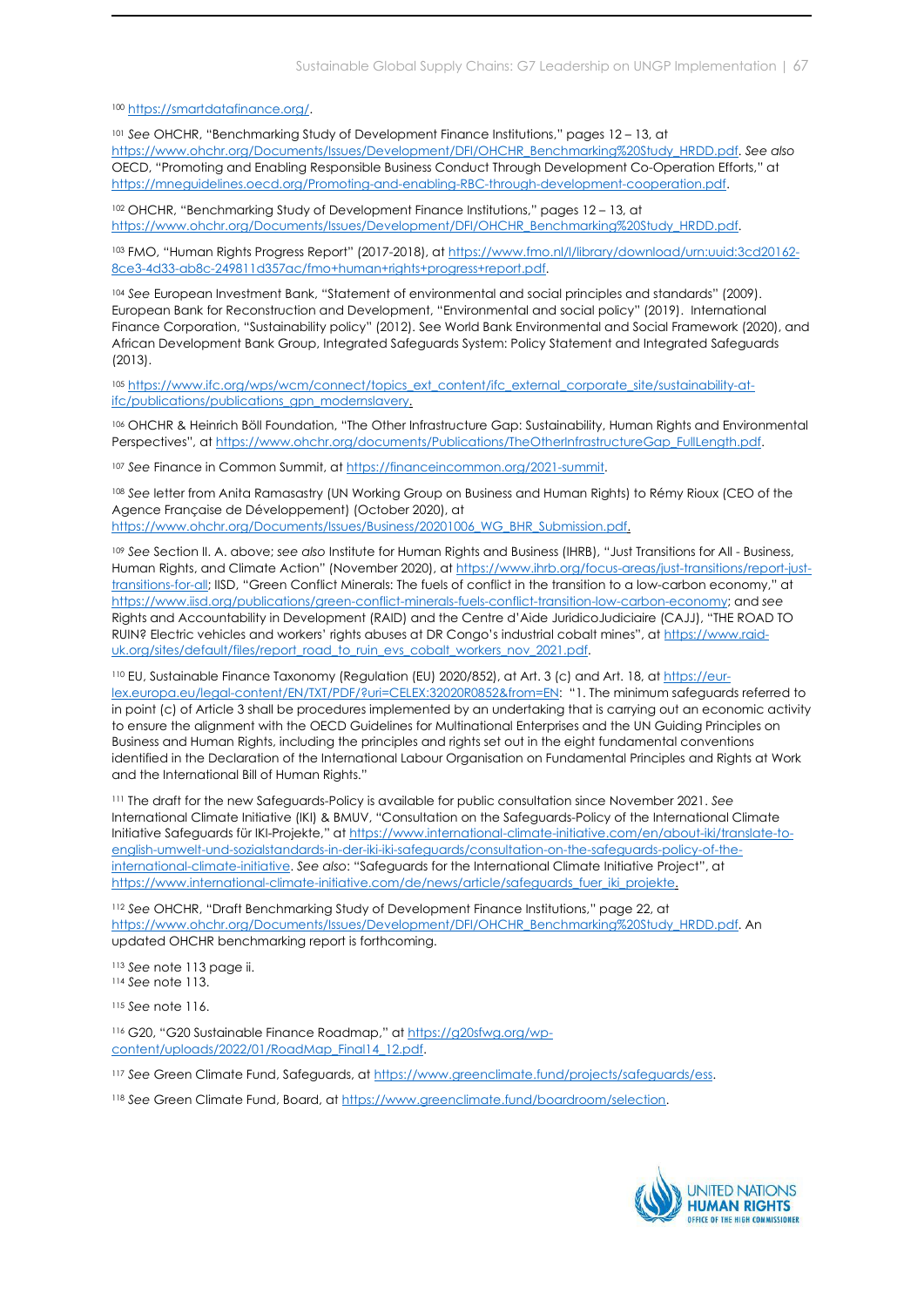<sup>119</sup> International Financial Reporting Standards Foundation, "IFRS Foundation announces International Sustainability Standards Board, consolidation with CDSB and VRF, and publication of prototype disclosure requirements" (November 2021), at https://www.ifrs.org/news-and-events/news/2021/11/ifrs-foundation-announces-issbconsolidation-with-cdsb-vrf-publication-of-prototypes/.

<sup>120</sup> For a discussion on implementing the UNGPs in investment policy making, see LSE Investment & Human Rights Project, "Guide to Implementing the UN Guiding Principles on Business and Human Rights in Investment Policymaking", at https://blogs.lse.ac.uk/investment-and-human-rights/files/2016/04/LSE\_UNGPs\_Guide\_en.pdf.

<sup>121</sup> See for example, OECD Mapping of Investment Promotion Agencies in OECD Countries at https://www.oecd.org/investment/Mapping-of-Investment-Promotion-Agencies-in-OECD-Countries.pdf for a discussion of the role of such agencies in promoting responsible business conduct.

122 See OECD, "Building more resilient and sustainable global value chains through responsible business conduct", page 4, at https://mneguidelines.oecd.org/Building-more-resilient-and-sustainable-global-value-chains-throughresponsible-business-conduct.pdf.

123 See Zerk Jennifer, "Human Rights Impact Assessment of Trade Agreements," Chatham House, at https://www.chathamhouse.org/2019/02/human-rights-impact-assessment-trade-agreements.

<sup>124</sup> See note 76 and accompanying text.

125 G7, "G7 Trade Ministers' Communiqué" (October 2021), at https://www.gov.uk/government/news/g7-tradeministers-communique-october-2021.

<sup>126</sup> UNGP 9.

127 See for example, Cotula, Lorenzo. Rethinking Investment Treaties to Advance Human Rights. International Institute for Environment and Development, 2016, at http://www.jstor.org/stable/resrep02612; see also Megan Wells Sheffer, Bilateral Investment Treaties: A Friend or Foe to Human Rights, 39 Denv. J. Int'l L. & Pol'y 483 (2011).

<sup>128</sup> See for example, "Embracing the New Age of Materiality: Harnessing the pace of change in ESG, at: https://www.weforum.org/whitepapers/embracing-the-new-age-of-materiality-harnessing-the-pace-of-change-inesg; see also The UN Principles for Responsible Investment "Why and how investors should act on human rights" at https://www.unpri.org/human-rights/why-and-how-investors-should-act-on-human-rights/6636.article.

<sup>129</sup> UN Doc. A/HRC/32/9, page 10, at https://undocs.org/A/HRC/32/19.

<sup>130</sup> UN Doc A/76/238 July 2021, at https://www.bilaterals.org/?human-rights-compatible.

131 See: Uncitral Working Group III at https://uncitral.un.org/en/working\_groups/3/investor-state.

132 See webpage on the future of investment treaties at: https://www.oecd.org/investment/investmentpolicy/investment-treaties.htm.

133 See UN Principles for Responsible Contracts: Integrating the Management of Human Rights Risks into State-Investor Contract Negotiations, at

https://www.ohchr.org/Documents/Publications/Principles\_ResponsibleContracts\_HR\_PUB\_15\_1\_EN.pdf.

<sup>134</sup> See Connex Support Unit at https://www.connex-unit.org/en/; see also Negotiation Support Portal for Host Governments, at https://negotiationsupport.org/about.

135 See OECD, Export Credits, at https://www.oecd.org/trade/topics/export-credits/.

<sup>136</sup> UNGP 2.

137 See German Federal Government, National Action Plan Implementation of the UN Guiding Principles on Business and Human Rights 2016-2020, page 17, at https://globalnaps.org/wp-content/uploads/2018/04/germany-nationalaction-plan-business-and-human-rights.pdf; Republic of France, "French National Action Plan for the Implementation of the UN Guiding Principles on Business and Human Rights," page 30, at https://globalnaps.org/wpcontent/uploads/2017/11/france-nap-english.pdf; and see Japan, "Japan National Action Plan on Business and Human Rights (2020-2025)", page 20, at https://globalnaps.org/wp-content/uploads/2021/05/japanese-bhr-napenglish.pdf.

<sup>138</sup> Shift, "OECD Includes Human Rights Due Diligence in Recommendations for Export Credit Agencies," paras. 8 and 14, at https://shiftproject.org/oecd-includes-human-rights-due-diligence-in-recommendations-for-export-creditagencies/.

139 International Chamber of Commerce, "Sustainability in Export Finance," page 28, at https://iccwbo.org/publication/sustainability-in-export-finance/.

140 See note 140, page 66.

<sup>141</sup> See Equator Principles EP4 (July 2020), at https://equator-principles.com/app/uploads/The-Equator-Principles\_EP4\_July2020.pdf.

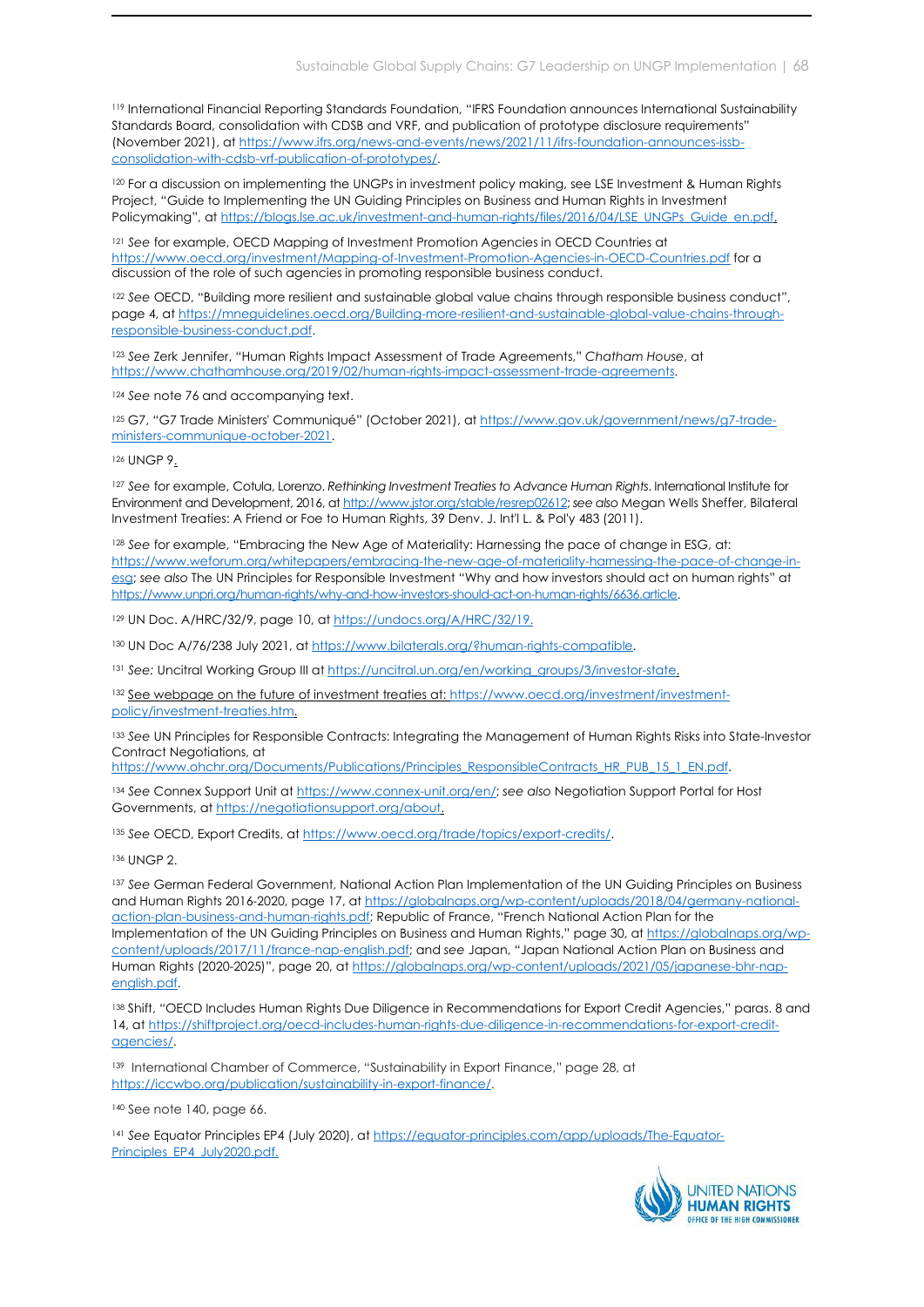<sup>142</sup> See "Export finance coalition launched to fight climate change" (April 2021), at https://www.diplomatie.gouv.fr/en/french-foreign-policy/climate-and-environment/news/article/export-financecoalition-launched-to-fight-climate-change-14-apr-21 at page 29.

<sup>143</sup> For Export Development Canada's human rights disclosure, see EDC, "2020 Annual Report Business as Usual," page 68, at https://www.edc.ca/content/dam/edc/en/corporate/corporate-reports/annual-reports/2020-annualreport.pdf.

<sup>144</sup> See for example, Atradius https://atradiusdutchstatebusiness.nl/en/article/environmental-and-social-review.html and the UNGP gap analysis performed to measure progress on UNGP implementation at https://atradiusdutchstatebusiness.nl/nl/documenten/rapport\_shift.pdf; see also SEK Swedish Export Credit Corporation Annual and Sustainability report 2020 https://www.sek.se/app/uploads/2021/02/Annual-and-Sustainability-Report-2020.pdf; and see UKEF Annual Report and Accounts 2020 -2021, pages 127-136 in particular, at https://assets.publishing.service.gov.uk/government/uploads/system/uploads/attachment\_data/file/995841/UK\_Exp ort\_Finance\_Annual\_Report\_and\_Accounts\_2020\_to\_2021.pdf.

<sup>145</sup> For example, Bpifrance has recently signed two Memoranda of Understanding, one with Abu Dhabi Global Market, and the second one with Monsha'at, the Saudi SME bank. See Bpifrance, "Summer 2021: Two partnerships signed with foreign institutions" at https://www.bpifrance.com/news-insights/summer-2021-two-partnerships-signedwith-foreign-institutions. These partnerships do not now address sustainable supply chain issues. However, they could be a vehicle to boost cooperation for sustainable exports and supply chains, especially if these issues are integrated into the OECD Common Approaches.